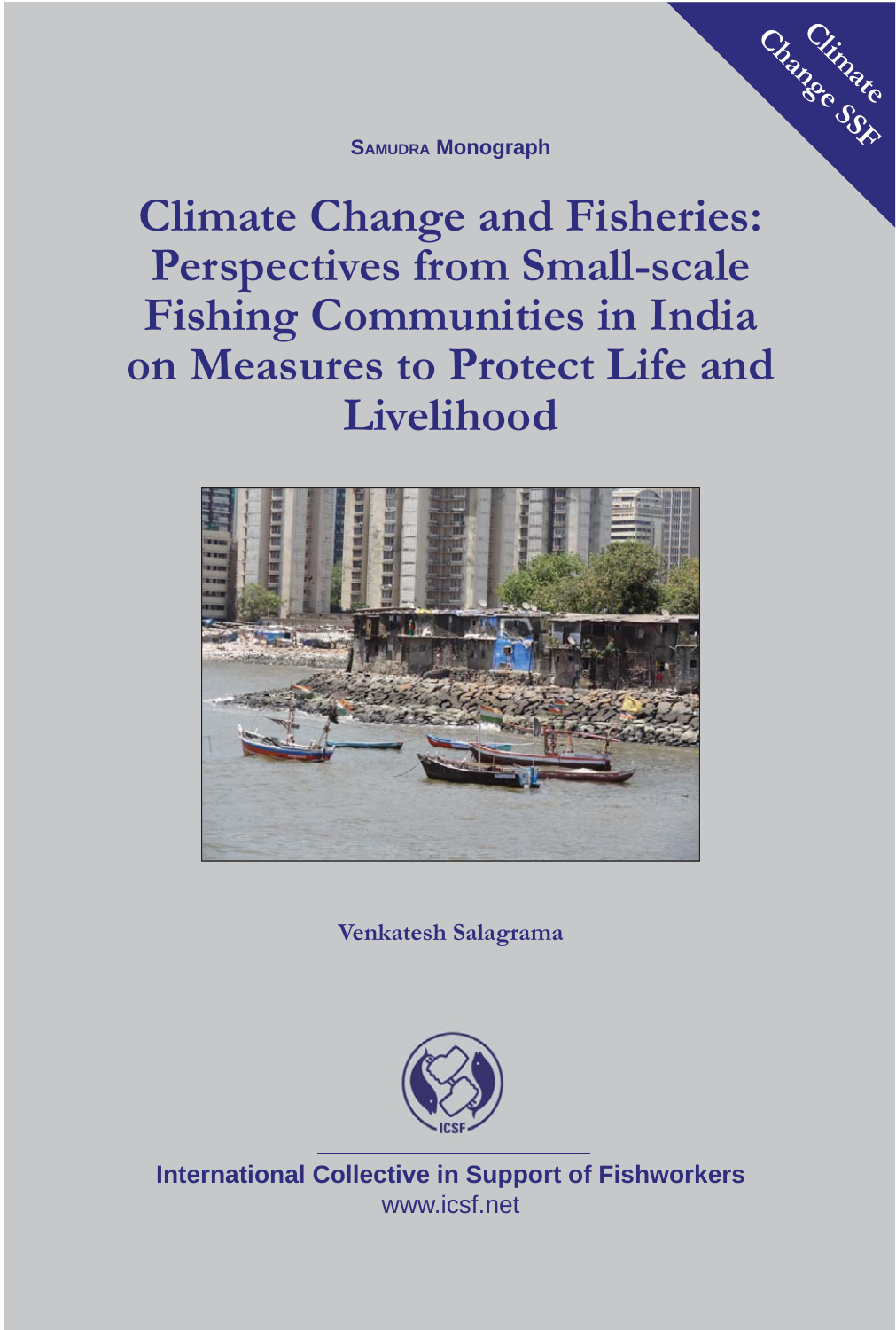#### **About the Author**

**Venkatesh Salagrama** (vsalagrama@gmail.com) has been working in fisheries for over 20 years now, the first nine years with the Bay of Bengal Programme of the FAO (FAO-BOBP) and latterly as an independent consultant. His area of interest/ work is small-scale fisheries and livelihoods. Within this broad area, he has worked for a wide range of national and international agencies on diverse topics such as post-harvest issues and marketing, trade, fisheries management, and livelihood enhancement and diversification.

#### **Acknowledgements**

ICSF would like to acknowledge the support of the Heinrich Böll Foundation (HBF) towards the conduct of this study. Headquartered in Berlin and with about 28 international offices, HBF conducts and supports civic educational activities and projects worldwide. For more, please visit http://in.boell.org

Grateful acknowledgements also to the Norwegian Agency for Development Co-operation (Norad), the Swedish Society for Nature Conservation, and Misereor for supporting the programmes of ICSF related to climate change and other issues.

This study commenced in 2011 and was initially undertaken by Fahmeeda Hanfee, an independent researcher. ICSF would like to thank her for launching the project and undertaking preliminary field visits in Maharashtra and Andhra Pradesh.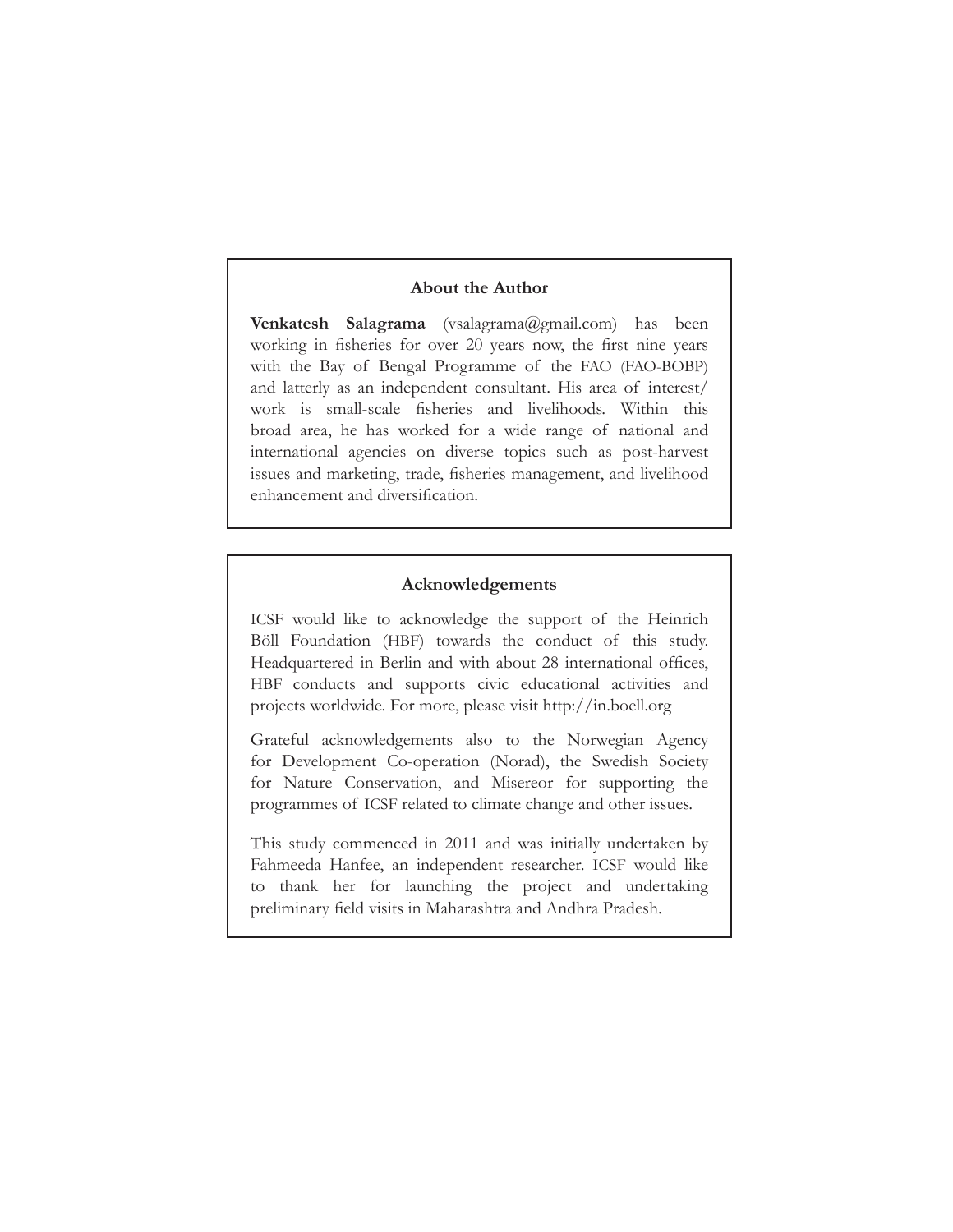# **Climate Change and Fisheries: Perspectives from Small-scale Fishing Communities in India on Measures to Protect Life and Livelihood**

**Venkatesh Salagrama**



**International Collective in Support of Fishworkers** www.icsf.net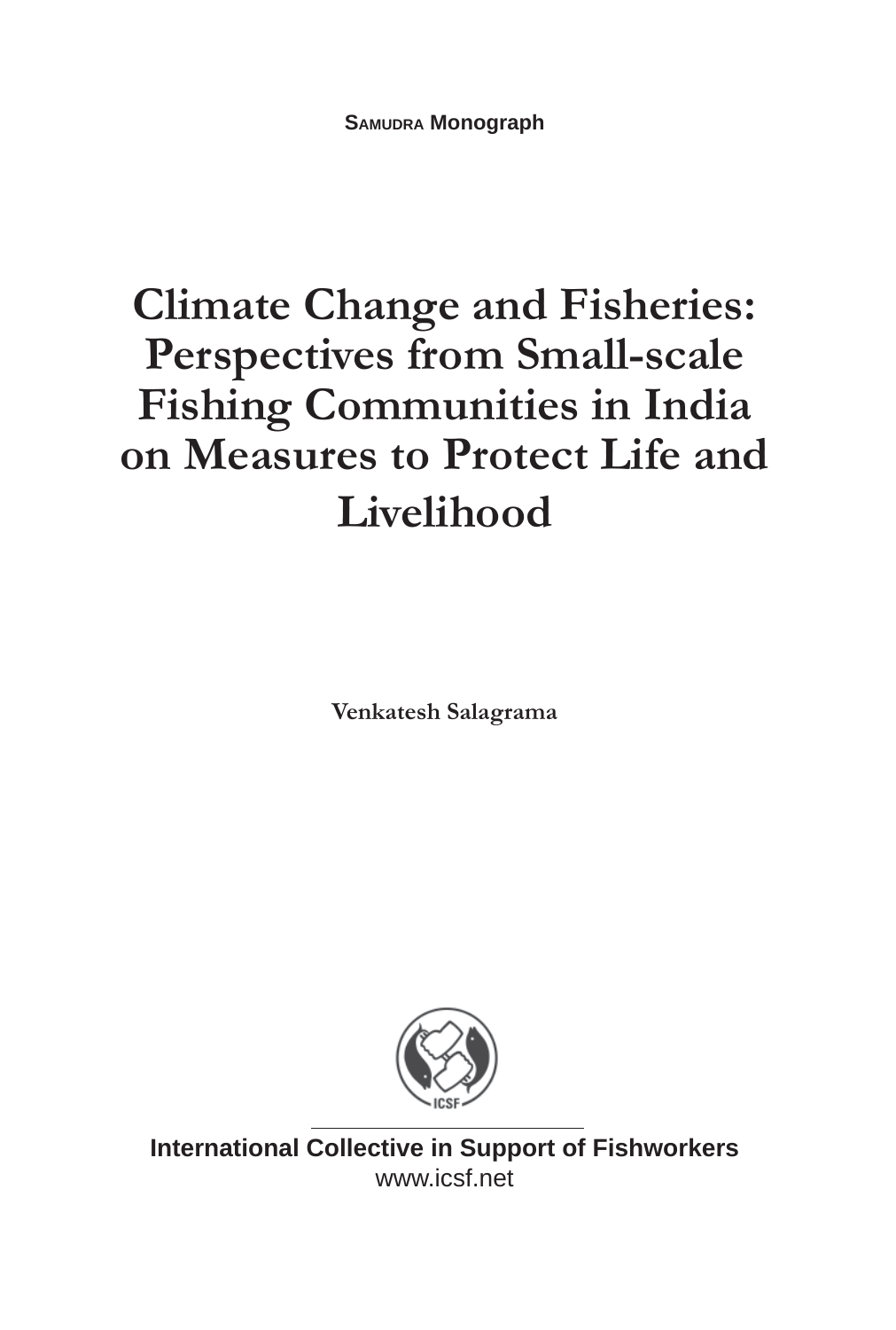#### **SAMUDRA Monograph**

**Climate Change and Fisheries: Perspectives from Small-scale Fishing Communities in India on Measures to Protect Life and Livelihood**

**Written by** Venkatesh Salagrama

**May 2012**

**Edited by** KG Kumar

**Layout by** P Sivasakthivel

**Cover** Fisherfolk houses, Cuff Parade, Mumbai, India

#### **Photo by**

Shuddhawati Peke/ICSF

#### **Printed at**

L.S. Graphic Prints, 25 Swamy Naicken Street, Chindhadripet, Chennai 600 002

#### **Published by**

International Collective in Support of Fishworkers 27 College Road, Chennai 600 006, India Tel: +91 44 2827 5303 Fax: +91 44 2825 4457 Email: icsf@icsf.net www.icsf.net

#### **In collaboration with**

Heinrich Böll Stiftung - India C-20, First Floor, Qutub Institutional Area New Delhi 110016, India Tel: +91-11-2685 4405 Fax:+91-11-2651 6695 Email: in-info@in.boell.org http://in.boell.org

Copyright © ICSF and HBF 2012

ISBN 978 93 80802 06 0

While ICSF reserves all rights for this publication, any portion of it may be freely copied and distributed, provided appropriate credit is given. Any commercial use of this material is prohibited without prior permission. ICSF would appreciate receiving a copy of any publication that uses this publication as a source.

The opinions and positions expressed in this publication are those of the authors concerned and do not necessarily represent the official views of ICSF.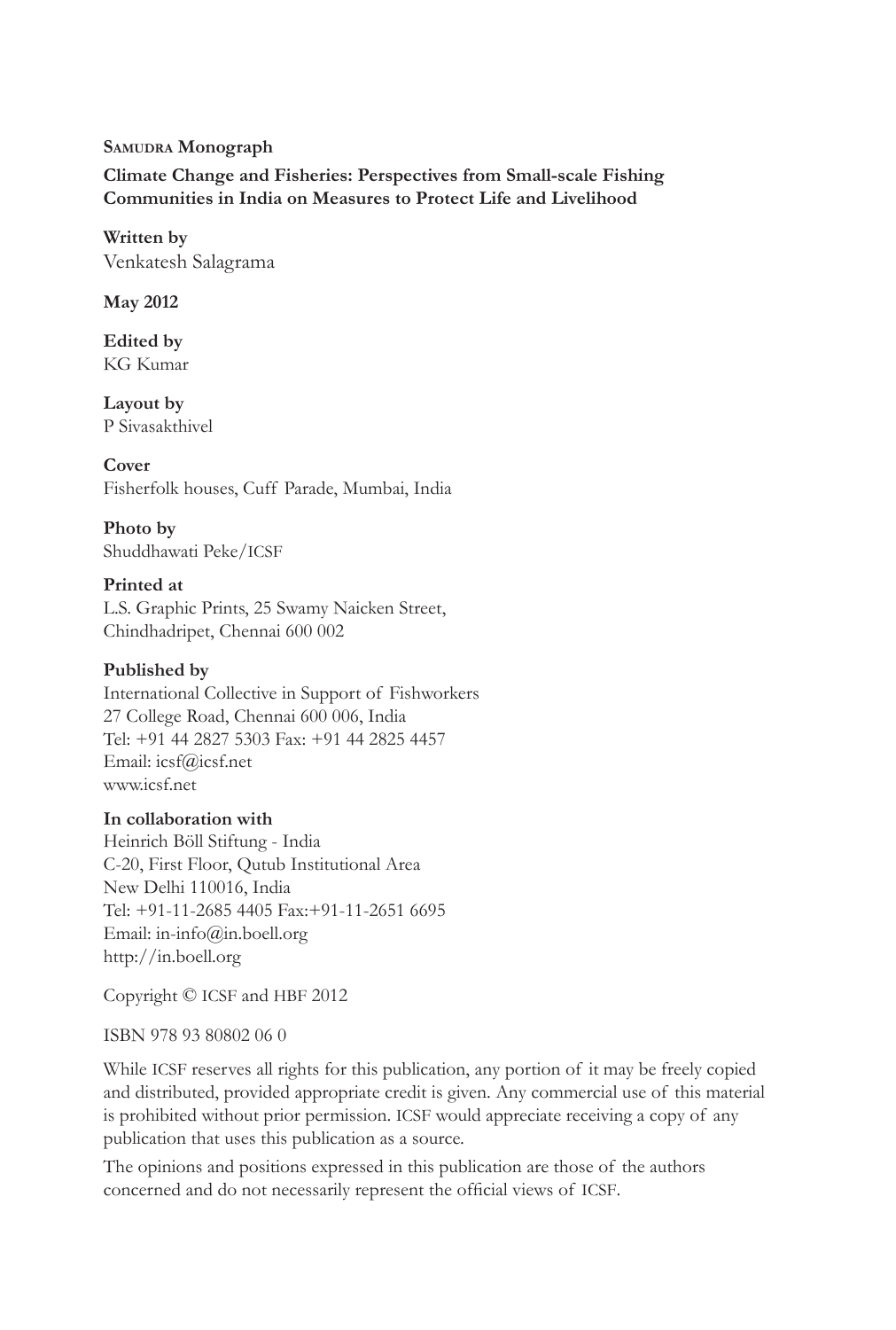# **Contents**

| 1.  |                                                                                                                                    | $\mathbf{1}$   |
|-----|------------------------------------------------------------------------------------------------------------------------------------|----------------|
| 2.  |                                                                                                                                    | $\mathbf{1}$   |
| 3.  |                                                                                                                                    | $\overline{2}$ |
| 4.  |                                                                                                                                    | 3              |
| 5.  |                                                                                                                                    | $\overline{4}$ |
| 6.  | Fishers' Perceptions about Climate Change and Fisheries                                                                            | 6              |
| 7.  |                                                                                                                                    | $\overline{7}$ |
| 8.  | Probable Causes of Climate-change Issues Affecting Fisheries                                                                       | 16             |
| 9.  | Consequences of the Changes upon the Lives and                                                                                     | 21             |
| 10. | <b>Adaptation or Mitigation Measures (Coping Strategies)</b>                                                                       | 32             |
| 11. | Conclusion: The Viability and Sustainability of the                                                                                | 43             |
| 12. | Measures to Protect Lives and Livelihoods of Small-scale Fishing<br>Communities in the Context of Climate Change: Suggestions from | 47             |
|     | <b>Endnotes</b>                                                                                                                    | 52             |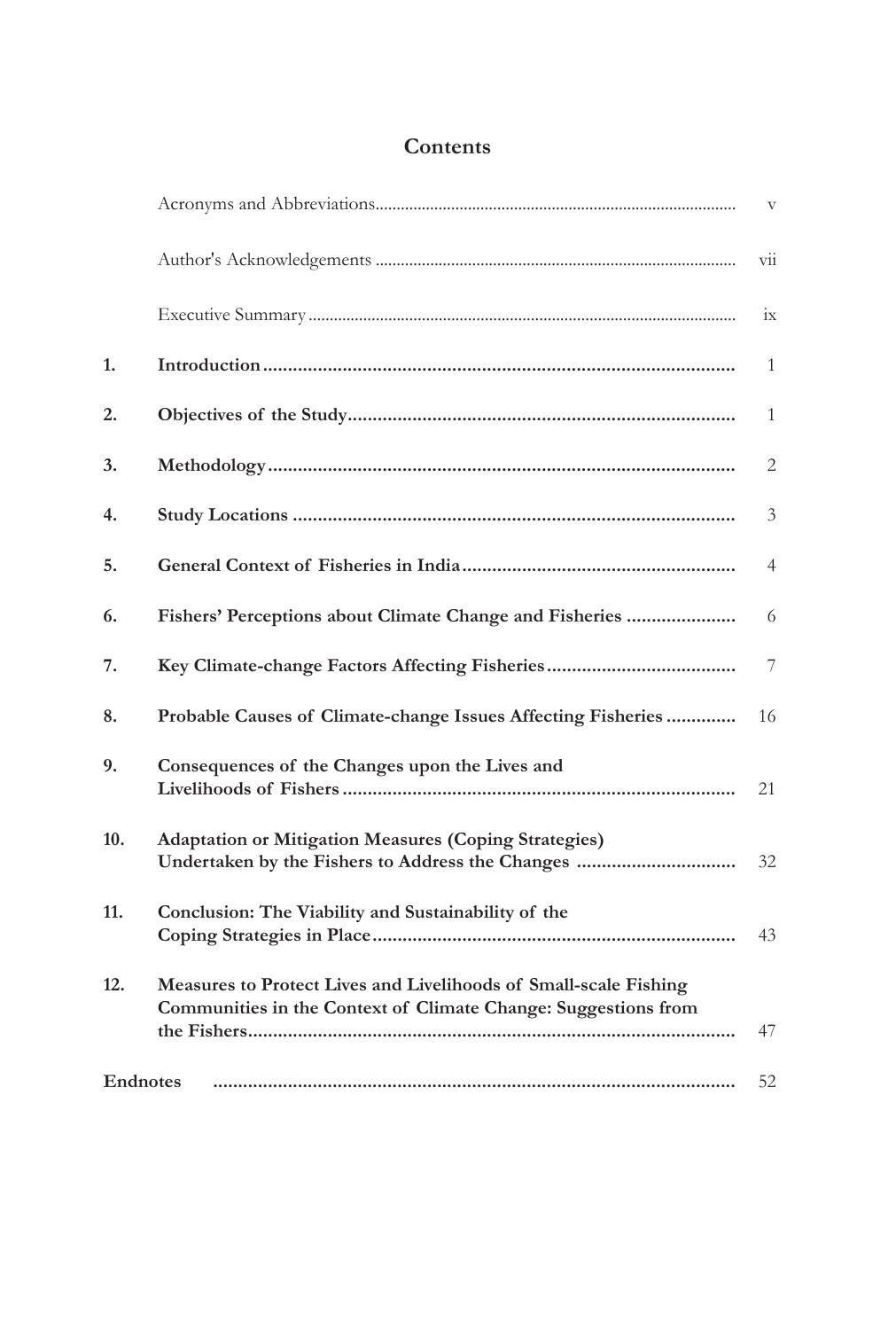#### List of Boxes

## Map

| Map of Study Locatic |  |
|----------------------|--|
|----------------------|--|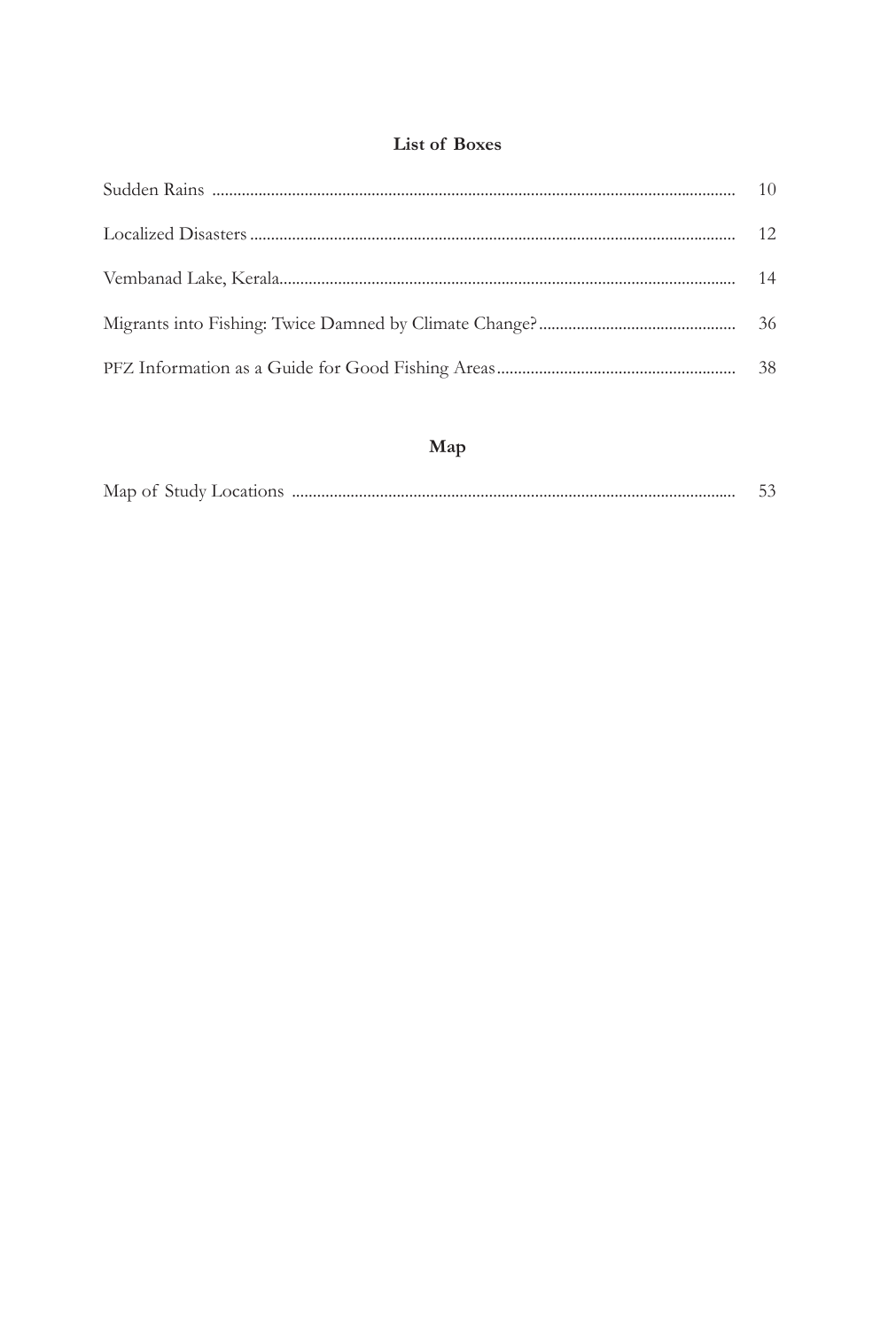# **Acronyms and Abbreviations**

| AIG          | alternative income generation                       |
|--------------|-----------------------------------------------------|
| <b>CCPMS</b> | climate change preparedness and mitigation strategy |
| <b>CCRF</b>  | Code of Conduct for Responsible Fisheries           |
| <b>CESS</b>  | Centre for Earth Science Studies                    |
| <b>CIFE</b>  | Central Institute of Fisheries Education            |
| <b>CIFRI</b> | Central Inland Fisheries Research Institute         |
| <b>CIFT</b>  | Central Institute of Fisheries Technology           |
| <b>CMFRI</b> | Central Marine Fisheries Research Institute         |
| CRZ          | coastal regulation zone                             |
| <b>CVI</b>   | coastal vulnerability index                         |
| <b>CSO</b>   | civil society organization                          |
| DAT          | distress alert transmitter                          |
| DOF          | Department of Fisheries                             |
| FISHMARC     | Fisheries Management Resource Centre                |
| FRL          | full reservoir level                                |
| FRP          | fibre-reinforced plastic                            |
| <b>GHG</b>   | greenhouse gas                                      |
| <b>GPS</b>   | global positioning system                           |
| HACCP        | hazard analysis critical control points             |
| HP           | horsepower                                          |
| <b>HSD</b>   | high-speed diesel                                   |
| IBE          | inboard engine                                      |
| ICAR         | Indian Council of Agricultural Research             |
| <b>ICZMP</b> | integrated coastal zone management programme        |
| <b>INCCA</b> | Indian Network for Climate Change Assessment        |
| <b>IRTC</b>  | <b>Integrated Rural Technology Centre</b>           |
| KSMTF        | Kerala Swatantra Matsya Tozhilali Federation        |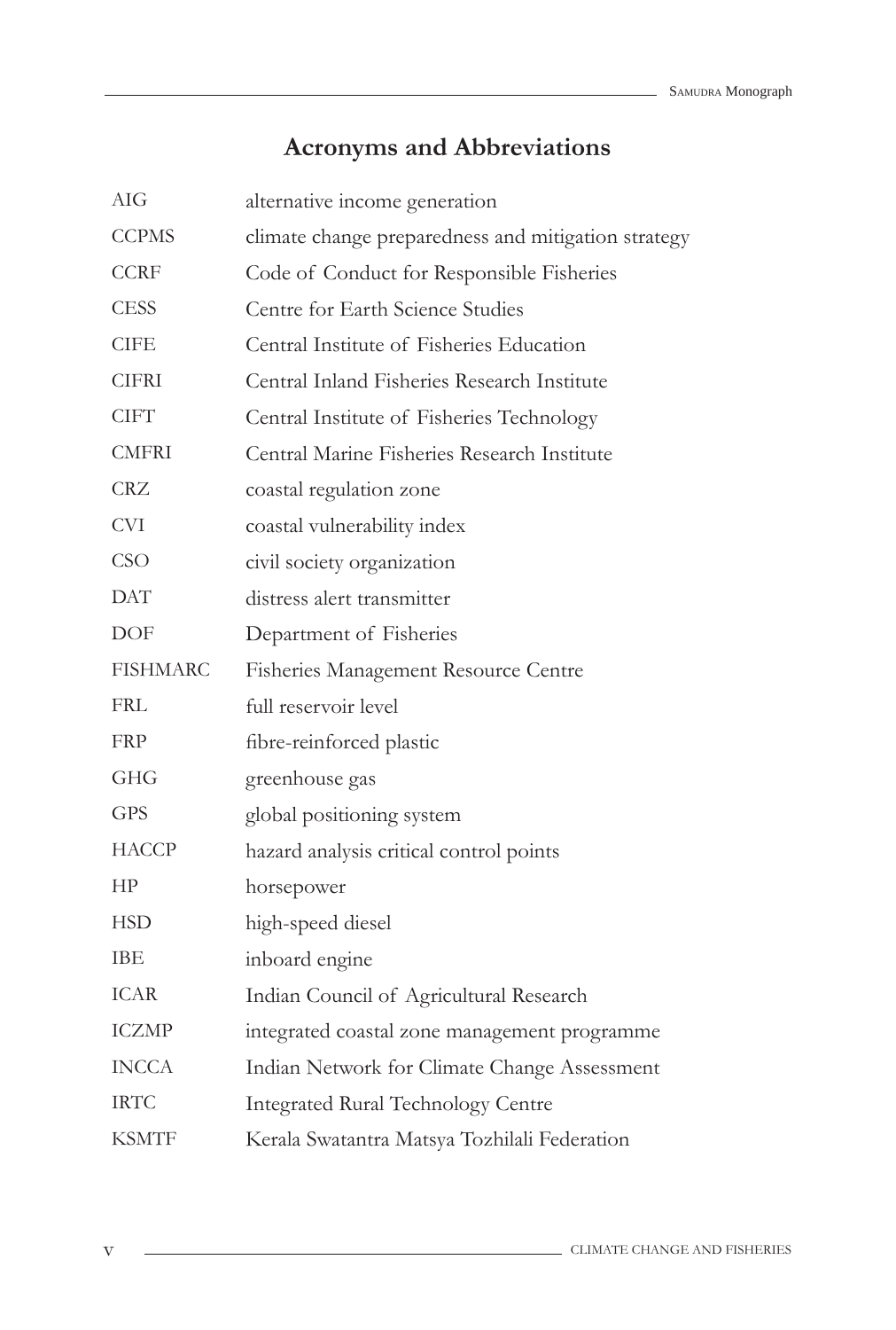| LPG            | liquefied petroleum gas                                      |
|----------------|--------------------------------------------------------------|
| <b>MFRA</b>    | Marine Fishing Regulation Act                                |
| <b>MGNREGS</b> | Mahatma Gandhi National Rural Employment Guarantee<br>Scheme |
| <b>MLA</b>     | Member of Legislative Assembly                               |
| <b>MMKS</b>    | Maharashtra Macchimar Kruti Samiti                           |
| <b>MOEF</b>    | Ministry of Environment and Forests                          |
| <b>MSSRF</b>   | M.S. Swaminathan Research Foundation                         |
| <b>NAPCC</b>   | National Action Plan on Climate Change                       |
| <b>NCDC</b>    | National Co-operative Development Corporation                |
| NFF            | National Fishworkers' Forum                                  |
| <b>NICRA</b>   | National Initiative on Climate Resilient Agriculture         |
| <b>OBM</b>     | outboard motor                                               |
| PFZ            | potential fishing zone                                       |
| <b>PPT</b>     | parts per thousand                                           |
| PRI            | panchayati raj institution                                   |
| <b>SAPCC</b>   | State Level Strategy and Action Plan                         |
| <b>SDB</b>     | Sundarban Development Board                                  |
| <b>SETTD</b>   | Socio Economic Evaluation and Technology Transfer Division   |
| SEZ            | special economic zone                                        |
| <b>SIFFS</b>   | South Indian Federation of Fishermen Societies               |
| <b>SIFT</b>    | State Institute of Fisheries Technology                      |
| <b>UNFCCC</b>  | United Nations Framework Convention on Climate Change        |
| <b>VAT</b>     | value-added tax                                              |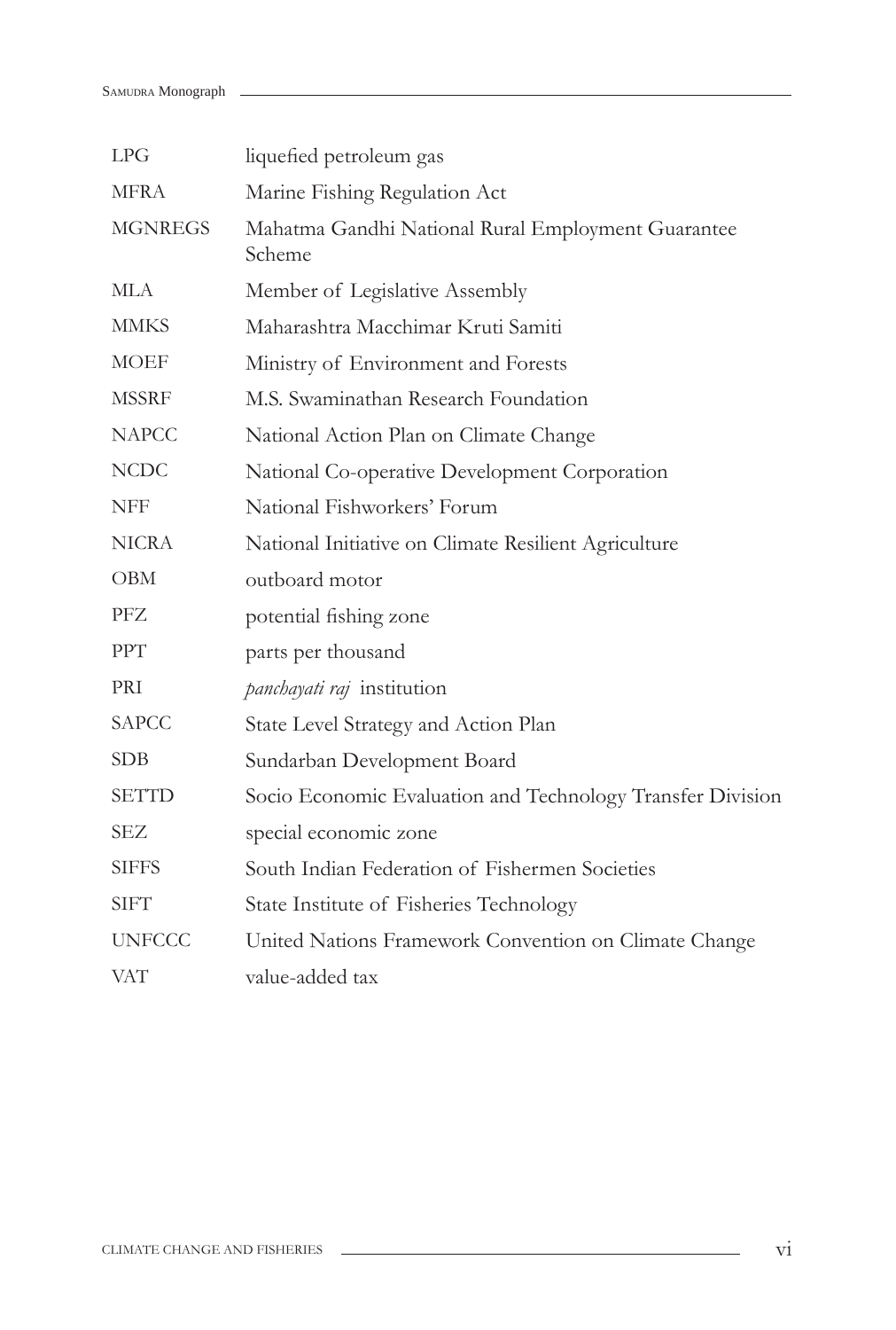# **AUTHOR'S ACKNOWLEDGEMENTS**

This study is the outcome of a team effort, and the author gratefully acknowledges the excellent assistance received from the following individuals in planning, coordination, and implementation of the field studies:

- In Andhra Pradesh: M Srirama Murthy, Arjilli Dasu and B L Narasimha Raju
- In Maharashtra: Moreshwar Vaithy, Ujjwala Patil and Purnima Meher
- In West Bengal: Dipankar Saha
- In Kerala: Sajith Sukumaran

Special thanks are due to S Bhaskara Sarma for his extensive contributions to the development, field testing and revision of the field-study methodology, as well as for undertaking the field work and the validation exercises in Andhra Pradesh and Kerala.

Grateful acknowledgement is made to the timely help and advice received from R Narayana Kumar, Head of Division, SEETTD, CMFRI; R Ramasubramanian of MSSRF, Kakinada; and K Vijayakumaran, Director General, Fishery Survey of India, who ensured the study remained on track.

Thanks are also due to a number of other individuals and institutions in the four States covered.

In Andhra Pradesh: Surada Nageswararao; Nakka Ammoriyya; Balasadi Rangarao; K Hema Sundareswara Rao; G Ravi and Karri Kondamma; T Rajya Lakshmi; S S H Razvi and his team at CIFE, Kakinada; and V Suresh and his team at SIFT, Kakinada.

In Kerala: K V Thomas, Centre for Earth Science Studies (CESS), Thiruvananthapuram; B K Jaya Prasad, CESS; A J Vijayan and Nalini Nayak of Protsahan; Ansalam A. John of SIFFS; P Asokan of Arattupuzha; Johnson of Andhakaranazhi; U R Girish of Alappuzha; Jackson Pollayil; Lal Koiparambil; T J Anjelose; A K Mathew, Coordinator (Livelihoods), IRTC, Palakkad; P. Prakash of FishMARC; Girish and Anoop, District Mission Coordinators, Theeramythri Project; Jackson Pollayil, Kumbalam Rajappan of KSMTF and fishermen of Arattupuzha and Andhakaranazhi, Kerala.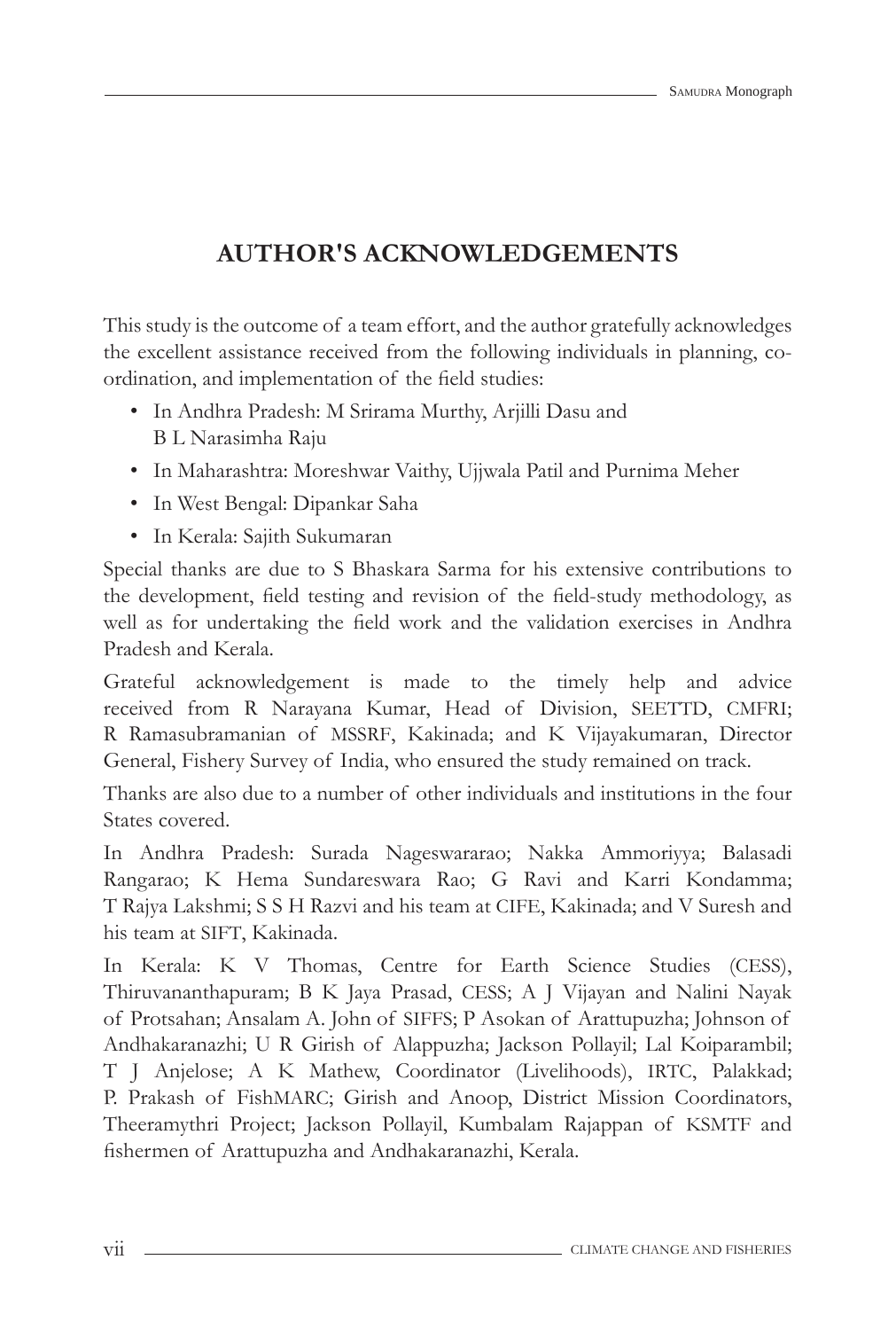In Maharashtra: Rajesh Mangela; Pankaj Bhave; Rambhau Patil; Narendra Patil; Joju Dhaki; Rajan Meher; Moreshwar Vaithy; Ujjwala Patil; Purnima Meher; Pankaj Bhave; and V V Singh and his climate-change study team at CMFRI, Mumbai. The assistance provided by the members of the Maharashtra Machimaar Kruthi Samithi and the National Fishworkers' Forum (NFF) is gratefully acknowledged, so too the hospitality provided by the Chairman and members of the Satpaty Machhimar Vividh Karyakari Sahhakari Society Limited, District Thane, Maharashtra which hosted the final consultative workshop and The Arnala Fishermen's Sarvodaya Sahakari Society Limited, District Thane; The Satpati Fishermen's Sarvodaya Sahakari Society limited, District Thane; Vasai Machhimar Sarvodaya Sahakari Sanstha Maryadit, District Thane; Gorai Machhimar Sahakari Sanstha Limited, Mumbai; Naigaon Machhimar Sahakari Society limited, Mumbai; and Colaba Machhimar Sarvodaya Sahakari Society, Mumbai.

In West Bengal: Pradip Chatterjee, Secretary of NFF; Aninda Ghosh of the Sundarbans Development Board; N J Maitra and Prasantha Chatterjee of R K Ashram; K V K Nimpith; Milon Sinha; Joykrishna Haldar, former MLA of Kultuli; Tejendralal Das of Kakdwip Fishermen Association; Saikat Pal of Prasari; Kumud Ranjan Naskar (ex-CIFRI); B K Mahapatra; Gobinda Das, Secretary, Sundarban Matsyajibi Joutha Sangram Committee, Canning, West Bengal; Shyamal Mandal of Jharkhali, Sundarbans; and Munil Kumar of CIFE, Kolkata.

Thanks also to E Vivekanandan; R Ramesh; Rajesh Rangarajan; Sujatha Byravan; Purvaja Ramachandran; Kavikumar; Shriji Kurup; Paul Pandian; John Kurien; Ahana Lakshmi; C M Muralidharan; V Vivekanandan; and Sanjay Vasisht, for their participation in the scoping workshop held in Chennai during 9-10 February 2011.

Also: Satheesh C Shenoi, Director, Indian National Centre for Ocean Information Services (INCOIS); R S Mahendra (INCOIS) for providing coastal vulnerability index maps and information on sea-level rise; K Nageswara Rao, Department of Geo-engineering, Andhra University, Visakhapatnam, for providing information on the sea-level rise scenario along the Andhra Pradesh coast; Ramgopal Rao, Additional Director of Fisheries, Government of Andhra Pradesh, for providing information on climate-change preparedness by the Department of Fisheries; and R Jaganathan, Associate Professor and Head, Department of Geography, University of Madras, Chennai, and his students for making thematic maps based on socioeconomic data on housing and literacy.

Finally, the author wishes to thank the fishermen and fisherwomen of all the villages covered during this study for their patience, encouragement and candid interactions.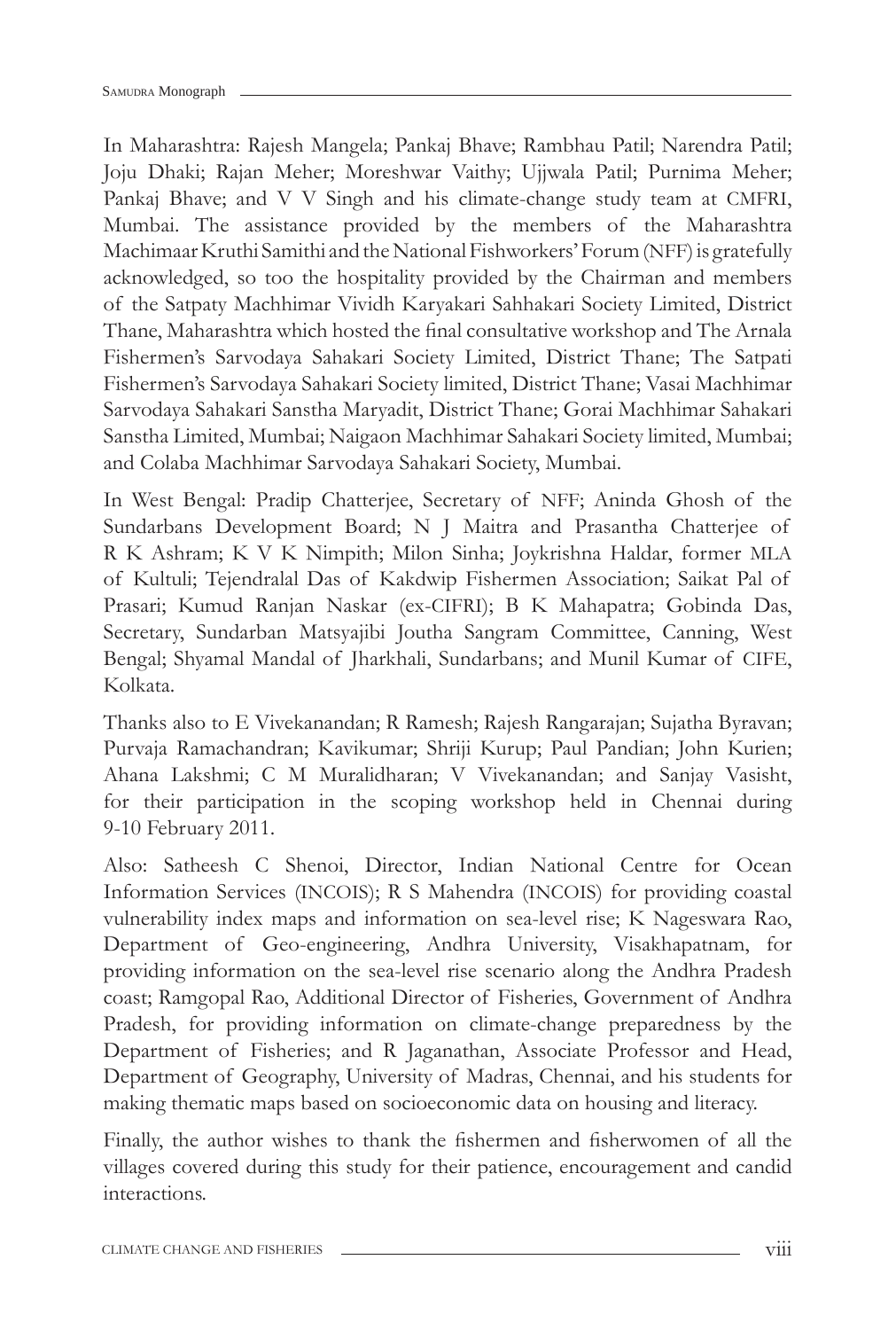# **EXECUTIVE SUMMARY**

The study on "Climate Change and Fisheries: Perspectives from Small-scale Fishing Communities in India on Measures to Protect Life and Livelihood" has been undertaken by the International Collective in Support of Fishworkers (ICSF) with the following objectives:

- assess perceptions of fishing communities about the impact of climate variability/change on their lives and livelihoods;
- assess knowledge, institutions and practices of fishing communities of relevance to climate-change preparedness;
- identify adaptation and mitigation measures that may need to be adopted by fishing communities and the State in relation to climate change; and
- propose measures to protect the lives and livelihoods of small-scale fishing communities in the context of climate-change policies and programmes at different levels.

The study involved consultations with key fisheries-based stakeholders in selected locations in four States of India (Maharashtra and Kerala on the west coast, and West Bengal and Andhra Pradesh on the east coast). The methodology was piloted in April 2011 in Maharashtra. It was subsequently refined, and detailed consultations were undertaken in all four locations during July-August 2011. This report presents the key findings from the field interactions.

The study finds growing evidence that, in the perception of fishing communities, climate change has been influencing the viability of fishing operations, requiring fishers to take a wide range of adaptive and mitigation measures. However, climate change needs to be understood as adding a new dimension to the crisis already faced in the fisheries sector; field interactions indicate that climate change follows upon, aggravates, and is, in turn, aggravated by the larger processes affecting fisheries, and hence cannot be viewed as a standalone entity. It is also quite clear that while climate change is a global process, it is aggravated by local processes and practices, which means that efforts to address it must cover a range of activities from the global level down to that of the individual fisher in a remote fishing community. As such, the efforts to address climate change must encompass a wider range of activities, extending beyond those directly focusing on climate change alone, and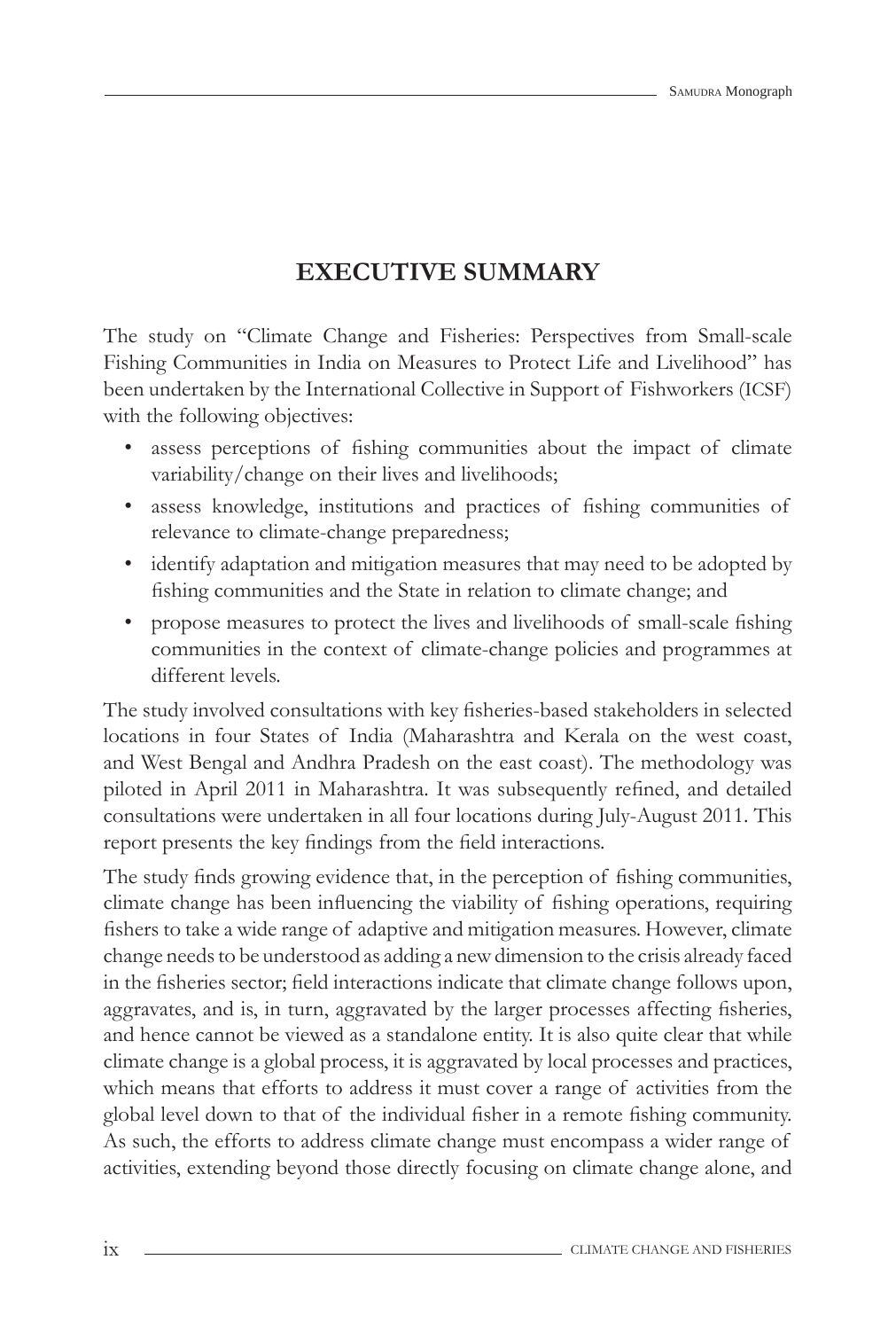concentrating also on enhancing the overall resilience and adaptive capacities of fishing communities.

The key areas relating to climate change that have an impact upon the lives and livelihoods of fishers include:

- sea level
- sea-surface temperature
- sea-surface salinity
- wind patterns
- seasonality and seasonal patterns
- rainfall
- natural disasters
- waves and currents
- tidal action
- mud flows and turbidity
- shoreline changes (erosion and sedimentation)

The factors contributing to changes in these areas are frequently mixed, originating as much (often, more) from local processes as from global changes, and could be broadly categorized into natural (or global), fisheries and non-fisheries (external) factors. While fishers are frequently unable to understand or explain the natural processes affecting the changing sea and environmental conditions, their understanding of the more immediate causes involving the fisheries and the non-fisheries factors is quite good. Although the direct contribution of the fisheries sector to aggravating climate-change processes is considered to be low, there is evidence that some practices and processes within the sector could be exacerbating the impacts of climate change on the lives and livelihoods of fishers. These include:

- growing fishing fleet size, engine power and capacity;
- destructive and ecologically unsound fishing practices; and
- poor engine and fuel efficiencies.

External (non-fisheries) factors are more significant in terms of aggravating climate-change-related processes, and include a range of processes relating to, among others, industries, nuclear/thermal power plants, tourism, defence, ports and shipping, agriculture and irrigation, mining, and urban development. Their impacts include:

- pollution;
- competition for coastal space and resources;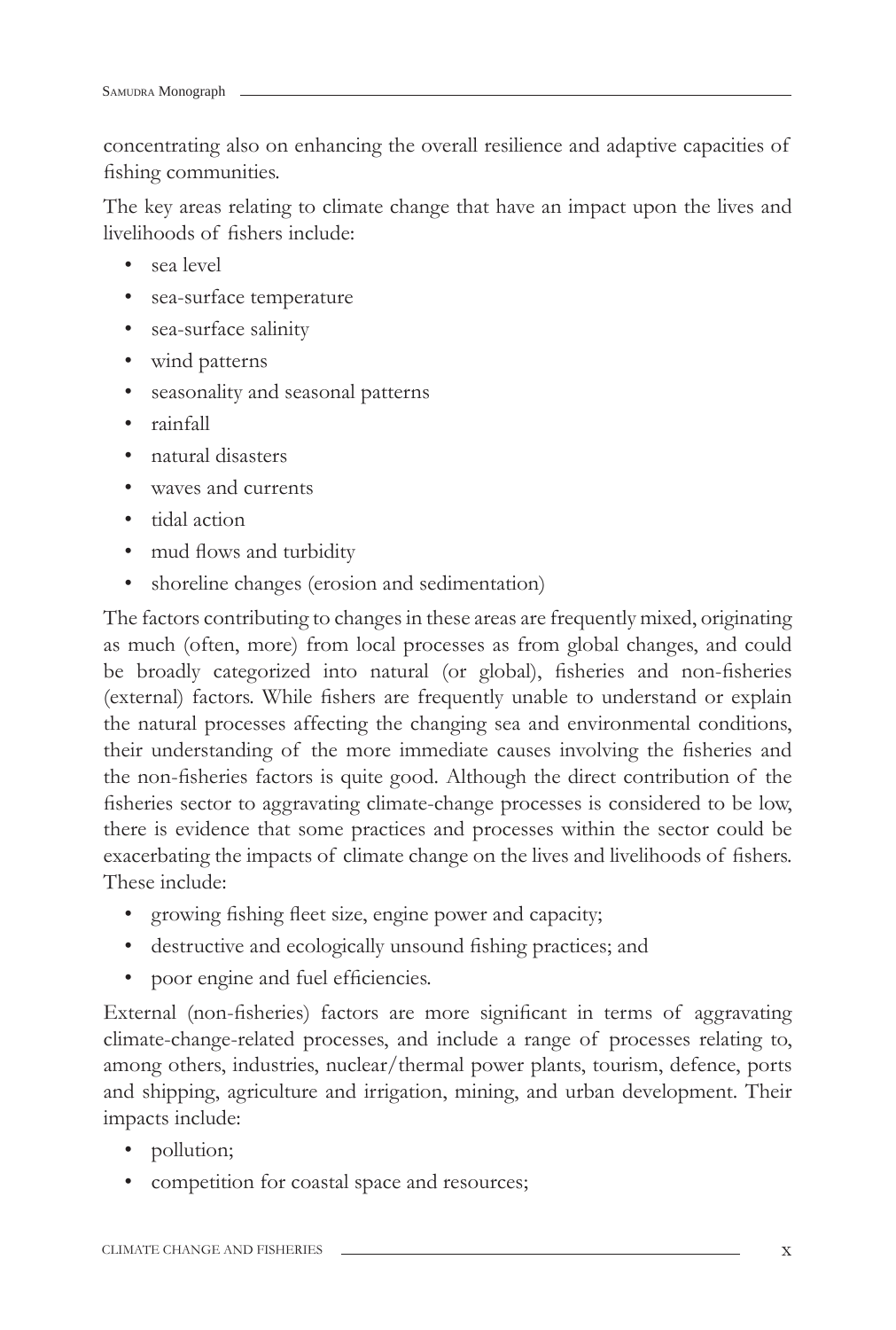- shoreline changes; and
- destruction of fish habitats and sensitive ecosystems.
- Increasing population, both within and outside the fishing communities, is said to put extra pressure on the resources, and further aggravate the climate-change processes and their impacts.

The impacts of the climate-change processes—which are frequently mixed up with those of a number of other factors in the fisheries sector-are felt by different fisheries stakeholders in the following areas:

- access to, and availability of, fish and other coastal resources (such as mangroves);
- fishing systems and conditions;
- terms of access to fishing grounds;
- fishing investments and returns;
- access to markets and terms of fish trade;
- quality of life;
- sea-safety concerns;
- traditional knowledge, practices and governance systems; and
- domestic economies.

The changed overall context contributes to increasing uncertainty and fluctuating incomes, which lead to contrasting responses on the east and west coasts. On the east coast (Andhra Pradesh and West Bengal), the fishers tend to fish less and diversify into several activities, ranging from working as fishing crew in other (west-coast) States to unskilled, low-paying, non-fisheries occupations within, and beyond, their area. On the west coast, the increasing uncertainty leads to a strategy to survive by fishing, for example, by investing more in the activity in order to go farther out into the sea and catch more fish. For the immediate future, this strategy may appear to be successful, but the long-term implications remain uncertain.

The impacts of climate change and related processes on women in fisheries are perceived to be significant on both sides of the coast, marginalizing women from their traditional occupations and increasing their burden by requiring them to earn more for household incomes.

In the face of the challenges affecting their livelihoods, the fishing communities are seen to be undertaking a range of adaptive and mitigation measures, not all of which are successful and some of which may even aggravate their overall condition as well as the climate-change processes. Some of the fisheries-related coping strategies adapted by the fishers to cope with the stresses they have been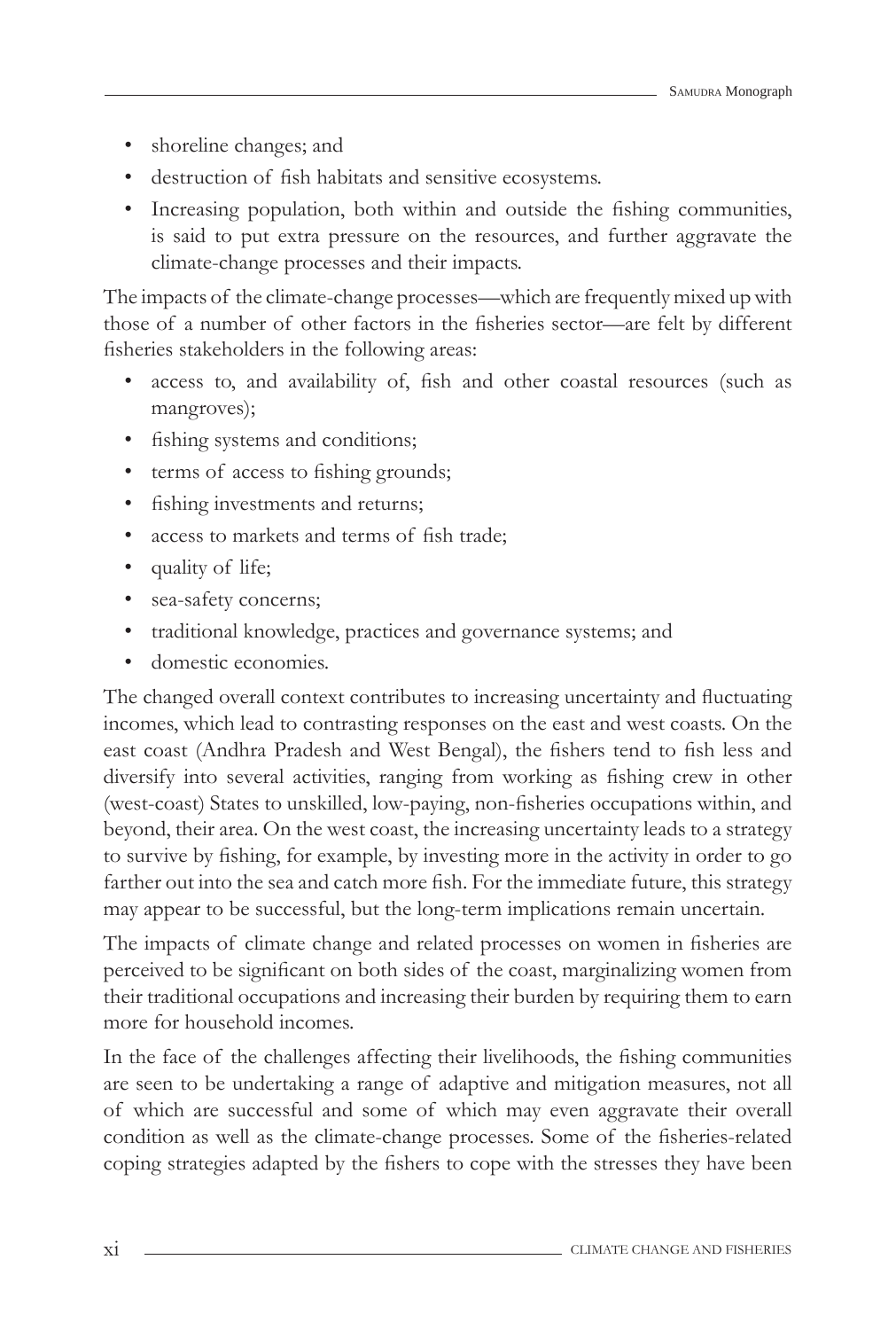facing (including the impacts induced by climate change) relate to:

- diversification in terms of targeted fish and fishing grounds;
- changes to fishing duration and fishing systems (in terms of boat sizes and onboard equipment, fishing gears, techniques and engine efficiencies);
- usage of migrant workers and technological innovations, alongside other cost-saving measures; and
- changing ownership and sharing patterns.

At the household level, occupational diversification is on the rise, while there are conscious efforts to educate the younger generation to give them an option to move out of the fisheries.

Currently, the level of institutional responses to climate-change impacts on fisheries is still in the early stages, and focused on technical aspects; the human and socioeconomic implications of the various changes are yet to be fully understood. Though the coast and coastal communities—coastal fishing communities, in particular—are widely regarded as among the most impacted by climate change, there is no specific focus in the National Action Plan on Climate Change (NAPCC) on the coastal ecosystem or on coastal communities. None of the eight missions set up under the NAPCC relate to the coast, and there is no specific mission on the coast. Moreover, in the State-level action plans currently being prepared, as well as in the research being undertaken, there is no effort to consult with coastal communities to seek their views on the perceived impact of climate change and the sort of responses that are needed.

In the absence of the fishers' representation in the decision-making processes, the various conservation measures being undertaken to protect sensitive species or ecosystems, seen as contributing to climate-change adaptation—and the way they are implemented—have been having an adverse impact on the fishing communities, further exacerbating their conditions. The role of civil society organizations (CSOs) in dealing with climate change in fisheries at the local levels is very limited, while the capacity of the fishworker organizations will need to be greatly strengthened before they can meaningfully assist fishing communities to cope with some of the changes or undertake mitigation measures or influence climate-change policy.

The existing institutional mechanisms of relevance to climate change and fisheries are characterized by:

- multiplicity of legal systems and processes, and the absence of unified/ integrated frameworks to cope with the issues;
- protection and conservation programmes that attempt to exclude or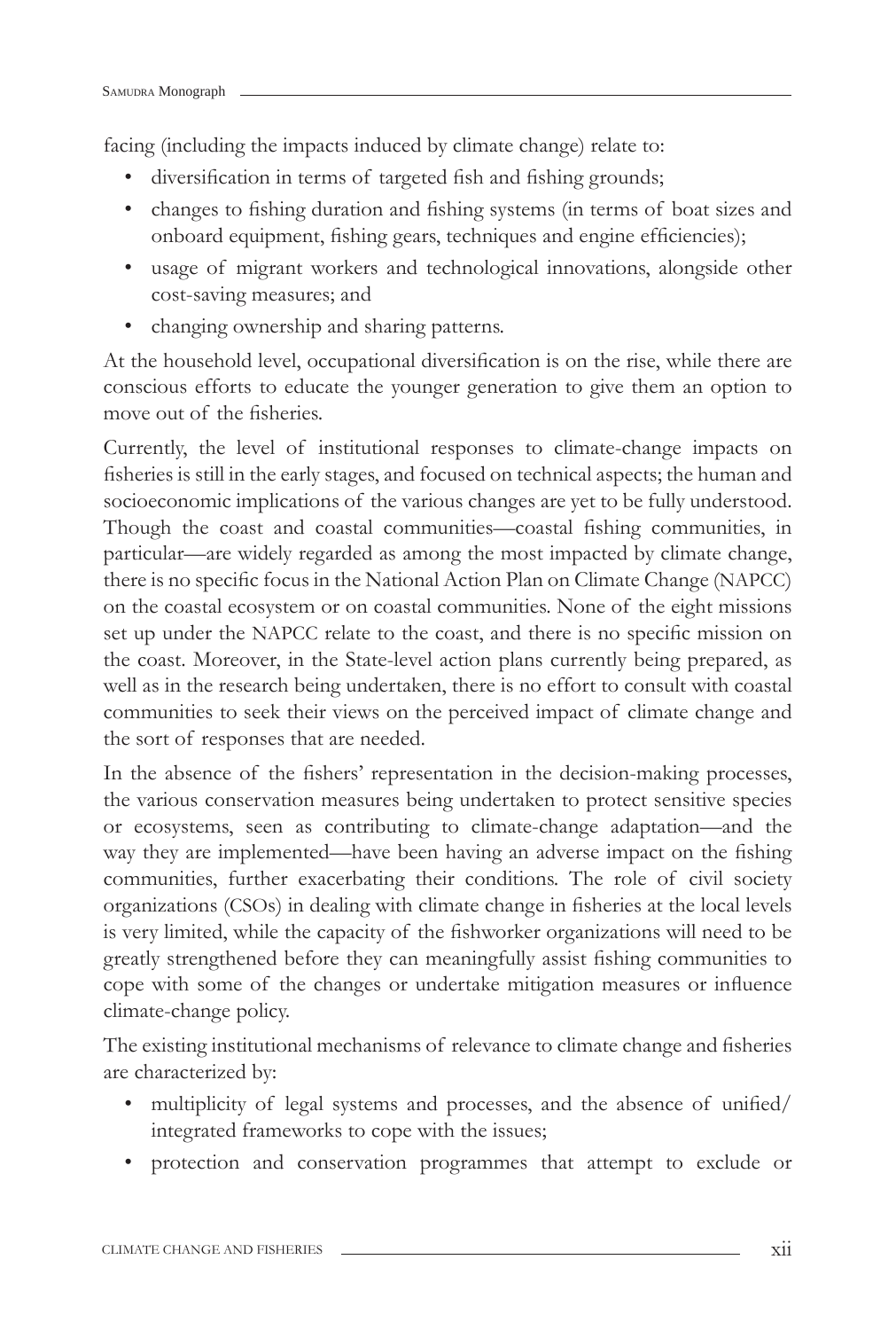constrain livelihood activities in ecologically sensitive areas, aggravating the crisis of dependent communities;

- weakness of the support systems to help the fishers cope with the changes and the institutional responses to them;
- government programmes that aggravate the crisis;
- poor implementation, or weakening, of existing legislation;
- lack of controls on upstream processes; and
- lack of space for fishers in the decision-making/policy-formulation processes.

The final section of the study discusses the measures to help the fishers cope better with climate change and its impacts. While a comprehensive strategy to protect the lives and livelihoods of fishing communities in the context of climate change, which also addresses the issues identified above as well as the other major drivers of climate change, is obviously needed, this section identifies selected key measures considered as of high priority by fishing communities:

- enhance focus on coastal issues and representation of fishing communities in policymaking and research processes;
- increase awareness among fishing communities and other stakeholders;
- improve fisheries management through bottom-up adaptive processes;
- improve engine types and efficiencies for better economic and ecological impacts;
- address issues of sea safety and of migrant fishers;
- address non-fisheries issues that affect fisheries resources and the quality of life of fishing communities;
- strengthen planning and measures for disaster and disaster preparedness;
- improve access to basic services and decent housing; and
- promote livelihood diversification through consultative processes.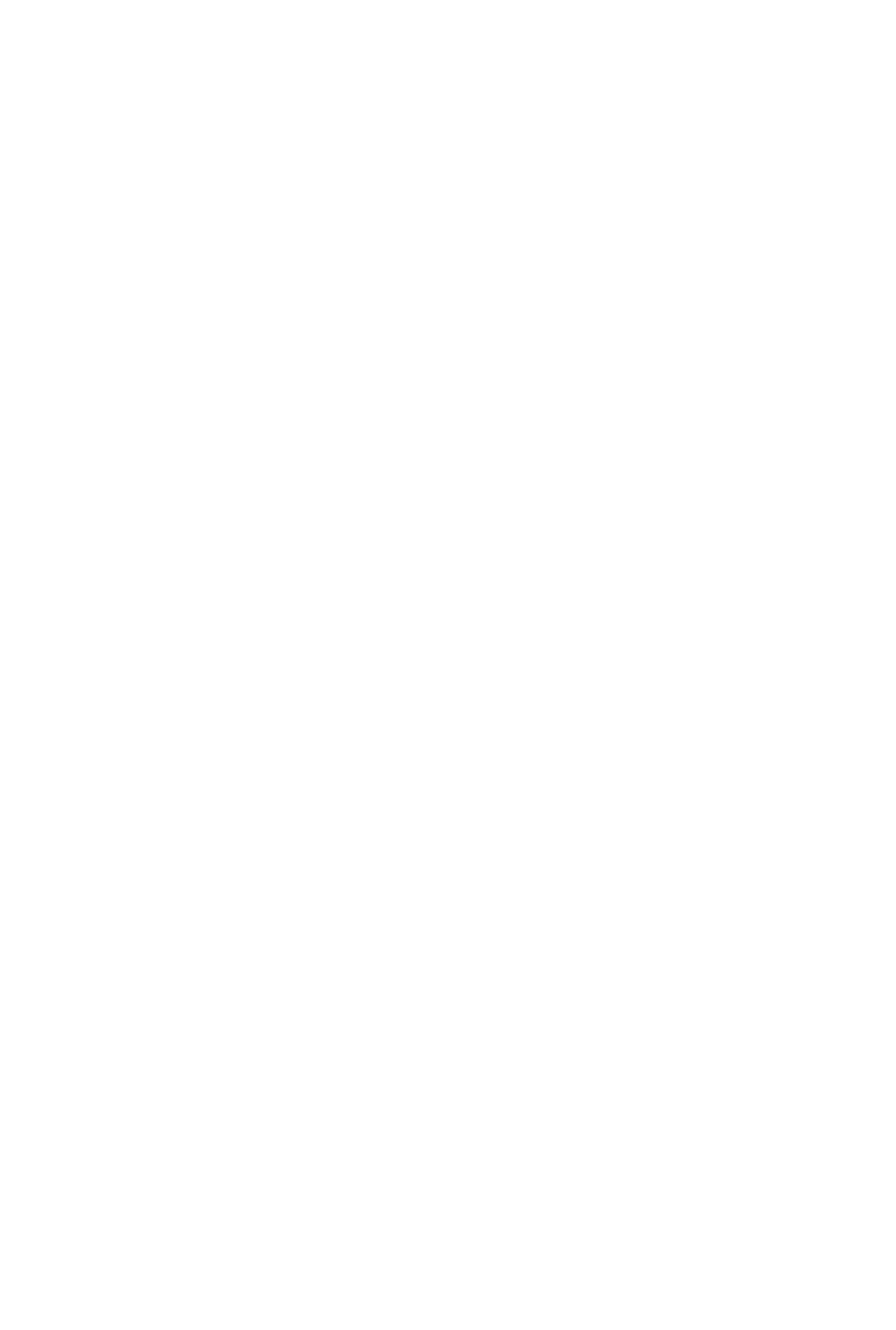# **Climate Change and Fisheries: Perspectives from Small-scale Fishing Communities in India on Measures to Protect Life and Livelihood**

# 1. INTRODUCTION

Imate change has been attracting growing attention for its immediate<br>and potential impacts upon the environment and human populations.<br>Marine and coastal ecosystems are considered to be extremely vulnerable<br>to climate-chan and potential impacts upon the environment and human populations. Marine and coastal ecosystems are considered to be extremely vulnerable to climate-change processes such as ocean warming and sea-level rise, which have a direct impact upon the lives and livelihoods of coastal fishing communities. A major limitation in the current engagement with climate change and its impacts on fisheries and fishing communities is that it is based mainly on technical studies the perceptions and proposals of fishing communities themselves have received scant attention. There is no specific focus on coasts or fisheries in the national and State-level action plans on climate change, with the result that fishers will not only be unable to benefit from the measures proposed, but will also increasingly find themselves further marginalized and more vulnerable to the impacts of, and the responses to, climate change.

This report is the outcome of a study undertaken by ICSF, which aimed to highlight the perspectives of fishing communities on the implications of climate change and variability on their lives and livelihoods, and to highlight the importance of developing and implementing adaptation and mitigation measures through consultative processes to address their poverty and food-security issues.

# 2. OBJECTIVES OF THE STUDY

The main focus of the study is to obtain fishers' perspectives on the key climatechange related threats affecting their lives and livelihoods, in particular from changed work and occupational patterns and from changed distribution of fishery resources. The objectives are: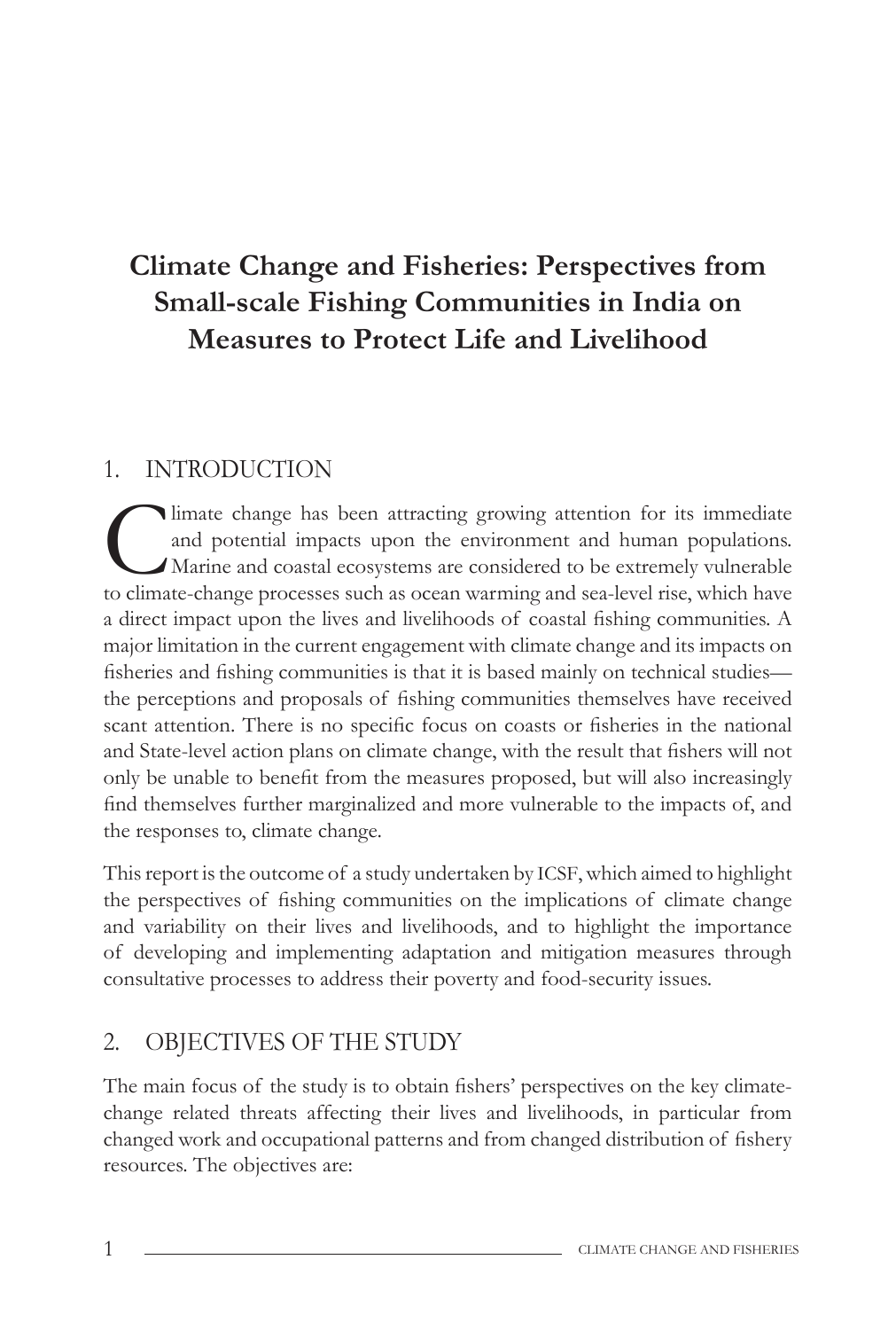- assess perceptions of fishing communities about the impact of climate variability/change on their lives and livelihoods;
- assess knowledge, institutions and practices of fishing communities of relevance to climate-change preparedness;
- identity adaptation and mitigation measures that may need to be adopted by fishing communities and the State in relation to climate change; and
- propose measures to protect the lives and livelihoods of small-scale fishing communities in the context of climate-change policies and programmes at different levels.

# 3. METHODOLOGY

For the purpose of this study, climate change has been understood in the sense that the United Nations Framework Convention on Climate Change (UNFCCC) defines it: as "*a change of climate which is attributed directly or indirectly to human activity that alters the composition of the global atmosphere and which is, in addition to natural climate variability, observed over comparable time periods*"1 . This provides greater scope to relate climate change to human activities (both fisheries-related and non-fisheriesrelated), and thus build it into the larger context of issues affecting fisheries and to identify holistic adaptation/mitigation strategies to cope with it.

The study began in January 2011 with a literature review focusing on different aspects of climate change of relevance to Indian coastal and fishing communities. The findings of the review were discussed at a scoping workshop conducted in Chennai in February 2011. Together, the literature review and the scoping workshop provided a range of key climate-change factors of importance to Indian fisheries, which were consolidated to develop a methodology for field studies.

The methodology for participatory consultations with key stakeholders in each location was piloted in Andhra Pradesh using a simple 4-C framework (**C**hange-**C**ause-**C**onsequence-**C**oping strategy), which involved:

- key climate-change-related *changes* affecting the lives and livelihoods of coastal fishers:
- main *causes* contributing to climate change in coastal areas;
- *consequences* (impacts) of climate change on lives and livelihoods in terms of access to various resources relating to life and livelihood; and
- coping strategies (adaptive/mitigation strategies) both by the fishing communities and by the relevant institutional stakeholders.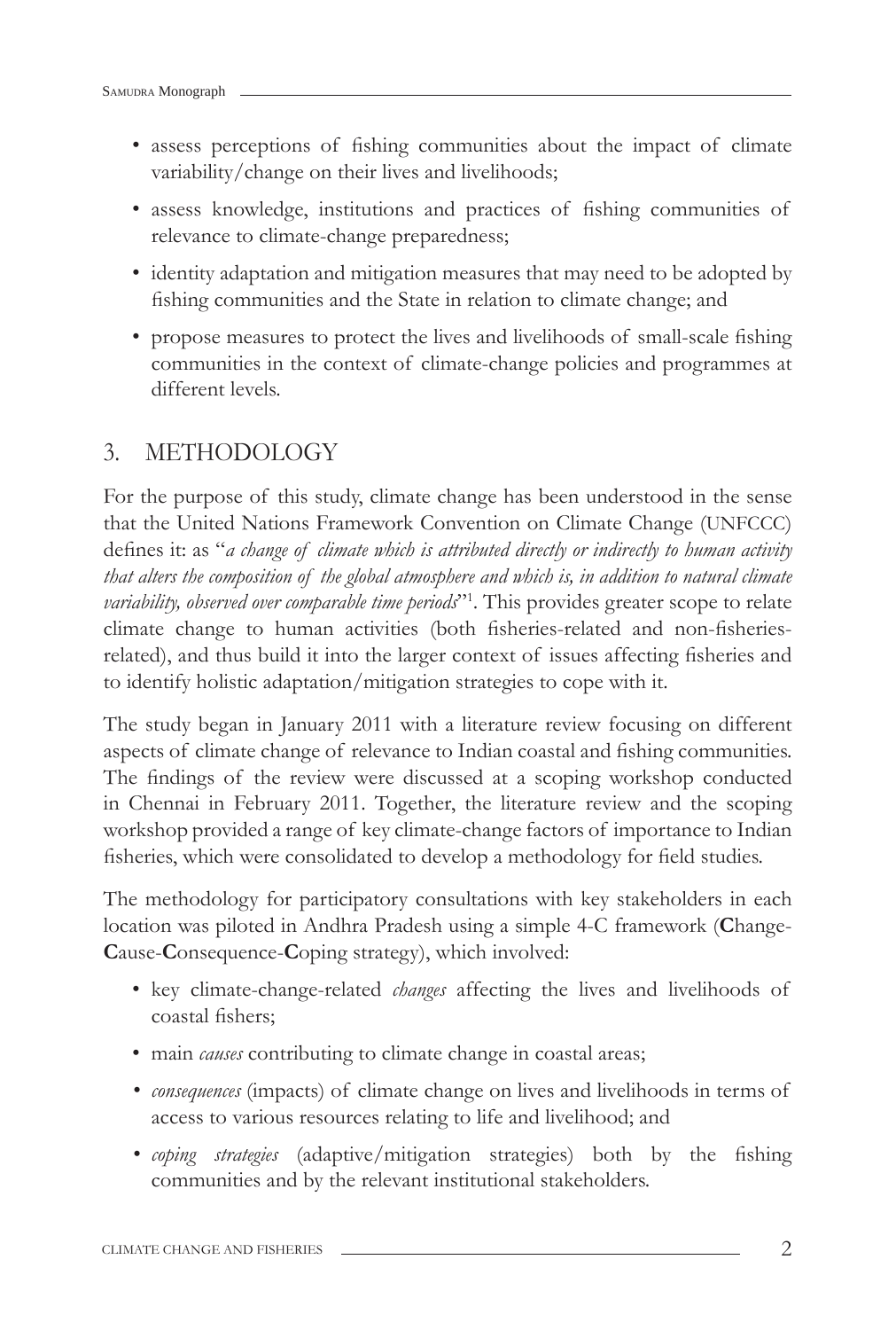Alongside, the consultative process also discussed the fishers' ideas for more effective adaptation/mitigation measures at various levels (from the individual/ community level to the national policy level) to better address the impacts of climate change.

Based on the methodology developed, field visits of about 10 days each were undertaken to the four States during July-August 2011, and the field interactions were conducted in collaboration with local organizations and fishworker unions. The field work in the selected locations involved informal interviews with groups as well as with individuals, with special attention paid to capture the perspectives of women and other vulnerable groups. Besides the fishing communities, other relevant institutional stakeholders in fisheries (government, research institutes, and CSOs) were also contacted to obtain their perspectives on climate change, and to determine the adaptive/mitigation strategies currently in place. At the conclusion of each State visit, a consultative workshop was organized to bring together the key stakeholders from the communities covered as well as from relevant organizations, and the findings from the field work were discussed, validated and updated. The four State presentations were used as the basis for consolidation of this study report.

# 4. STUDY LOCATIONS

Field work was undertaken in selected locations in the four coastal States of India, two on the east coast (West Bengal and Andhra Pradesh) and two on the west coast (Maharashtra and Kerala). The choice of the locations for the field work was based upon specific criteria related to socioeconomic and physical vulnerability to climate change, using the following information based on maps of:

- coastal vulnerability index (CVI)
- cyclone-prone areas
- housing (*katcha* and *pucca* houses) (based on CMFRI census)
- levels of literacy (based on CMFRI census)
- extension of the northern boundaries of oil sardine stocks

The specific coastal districts in which the field work was done were:

- Maharashtra: Mumbai and Thane districts
- Kerala: Alapuzha district
- Andhra Pradesh: East Godavari and Visakhapatnam districts
- West Bengal: South 24 Parganas district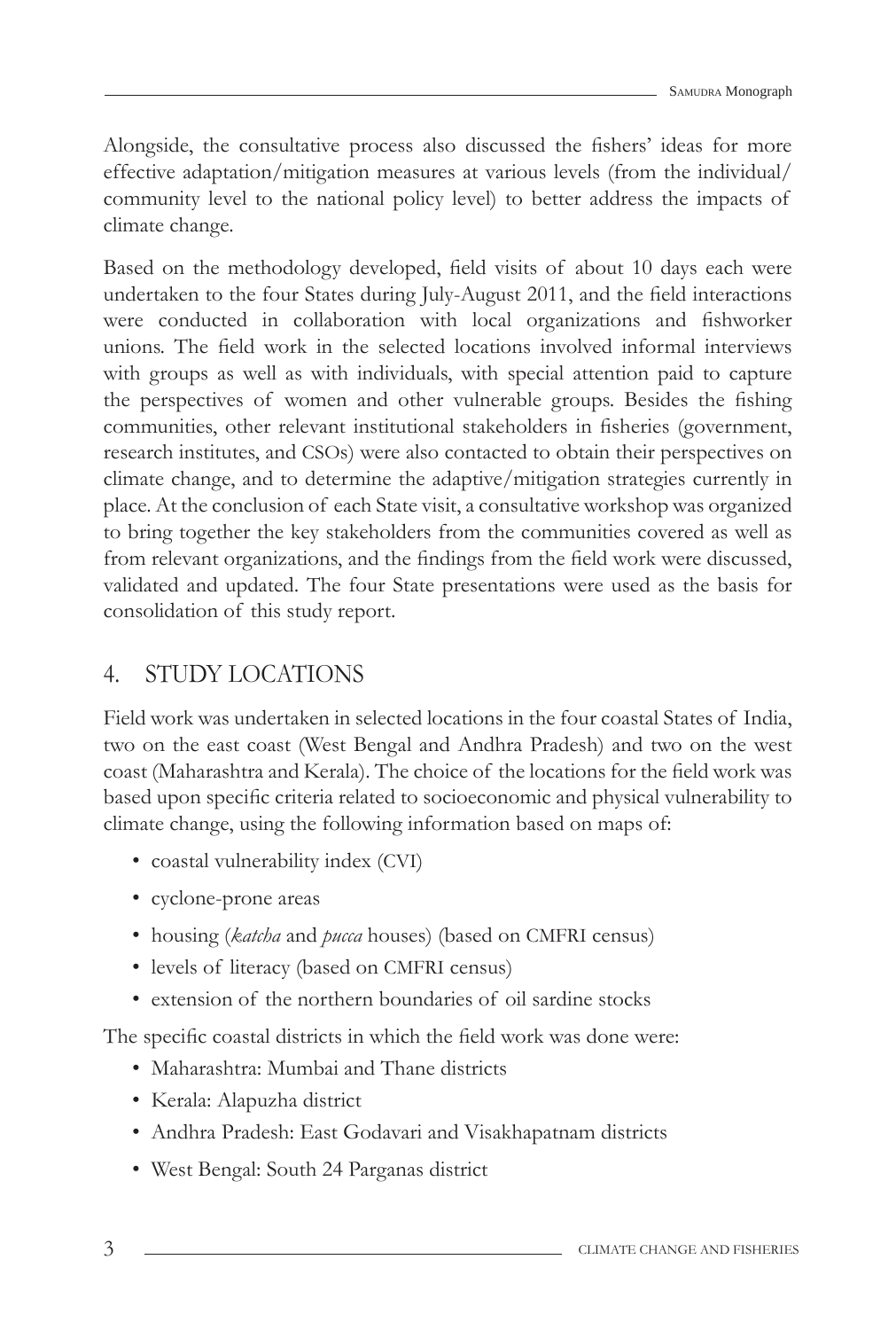Maps showing the specific locations covered by the study in each State are provided (see page 53). Given the small geographical area covered and the relatively short time available in each State, it is necessary to suggest that the conclusions of the study—although validated at different levels—should be treated as provisional and as a first step towards more intensive and detailed studies. All the same, the broad trends—which show remarkably similar patterns in all four States—are valid and applicable to a wider area than is covered by the study.

# 5. GENERAL CONTEXT OF FISHERIES IN INDIA

This section is intended to serve as a backgrounder to the overall context in fisheries in which climate-change factors are unfolding. In general, the level of socioeconomic development in the fishing communities is considered to be weak compared to other coastal dwellers, making them 'outliers' in the overall development processes. While the fishing communities in the west coast States l ike Gujarat and Maharashtra show a much better level of socioeconomic development, their counterparts on the east coast are much poorer, more vulnerable and less integrated into the mainstream. Some of the Sundarbans (Sunderbans) fisheries (in West Bengal) are possibly the least 'developed' among the four States, and the fishers here are the least equipped to handle challenges currently facing the sector or the emerging threats like climate change. Even in more developed States like Maharashtra, access to basic services like literacy, health, sanitation, and decent and safe housing is low among fishing communities, which reduces their capacity to understand and cope with the processes affecting their lives and livelihoods and to diversify or seek alternatives.

Since the 1990s, small-scale households in India have seen incomes from fishing fluctuating wildly, with the fishers on the east coast particularly hard hit by uncertain incomes. Although the modernization process—begun in the 1950s—contributed to improving small-scale fishers' access to technologies, resources, markets and incomes in the beginning, the inherent contradictions in the process led not only to a failure to bring the small-scale fishers out of their poverty, but actually made them more vulnerable to emerging threats such as climate change. The crisis in the sector is the outcome of a range of factors, which can be summarized, *inter alia*, as:

- overcapacity and capital-intensive fishing practices;
- uncertain fish catches and decline of several commercial species that contributed to much of the fishers' incomes;
- competition and conflicts for fishing grounds and fishery resources at sea, also affecting the traditional inter-relationships among the fishers on the coast;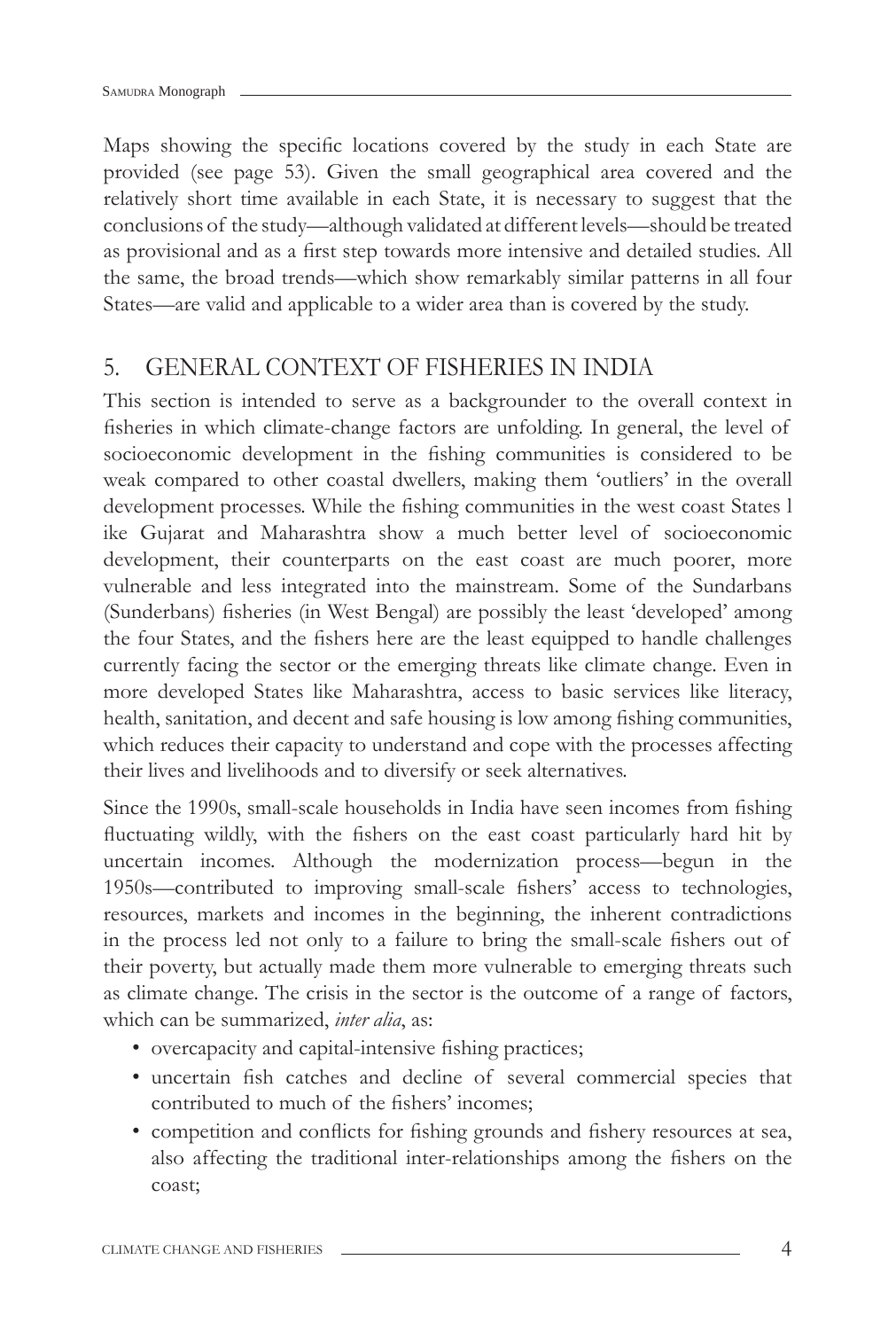- growing costs of production as a result of increasing investments in productive assets and their operations;
- rising levels of indebtedness (largely to informal sources), with cost of credit accounting for a sizeable proportion of the earnings;
- greater competition faced by women of fishing communities in accessing fish and markets, especially for higher-value fish; and
- long and uncertain market supply chains, consisting of several traderintermediaries who could dictate the terms of access to the markets for the producers through credit linkages, preservation and transport systems, and market information.

In the face of the crisis, the support from the government to fisheries, particularly to small-scale artisanal fisheries, has remained paltry, and hardly commensurate with the scale of support that is actually required. More alarmingly, the economic potential of opening up the coastal space for industrial development has come to receive high policy priority, and the State has been taking an active role in developing vast stretches of coastal commons for industrialization, frequently alienating the fishers from their living spaces and livelihoods. At yet another level, the enforcement of several conservation policies and their implementation have led to further marginalization and even criminalization of traditional activities like fishing.

Thus, for the fishers, the crisis is an outcome of processes within the sector and, increasingly, one of competition with more powerful outside forces, backed by the State and its legal systems. The situation is exacerbated by the relative absence of strong institutional mechanisms among the fishers, hindering their ability to take collective actions or to put forth their responses in a meaningful manner. The customary community-based governance systems, which still prevail in some areas, lack the capacity to transcend the village (and/or caste) boundaries. Even their existing powers have been greatly weakened with: (i) the State's unwillingness to recognize their existence; (ii) the arrival of new State-backed structures and laws as well as new players from the outside; and (iii) the impact of external pressures that affect cohesion within fishing communities.

The fishers' responses to the crisis show a contradictory trend between the east and the west coasts. On the west coast, despite the various constraints faced by the sector, fisheries in Maharashtra—and, to a lesser extent, Kerala—are still a paying proposition, and here the response has been to increase the efficiencies of the fishing systems to undertake more intensive fishing operations. On the east coast (Andhra Pradesh and West Bengal), while a similar trend is observed in some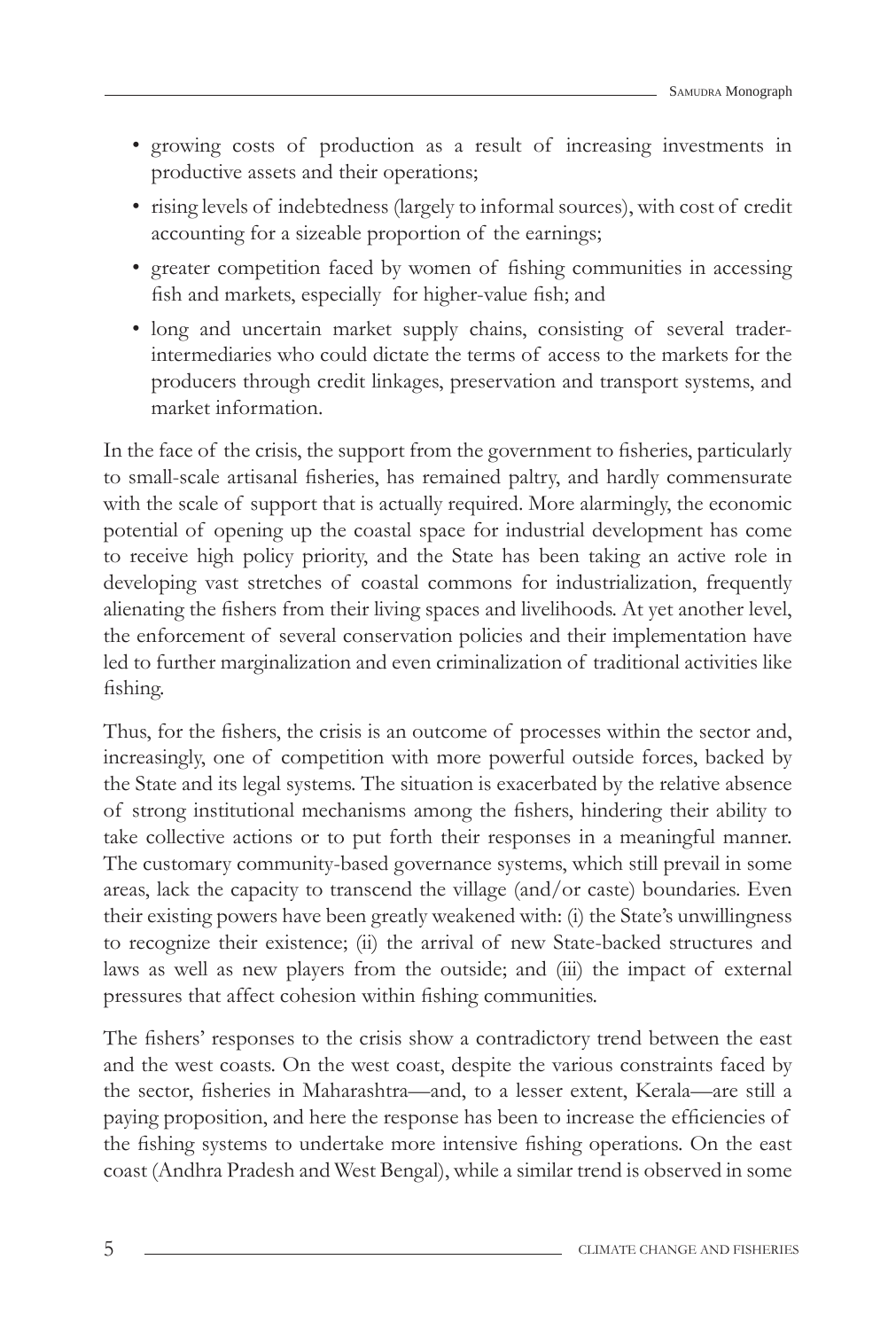fisheries, the low level of surpluses and savings at the household level discourage fresh and additional investments beyond a particular limit, which forces the fishers to look beyond fisheries to meet their livelihood needs. Thus, the diversification effort in these States also involves moving into non-fisheries and non-traditional activities both within and beyond the local areas, often stretching to inter-State and even international migrations. The impacts of the crisis on women are manifested in their marginalization from fisheries activities and, mainly on the east coast, in the growing burden to find new means of work to support their families, putting new demands on their roles, effort and time. With the erosion of, or declining access to, common-pool resources like beaches, mangroves and grazing lands, they find it increasingly difficult to get supplementary income sources.

# 6. FISHERS' PERCEPTIONS ABOUT CLIMATE CHANGE AND **FISHERIES**

The following sections present the key findings from the interactions with the fishers in the selected locations and are thus about *the fishers' perceptions about climate change* rather than about climate change *per se*, although it incorporates additional information, insights and analysis obtained in interactions with other relevant stakeholders.

Prior to presenting the findings, one other point ought to be clarified. This relates to the need to maintain a sense of proportion in understanding climate change from two opposite perspectives:

On the one hand, climate change needs to be understood as a process already at work, although not always visible because it is covered under a welter of other concerns. In fact, in the fisheries sector, climate change is probably not a new problem at all; fishers have been experiencing its impacts since before the term itself acquired popular currency. Consequently, it is not often possible to differentiate climate-change issues from wider processes affecting fisheries, and it is probably just as well because *climate change itself is the cumulative outcome of several such actions and processes at different levels within and beyond the fisheries sector.* This is important to keep in mind in order to avoid ascribing climate change to some impersonal, global force or to consign it to a rarefied technical no-entry area, thus avoiding the responsibility of local and more immediate factors to the process.

On the other hand, there is need to curb the tendency to ascribe every change in fisheries (or any other sector/activity) to climate change, as appears increasingly to be the case, ignoring the other—more immediate—factors that need equal attention. Given the prevailing situation in fisheries, climate change will need to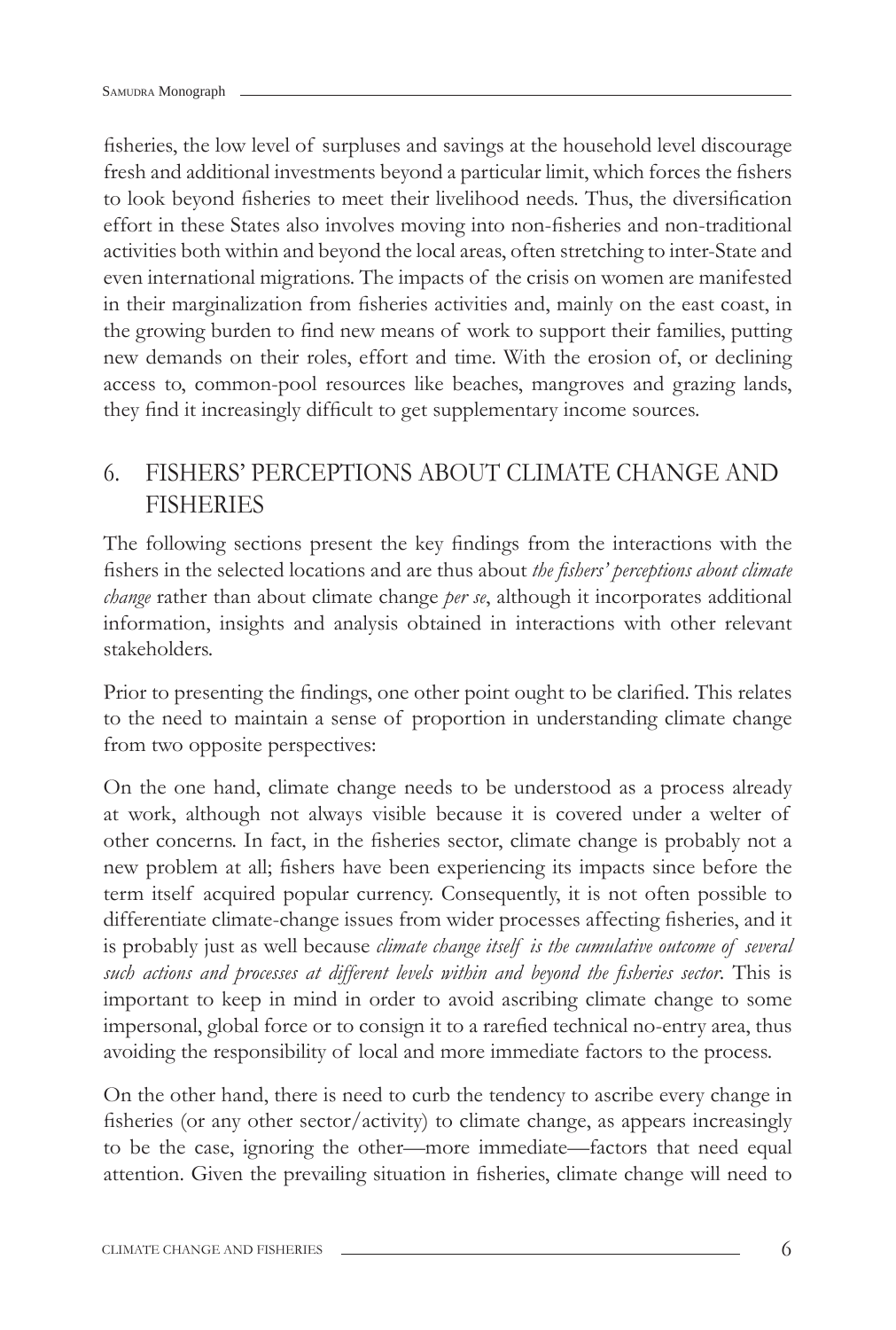be understood as one more layer in a complex web of factors affecting fisheries and fishing communities. While several changes in the sector could possibly link up with climate change, the cause-and-effect relationships are seldom linear or clear, and are frequently overlapping or interchanging. Under the circumstances, ascribing every—or even any—change directly or solely to climate change would call for abundant caution.

# 7. KEY CLIMATE-CHANGE FACTORS AFFECTING FISHERIES

Based on the literature review and the scoping workshop, a set of issues relating to climate change and climate variability was identified as having significant impacts (real and potential) upon Indian fisheries. In this section, a summary of the key changes relating to each climate-change/variability issue is provided from the fishers' perspectives.

# **7.1 SEA-LEVEL RISE**

Sea-level rise is considered to be an important manifestation of global warming. In field interactions, sea-level rise did not come up as an issue in any of the study villages. Obviously, a 2-mm increase in sea level is rather difficult to perceive unless one is particularly watching for it. But that is a rather simplistic understanding of the issue; the increase in sea level is reported to manifest itself in a number of ways, affecting waves, currents and bottom pressure in the nearshore regions<sup>2</sup>. As the following sections will show, such manifestations of sea-level rise are being felt by the fishers, although the link between the different phenomena needs to be conclusively established. More recent work by CMFRI in Maharashtra indicates that some 75 coastal villages are vulnerable to inundation due to a projected 1-m rise in sea level, expected to happen over 20-50 years (Dr VV Singh, pers. comm).

## **7.2 SEA-SURFACE TEMPERATURE**

Sea-surface temperature is considered to be an indicator of ocean variability as well as more complex ocean processes. As with sea-level rise, the fishers are unable to perceive a rise in sea temperature as a result of climate change. In Maharashtra and Andhra Pradesh, it is reported that temperatures have increased both at the surface and even more at the bottom, but this is attributed to intensive drilling, industrial discharges (especially the atomic power plant discharges in Maharashtra), chemical effluents and urban wastes. Not only are these sources more immediate, but the heat generated by these activities is so much greater than the natural global-warming process that the latter remains mostly hidden. One possible impact of rising sea-surface temperature being felt by the fishers might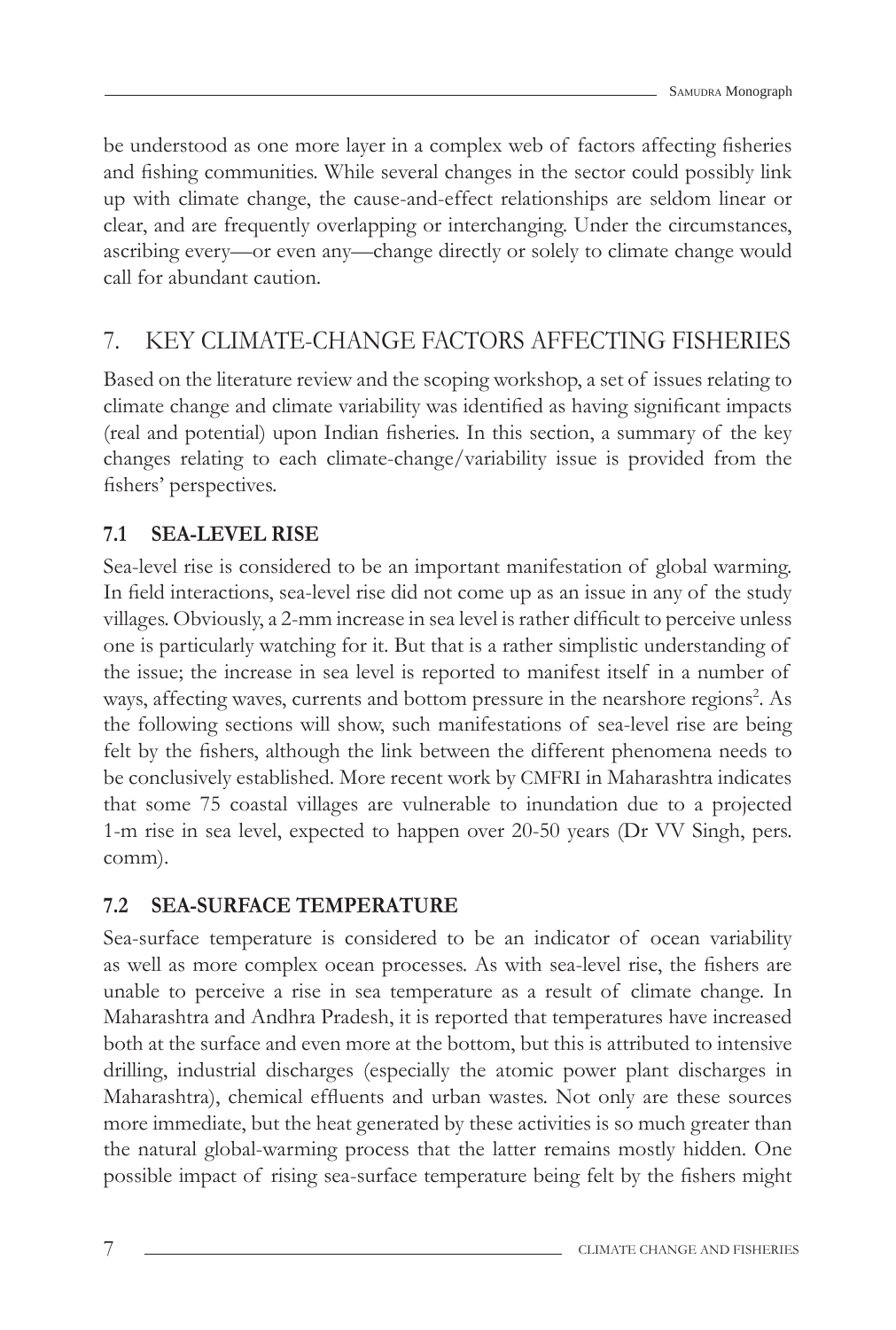relate to the changing fish composition in their catches. The small-scale gillnet fishers of Andhra Pradesh have reported that the depth of the surface gillnets, which was four fathoms in the 1980s, has now gone up to nine fathoms; the fishers contend that the pelagic species have descended to the lower layers from the surface due to variation in surface-water temperature.

## **7.3 SEA-SURFACE SALINITY**

Sea-level rise could mean incursion of sea water into the coastal and upstream areas, making groundwater more saline, harming freshwater fisheries, aquaculture and agriculture, and limiting industrial and domestic water uses. There is much evidence of increased salinity in the nearshore seawater, in the creeks and rivers, and in the groundwater in certain locations. However, the critical factor which contributes to the increased salinisation of the coastal areas is not so much the sea-level rise as the drastic reduction in freshwater flows from the upstream. In all States, there is a strong perception that freshwater inflows into the sea have decreased considerably. In Andhra Pradesh, the sinking of bore wells for aquaculture in the 1990s has reportedly salinised the groundwater table, while in West Bengal, the construction of the Farakka Barrage and increased upstream demand for freshwater are reported to have reduced freshwater flows into the lower reaches of the coast. With weakened flows from the upstream, the seawater intrudes higher up in the creeks and rivers, and stays longer in the absence of a strong push from above. This affects the local ecological and biological conditions; however—except in some places in Andhra Pradesh—there is as yet limited evidence of salinisation of groundwater resources in the coastal areas.

### **7.4 WIND PATTERNS**

In all four States, it has been reported that there have been significant changes in intensity and directional stability of winds over the last 20 years. The most critical change, with implications on fishing activities, has been the uncertainties in the direction of wind flows. Three broad trends are discernible:

- The seasonal wind patterns have changed; winds that should arrive at particular periods of the year do not appear on time, which leads to an overall disturbance in fishing conditions.
- The stability of wind flows in particular directions is very uncertain; a wind flows in a particular direction for a short duration before it changes and flows in a different direction. Sometimes, the change in direction takes only 15 minutes to happen.
- Some unusual winds have gained strength, while favourable winds have become sluggish.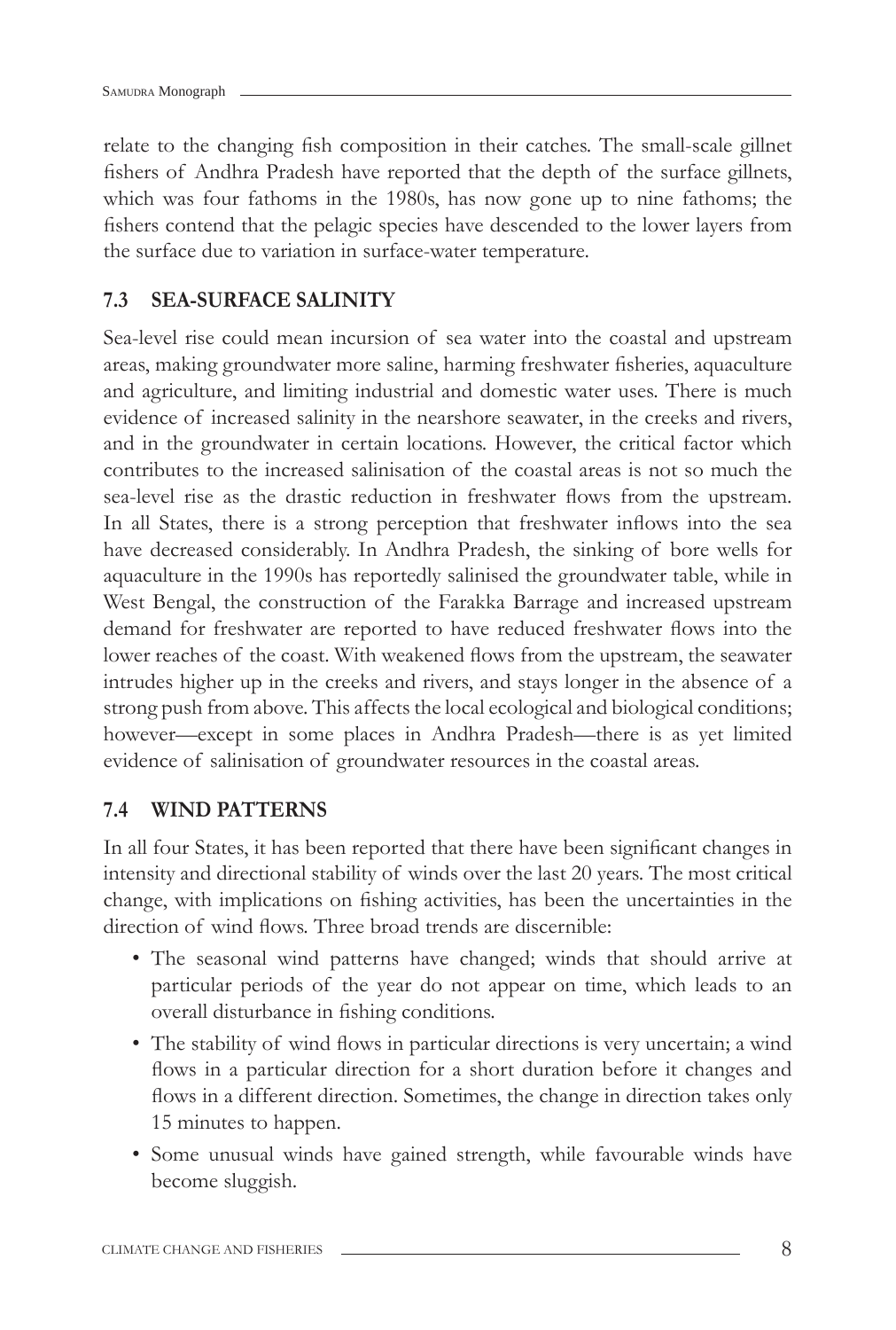Overall wind velocities have reportedly decreased, especially in the nearshore waters. While generally conceded to be a natural phenomenon, the construction of high-rise buildings on the coast is suggested in Maharashtra as one possible reason for this. The decrease in wind velocities is reported to have impacted upon the currents, upwelling processes, fish movements, navigation and fishing effort. At the same time, freak occurrences of very intense winds—causing tremendous losses within a very short time—are increasing.

# **7.5 SEASONALITY AND SEASONAL PATTERNS**

The fishers are as dependent on the monsoons as the farming communities, and the consequences of a poor or delayed monsoon are just as hard for them. The timely arrival of monsoons, especially the southwest monsoon, remains the most critical requirement for productive fisheries. Increasingly, the monsoons have become quite irregular; even when they arrive on time, they seem less consistent in their behaviour. Staggered monsoons playing hide-and-seek and staying on much longer than usual (the southwest monsoon remaining active into November), and shifting and shrinking trends in the onset of the northeast monsoon (from October-December to November-December) have been reported as becoming the norm.

With changing seasonal patterns, fish availability has been affected, and some important seasonal fish species have reportedly declined in catches. In Andhra Pradesh, there is a reduction in intensity and duration of the southeast and east-southeast day winds during summer, affecting the arrival of small pelagic shoals. Unseasonal events are reportedly on the rise, which include heavy rains during the peak summer, and high temperatures (above 35 degrees Centigrade) during September-October. Such changes are reported to have an impact on the behaviour, breeding and migratory patterns of fish, especially in the Sundarbans and in the Coringa mangroves of Andhra Pradesh. In West Bengal, where culture fisheries and agriculture are important livelihood activities for fishers, this is reported to lead to mass mortalities, stunted growth and spread of diseases in culture operations, and severe upsets in seasonal cycles in agriculture.

## **7.6 RAINFALL**

There have been some critical trends in rainfall patterns from year to year and within each year. Heavy downpours in certain years are followed by near-drought conditions in the following years, both being equally disastrous for fishing and other activities. Even within a year, rainfall is not spread evenly through a season; the entire annual rainfall occurs within a very short period, creating problems,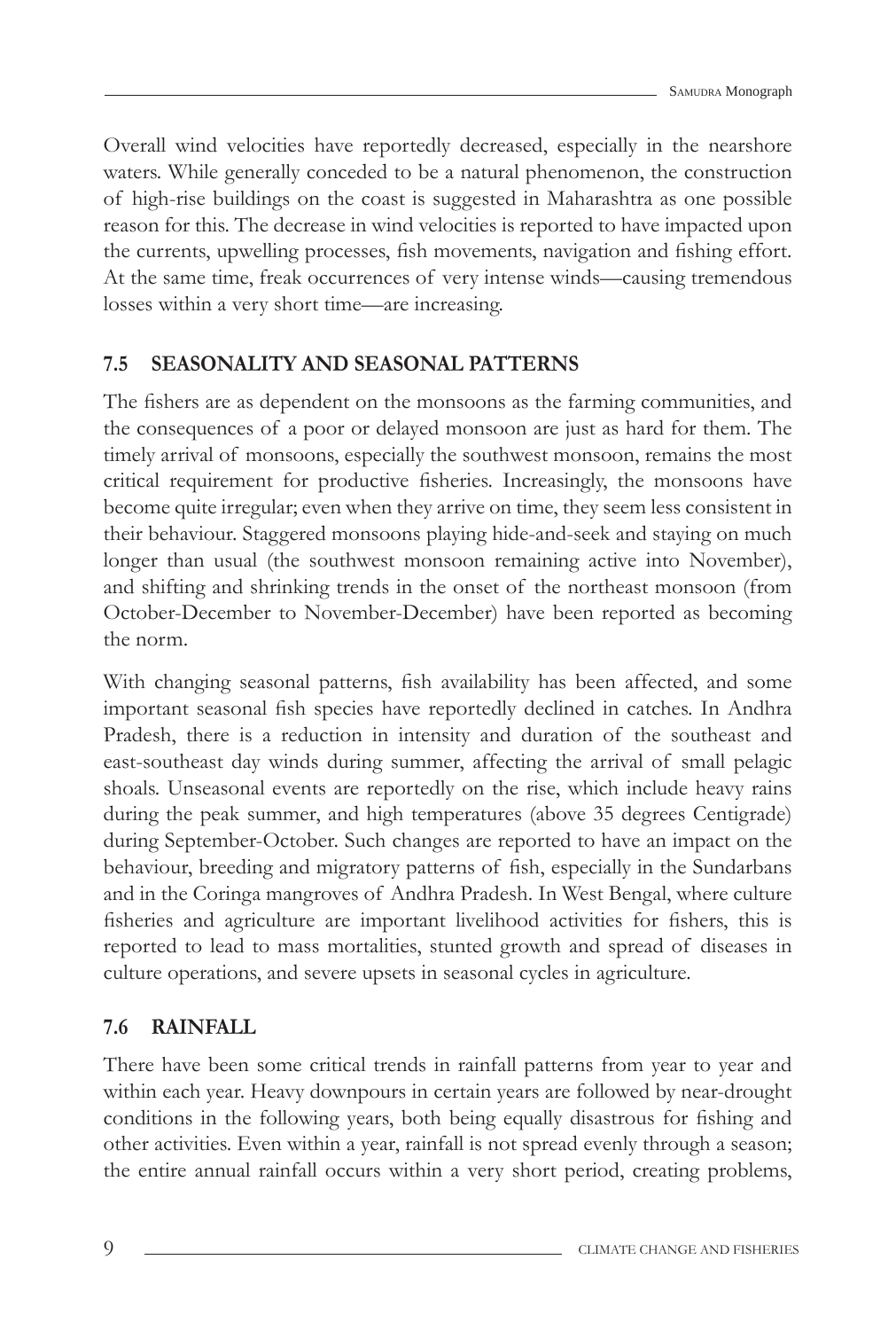both immediate (swamping) and long-term (reduced upwelling). Thus, while the total annual rainfall may remain constant, its distribution being not uniform through the season means a severe upset of fishing and other activities.

#### **Sudden rains**

Sudden and intense downpours are a rising phenomenon that has had catastrophic effects on fish-drying operations in Maharashtra and Andhra Pradesh, effectively wiping out the business investments of a sizeable number of women. In both these States, the heavy, short-term, rainfall swamps the coastal villages and leads to waterlogging for extended periods of time, especially where natural water outlets have been extensively built over. Yet another hazard from short, intensive, downpours has been the flushing away of large quantities of land pollutants (near industrial areas) all of a sudden into the sea, leading to mass kills of nearshore fish.

The showers that signalled the onset of the southwest monsoon and that persisted for two or more weeks at a stretch (a phenomenon that in most States has a specific name and carries special economic, social and cultural connotations) have become rare. This seasonal downpour helped to churn the coastal waters and ensured upwelling, while also facilitating copious flows of freshwater into the system, which enabled fish breeding.

## **7.7 NATURAL DISASTERS**

Ocean warming plays a major role in sea-level rise, intensified cyclone activity and heightened storm surges. For the fishers, especially those in Andhra Pradesh and Kerala, the unique—but devastating—tsunami of 2004 is a major indicator of climate change. Apart from the direct loss of lives and livelihood assets, the tsunami also left behind several other long-lasting impacts—biological, geographical/ geological, economic and social—and still remains a largely inexplicable and terrifying phenomenon for the fishers.

The fishers observed that there have been changes relating to the location, frequency, direction and intensity of cyclones. In general, there is a relative decline in the number of cyclones and low-pressure areas along the coast. Contrary to the general perception of the cyclone as a destructive force, the fishers contend that it also has a more benign aspect in that it helped churn the sea, ensuring upwelling of nutrients from the deep, and helping the rapid transport of plankton masses from one area to another. The last major cyclone to have hit the central zone of Andhra Pradesh was the one in November 1996, a full 15 years ago. That it struck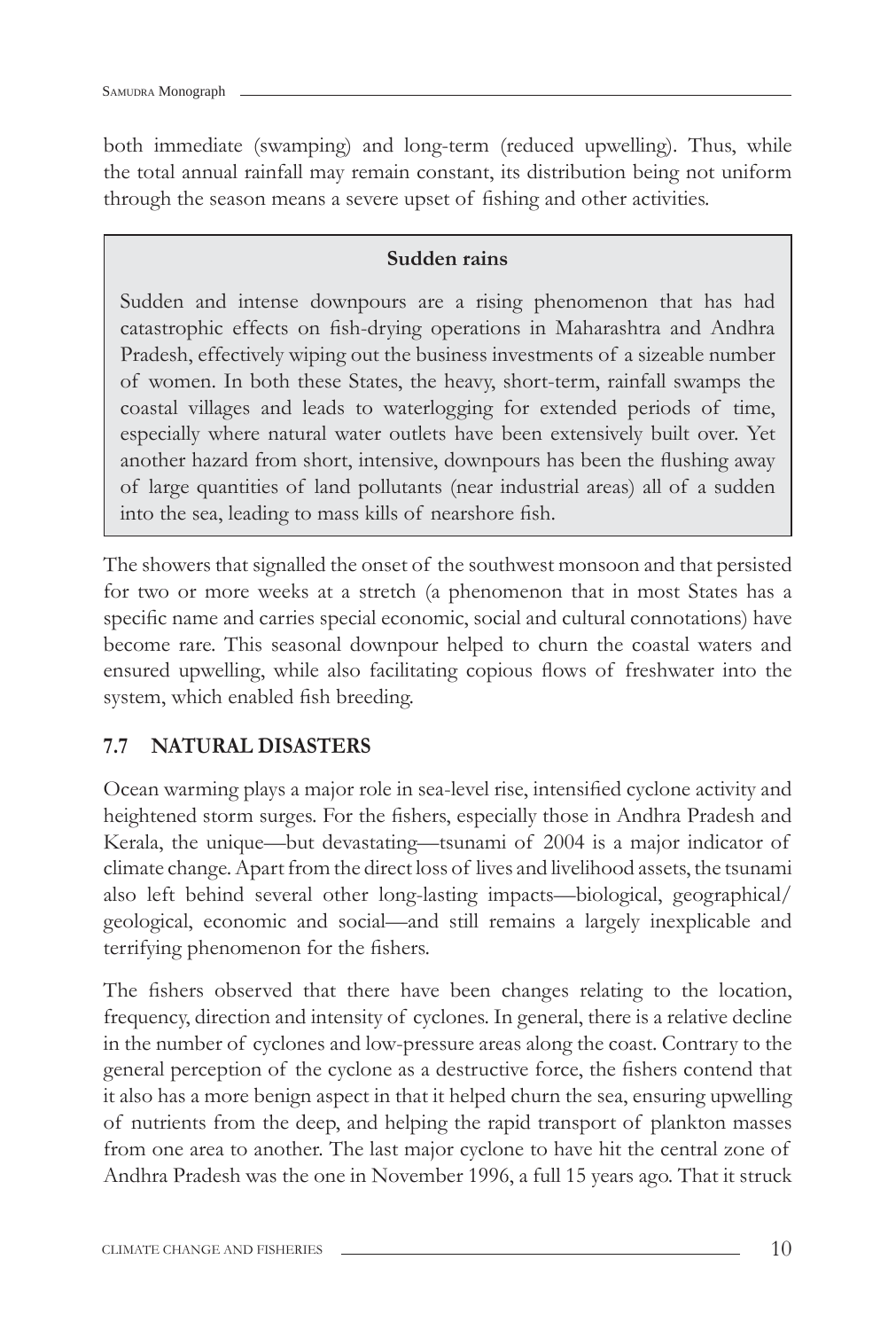an unusual spot (the relatively safer Godavari delta) not only affected the response time, but is also taken as an indication of change in the usual cyclonic patterns.

While there has been a general weakening in the seasonal cyclones that occurred at specific times during the year (May and November, in the case of Andhra Pradesh), the few cyclones that have hit the coast during the last 15 years have been far more catastrophic than the previous ones. The cyclone of 1996 in Andhra Pradesh, the 'super cyclone' of Orissa in 1998, and Cyclone Aila of 2009 in West Bengal are considered to be the most grievous of their kind to have hit the respective coasts. These cyclones were not only more intense, but also covered a more extensive area further inshore than ever before. Thousands of houses were partially or fully destroyed, and millions left homeless. In all these cases, the influx of seawater deep into the inland led to salinisation of the land and groundwater resources, making them unfit for agriculture for long periods, and creating drinking-water scarcity in the areas.

The transformation of cyclones from seasonal occurrences to irregular happenings has also resulted in inadequate preparedness of the coastal communities and government agencies to cope with them when they do occur. Thus, for instance, in Andhra Pradesh, three years of no—or minor—cyclones prior to 2010 was followed in that year by as many as four cyclone threats, leading to serious disarray within the administrative machinery.

Apart from the cyclones, the other serious natural disaster that the fishers faced earlier was the annual floods of the major river systems like the Ganga and the Godavari. Apart from their disastrous consequences for fish habitats, they also had a positive impact in terms of allowing a good mix of fresh and saline waters, cleaning up the rivers and creeks, flushing out the siltation from the river mouths, rejuvenating the coastal freshwater aquifers, and helping in the survival of mangroves. With uncertain rainfall year on year, and with the construction of dams across the major rivers, the annual floods have given way to more irregular, frequently man-made, events, which are far more catastrophic. Moreover, the steps taken to control floods have had their own implications. The *bunds* built in the Sundarbans to protect the human habitation from flooding have been counterproductive on at least two counts: (i) the process of flooding would help in depositing silt outside. (With the construction of *bund*s, this process has been disrupted—the silt remains in the river, elevating the river bed. Thus, the river is often seen to be flowing much above the land lying on the other side of the *bund*. This makes the *bund*s very prone to bursting and spilling.); (ii) the soft, unsettled soil makes the base of the *bund*s very unstable, putting them at risk of being swept away by the pressure of tidal or flood waters.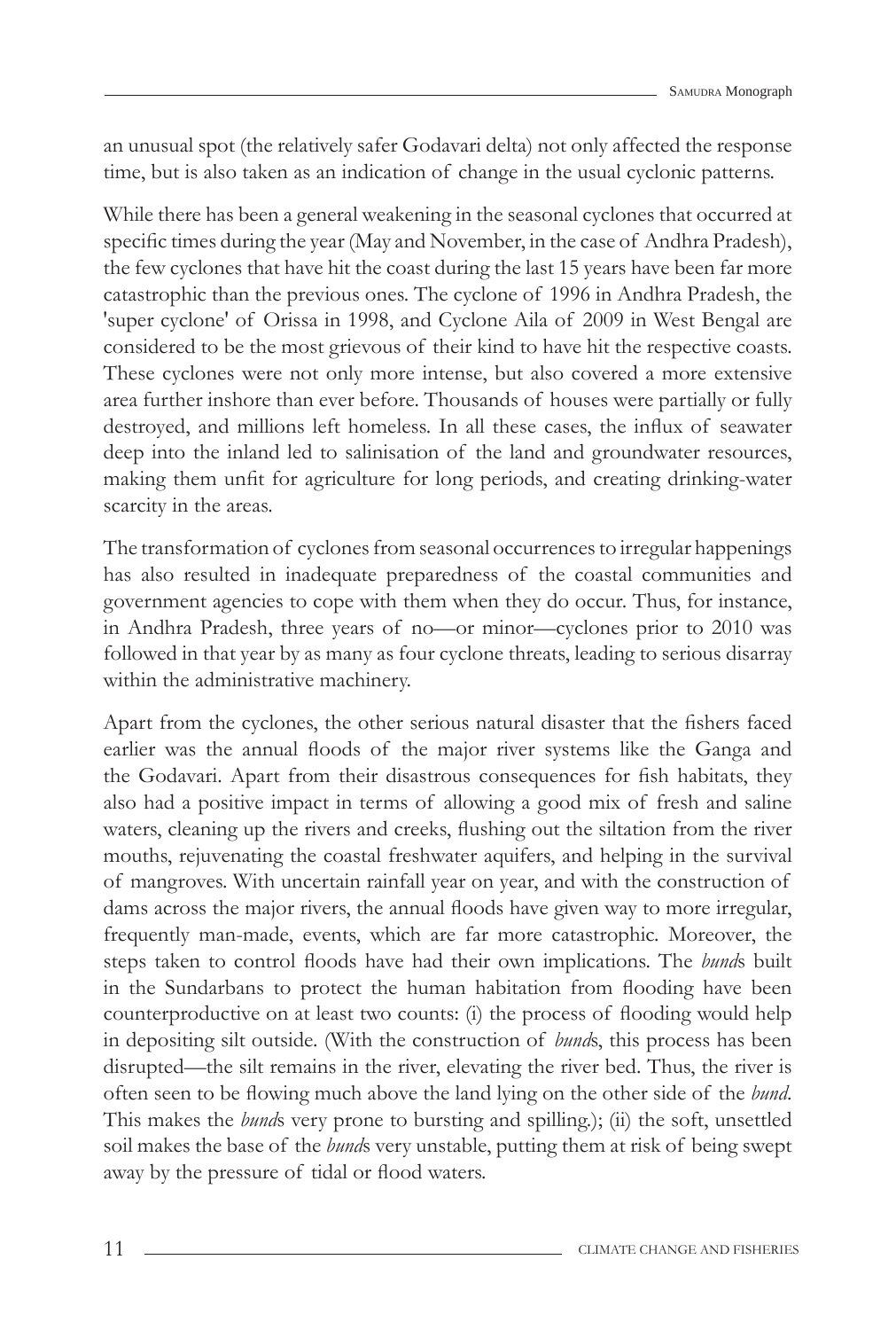#### **Localized disasters**

Alongside such large-scale occurrences as the 2004 Indian Ocean tsunami and Cyclone Aila, there is an impression that the nature and scope of disasters has also become more 'localized', and their implications are more diffuse. Examples include:

- freak waves hitting one or a few boats at sea (Andhra Pradesh);
- individual villages (or specific households within a village) suffering from sudden swamping (Maharashtra and Andhra Pradesh);
- the coastline getting eroded in a particular area, making the surf crossing more difficult and leading to frequent capsize of boats (Andhra Pradesh);
- erosion leading to total loss of beaches in a few locations, wiping out the local beach-seine fisheries, reducing space for local fish landing, boat berthing, net mending and fish trade (Andhra Pradesh);
- a river course changing overnight to swamp or engulf a Sundarbans village (West Bengal);
- sudden downpours wiping out the investments of a section of the fishing communities (Andhra Pradesh and Maharashtra); and
- unpredictable upwelling causing accidents in Kerala.

### **7.8 WAVES AND CURRENTS**

In most places, it was seen that the intensification of waves in one area is complemented by a weakening of the same in the neighbourhood. The cyclical pattern that characterized the movement of waves to the coast appears to be broken; rogue waves keep intruding into the cycle. The wave action in the coastal waters has become weaker as a result of weakening nearshore winds and increased siltation around river mouths. There is a perception that there has been a reduction in wave height, frequency and intensity. At the same time, wave action is much stronger in places where:

- beaches have been eroded and/or built over extensively;
- reclamation of land has taken place in the neighbourhood;
- natural barriers like mangroves have declined; and
- new barriers to water movement (like jetties and harbours) have come up.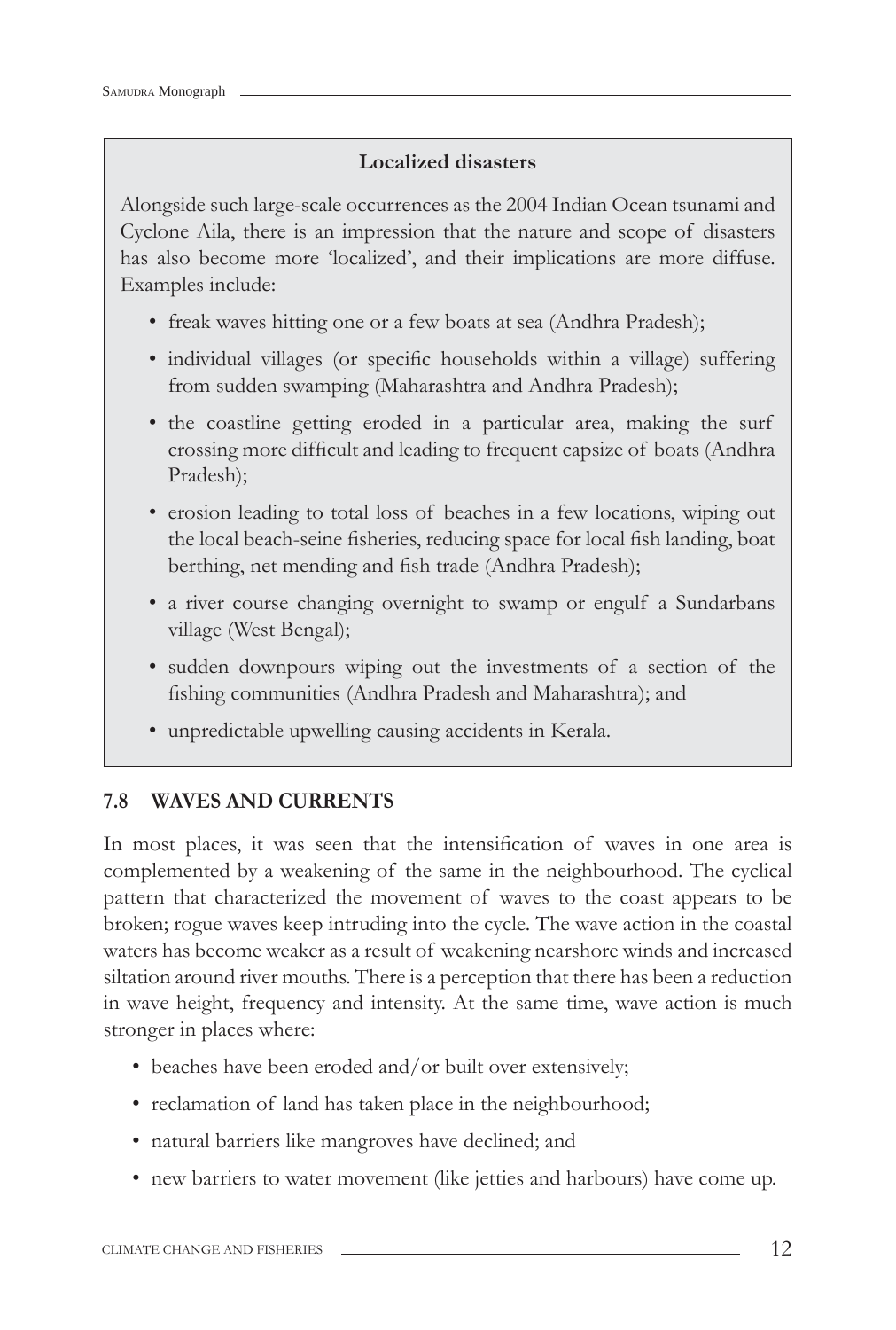The stronger wave action in these areas is reported to (i) destroy homes and other structures closer to the coast, and (ii) capsize boats as they near the coast and occasionally destroy them by dashing them against the shore. In the offshore or deep-sea waters, where the mechanized boats of Maharashtra, Kerala and West Bengal are increasingly operating, the waves are reported to have become stronger, leading to more pitching and rolling than previously. In West Bengal, the problem of increased pitching and rolling was highlighted as a major issue.

Currents in the nearshore waters have changed course for various reasons, both natural and man-made. Construction of harbours has been reported to contribute to significant changes in water currents in the nearby areas. Offshore, water currents may have changed course in areas where oil rigs and shipping movements prevail. Sudden and strong currents have been noted to be on the increase in Kerala and Andhra Pradesh waters, while the southern currents (*thekkan neeru*) that favoured the fishermen in Kerala have weakened. There is a reported weakening of currents in the creeks in both Sundarbans and in Coringa (Andhra Pradesh). Siltation is reported to have reduced water currents in the creeks of Vasai and Versova in Maharashtra.

# **7.9 TIDAL ACTION**

Changes in tidal action are felt particularly in the estuarine regions, and evidence of both increase and decrease in tidal amplitude has been reported in the four States. An important (natural) phenomenon appears to be the fluctuations in tidal cycles based on the lunar phases. This is reflected in changes in fish availability in the creeks, where the operations are largely influenced by the tidal cycle. Increase in tidal influx from the sea is said to be caused due to less freshwater flows from upstream, and contributes to increased salinity along the upper reaches. Erosion of beaches has led to increased inundation of fishers' houses during the high-tide period in Maharashtra and Andhra Pradesh. Islands like Gosaba in the Sundarbans also suffer periodical inundation of the *bund*s and incursion of waters into the village as a result of higher tidal amplitude in the area.

Coastal constructions, siltation at the river mouths and along the creeks, and construction of tidal locks/*bund*s upstream reportedly decreased tidal action in several areas. As a consequence, the backwaters and tidal pools receive less tidal waters, and this reduces the breeding and nursery grounds for several estuarine species. Reduced tidal amplitude in the creeks also affects crab populations and aquaculture operations. It also makes the boats' passage through some creeks, and usage of some berthing places, impossible, requiring longer detours and berthing of boats away from the villages, all of which have attendant problems.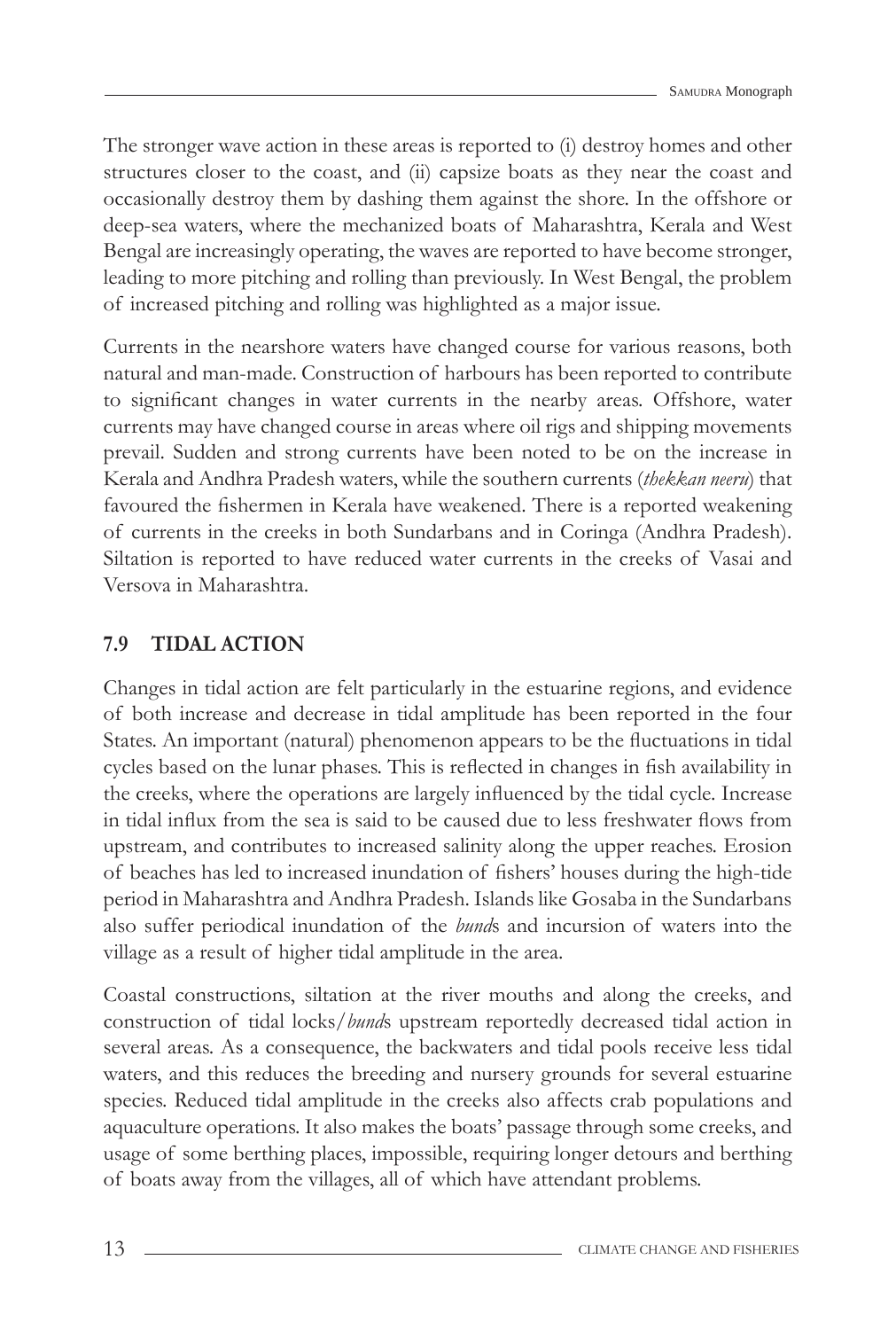#### **Vembanad Lake, Kerala**

With the construction of the Thanneermukkam barrage, the tidal influx into Vembanad Lake in Kerala has stopped during months when the shutters are down. Prawns and other fishes that used to reach the lake for breeding have disappeared. Fish catches in the lake have reduced and have become unpredictable (with respect to the lunar cycle). Reduced interaction between the backwaters and the sea has led to changes in the local ecosystem.

#### **7.10 MUD FLOWS AND TURBIDITY**

Mud flows from upstream, which carried soil and nutrients to the lower reaches of the rivers, have declined in all States, mainly on account of reduced water flows, but also due to sand mining further upstream. Reduced mud flows decrease the nutrient content in the coastal waters, with consequences on fish breeding and nursery grounds. However, turbidity—which used to be mainly an outcome of mud flows—has increased due to effluent discharges upstream as well as directly into the coastal/estuarine waters. Turbidity has also been reported to have increased due to construction activities on, or near, creeks and beaches; oil spills from rigs and passing ships; and intensive drilling activities on the sea bed. The turbid waters now consist of both suspended solids (which clog the nets and fish gills) and dissolved matter (poisoning the waters and leading to mass mortalities of small fish).

The fishers of Andhra Pradesh reported that the water discharges during the southwest monsoon are more turbid than previously, and that the discharges consist more of dissolved matter. The seafloor is increasingly muddy, and the inshore waters more turbid, as a result. In West Bengal, changes in the rainfall patterns—from being uniformly spread through the season to fewer, more intensive, spells—are reported to lead to sudden increases in turbidity that drive away fish or kill them by clogging their gills. In the nearshore waters, the extent of turbidity is reported to have increased to an extent where the fishers cannot identify fish shoals based on the colour of water, as in the past.

The decrease in mud flows from the rivers is reported as a reason for the decline of *chakara*, the coastal mud banks formed along the coastal waters of Alappuzha in Kerala. These acted as a protection against wave action for the fishers venturing into the sea, and their depletion has made it difficult for them to cross the surf easily. The fishers believe that the *chakara* depletion was caused by the tsunami of 2004. Some fishermen believe that the depletion of *chakara* was also due to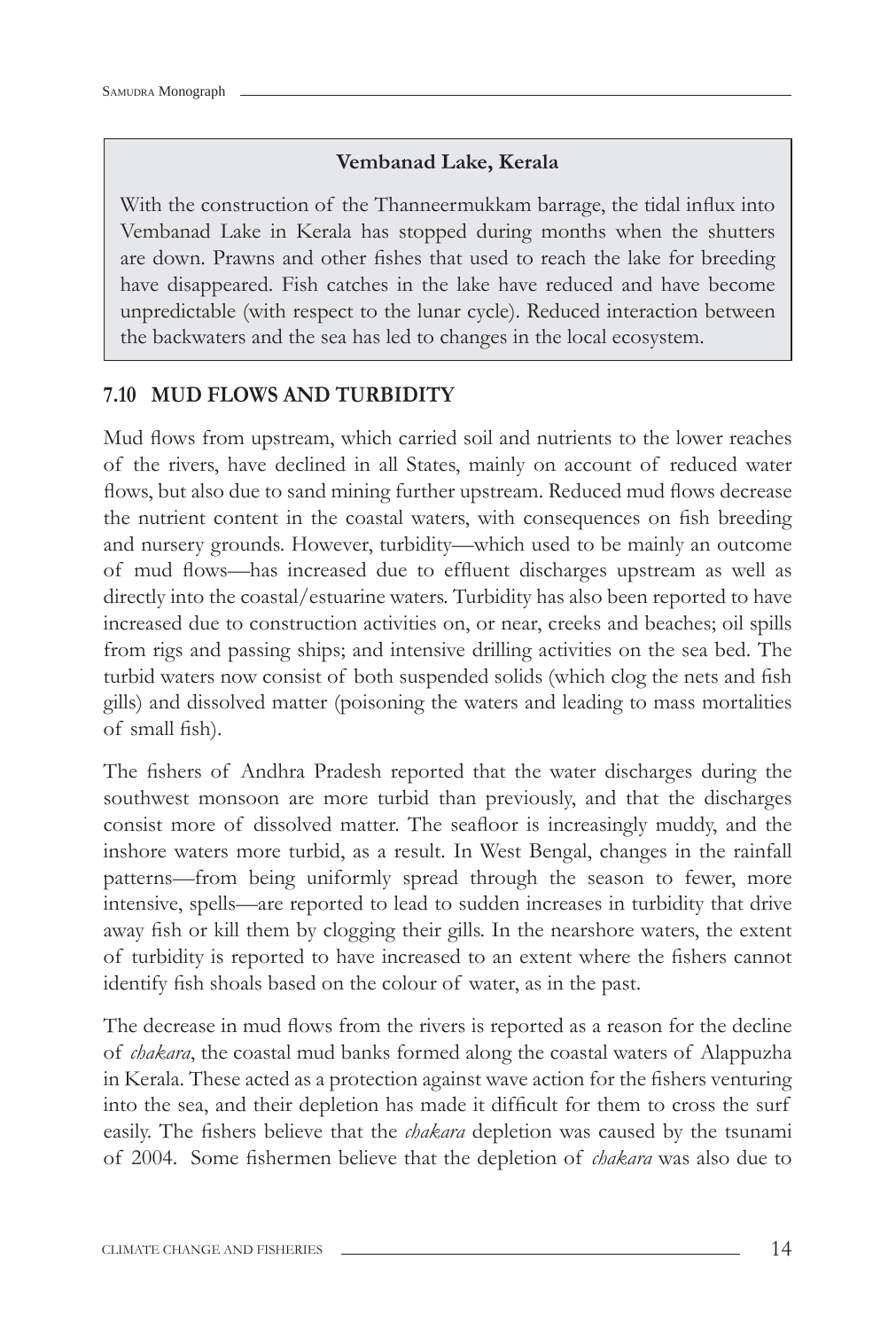the imbalance prevailing in the mixing of fresh water and salt water at the bar mouths.

## **7.11 SHORELINE CHANGES**

Erosion and sedimentation are the most significant factors affecting the coastal areas and fisheries. Erosion, which is reported to affect 23 per cent of the shoreline along the Indian mainland (Vivekanandan, 2011:11), is a major threat faced by many fishing communities in all four States. Most villages—including major fishing centres like Vasai in Maharashtra and Uppada in Andhra Pradesh no longer have a beach in which to berth the boats, land and trade the catches, dry the fish, and mend the nets. Even as many houses have been lost to the sea, space available for housing itself has been reduced in erosion-prone areas. Erosion has been the main reason for the loss of beaches; while diverse human actions are contributing to the increased erosion, natural processes like the change in wave patterns, and increased ferocity of cyclones and winds are perceived to be significant too.

With erosion of the coast, the shoreline does not slope gently into the sea, allowing the tides and waves to play out their energies before reaching the beach; it drops abruptly into the sea, causing the waves to be more intense and damaging when they hit the shoreline. Seawater intrusion into the villages is a perennial problem of increasing intensity in places like Satpaty and Vasai in Maharashtra and Uppada in Andhra Pradesh.

An issue of concern is the contention of the fishers in the Coringa mangrove area in Andhra Pradesh that the seaward side of the mangroves is being eroded significantly as well. This flies in the face of the idea that mangroves and other 'green belts' are considered a protection against erosion. Given the multiple threats that the mangroves are being subjected to in this area—oil exploration and refineries, shipping ports, aquaculture, effluent discharges from upstream—it is possible that the mangroves are reaching a threshold in terms of their natural resilience to cope with external threats.

Erosion and siltation go hand in hand, which is the reason why in the neighbourhood of the same areas being affected by erosion, there are problems of siltation that are equally severe for the local fishers. Siltation of the river mouths (i) obstructs the water flows from upstream; (ii) forms sand bars that obstruct fishing traffic in places like Satpaty; and (iii) changes the direction of water currents, tides and waves, which get deflected in other directions, causing more erosion, changing fish movements and affecting the local biodiversity in various ways. In Coringa,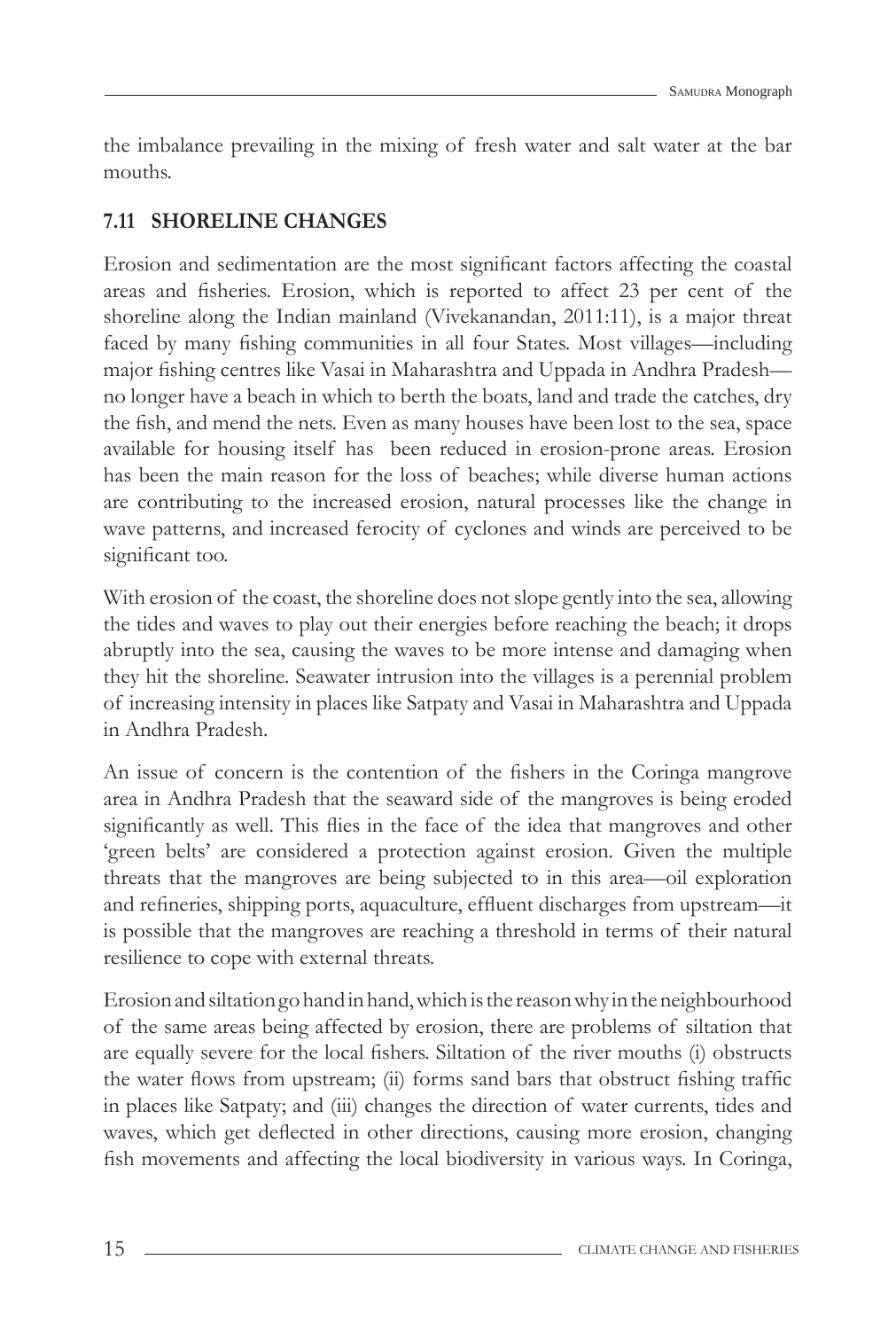closure of certain creek mouths in the estuary is reported to have changed the local landscape, affected fish behaviour (mud crabs, which were prolifically caught in the area, are fewer these days), and reduced space for breeding as well as the nursery grounds for commercial species like the tiger prawn.

It is in the Sundarbans that sedimentation tends to be a critical problem. The delta is a naturally dynamic entity: the simultaneous processes of erosion at one end and sedimentation at the other (forming the *char*s) means that the delta keeps being pushed downward into the sea, and the process has now reached a stage that it is encroaching upon what used to be considered as the richest shrimping grounds in the Bay of Bengal. Though a natural process, *char* formation is reported to be increasingly influenced by upstream processes like construction of barrages, expansion of towns at the expense of rivers (reducing their width), dredging, and ship wrecks at the river mouths. The new *char*s are reported to cause diversion of water channels, changing ecological conditions and upset fishing rhythms. The formation of a new *char* off Kakdwip reportedly acts as a major obstruction to fishing traffic, requiring long detours and consequent increase in time, effort and investment.

While erosion and sedimentation have always been a presence in the Sundarbans, they have undergone drastic changes in modern times. Sediments are not being properly flushed into the sea any more, with the consequence that the depth of rivers and creeks is decreasing constantly. Some river courses have been diverted, while several creeks have silted up. In some places like Kultuli, sedimentation has reduced the river into a small stream, very difficult to navigate even during midtide. The meandering rivers erode their embankments, break the dykes and enter the islands.

# 8. PROBABLE CAUSES OF CLIMATE-CHANGE ISSUES AFFECTING FISHERIES

The causes ascribed by the fishers in the study areas to the different changes discussed in the foregoing section could be broadly categorized into three:

### **8.1 NATURAL FACTORS**

Changes in weather patterns relating to wind, seasonality, rainfall and natural disasters are considered to be affected by natural processes, the causes for which remain unknown. The 2004 tsunami is considered a major natural phenomenon in Kerala and Andhra Pradesh, with drastic impacts upon the sector. In the Sundarbans, being a dynamic ecosystem, a number of natural processes are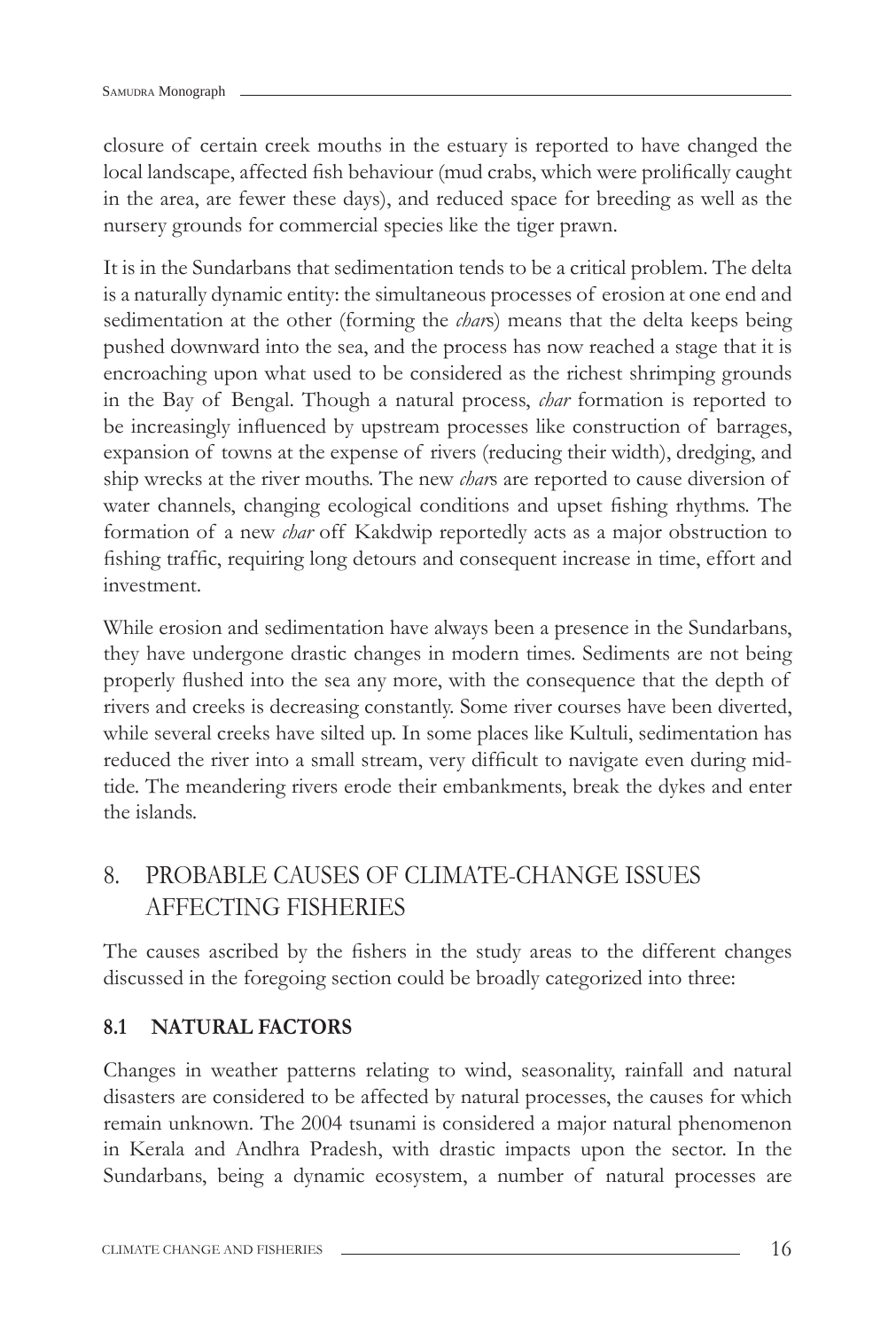constantly at work, which include the 'ecosystem-on-wheels' phenomenon that pushes the delta deeper into the sea. The increasing incidence of *char*s is reported to be a natural phenomenon, increasingly supported by human actions.

However, more direct impacts such as sea-level rise, sea-surface temperatures and changes in acidity/alkalinity (pH) levels, attributed to climate change, the El Nino Southern Oscillation phenomenon, and precipitation, are little understood by fi shers, let alone related to in a practical sense. This lack of awareness about the inter-relationships between the global and local patterns of climate change remains a gap in understanding its causes and consequences more meaningfully.

# **8.2 FISHERIES-RELATED FACTORS**

Strictly speaking, fisheries-related factors make only a minimal contribution to the global climate-change phenomenon. However, several activities in the sector, such as overfishing and destructive fishing practices, do upset the marine ecosystems and fragile resources, thereby accelerating the climate-change processes. Examples of fisheries-related factors exacerbating the impacts of climate change include: increasing fishing fleet size, engine powers and capacities; destructive or ecologically unsound fishing practices; and poor engine and fuel efficiencies. Also, even where not directly contributing to climate change, these activities adversely affect the health of the resource base, undermining fishers' ability to cope with the changes.

# **8.3 EXTERNAL (NON-FISHERIES-RELATED) FACTORS CONTRIBUTING TO CHANGES**

These are by far the most important causative factors with immediate impacts upon the sustainability of fisheries activities and longer-term impacts upon climate change, as well as the ability of the community to cope with such changes. They originate from diverse sources and vary from place to place, which makes it very difficult to pinpoint them or to suggest measures to address them. Nevertheless, as the discussion shows, it is vital to understand the diversity of factors that are in play in each local context, and to formulate appropriate adaptation strategies that are effective in each context. The impact of the external factors on fisheries is manifested in several ways.

## **I. POLLUTION**

Pollution is a critical problem in all the four States visited, and its sources are as diverse as their effects on the fisheries and fishers. Sources of pollution in different study areas included: industries; urban/municipal wastes; tourism;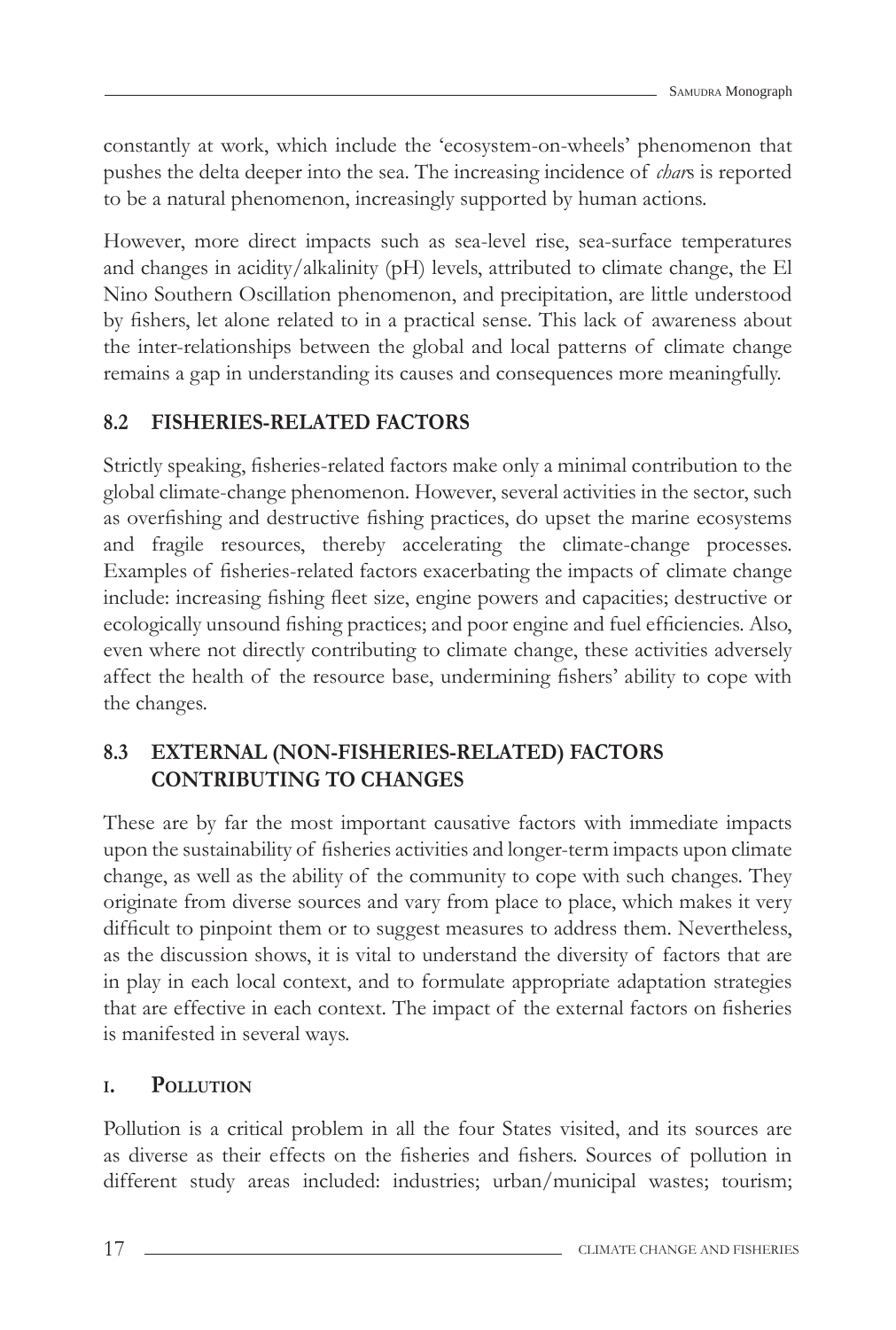agriculture; aquaculture and hatcheries; shipping and sea ports; mining; nuclear/ thermal power plants; oil refineries; and dredging and drilling activities (both nearshore and offshore).

In the villages covered in Maharashtra (close to Mumbai city), the sources of pollution appeared to be much more widespread and virulent than in the other States. Oil leakages from pipelines and oil rigs are reported to form into a black tar-like substance that covers large patches of sea surface and drifts to the shore, killing large numbers of fish in the process. The creeks in Versova and Satpaty are considered by one expert to be "one step ahead of being dead": the vegetation and the fisheries are dead in any case, and the creeks now pose serious humanhealth hazards as well. Effluent discharges have silted up the bottom of the creeks—in case of Versova, the average depth of the creeks is reported to have decreased from 10 fathoms to two fathoms, which affects the efficient flushing out of toxicants. It is reported that a large proportion of the mass obstructing the water flows into the Arabian Sea off Maharashtra consists of polythene covers and plastic bottles, which are also the main 'catch' for any fisher attempting to fish in the nearby waters. In Andhra Pradesh, as one fisherman remarked, "A large part of the catches in beach-seines consist not of fish, but of plastic bottles and polythene bags!" Vembanad Lake in Kerala is affected by large quantities of solid waste being dumped into it, while plastic wastes are reportedly contributing to clogging some of its channels.

In the Godavari delta areas of Andhra Pradesh, the untreated hot effluent discharged by the coastal industries directly into the sea is reported to lead to mass fish kills, and a consumer avoidance of fish from the entire area. Periodical effluent discharges from the sugar and other industries, as well as agricultural runoffs from upstream Godavari, pass through the numerous creeks downstream and leave devastation in their wake: mass deaths of all fish in the creeks, skin allergies and other health problems. The pertinent point to note here is the serious concern voiced by all fishers: that with more industries coming up all along the coast, there is every reason to believe that the pollution issue is likely to become more—and not less—severe.

In West Bengal, sewage from Kolkata, mixed with that of several towns downstream, is supposed to have an impact on the Sundarbans. Effluents from the various upstream industries, as well as from the port, are reportedly discharged untreated into the rivers, with severe consequences downstream. As a fisherman in Kultuli explained, the reason why the Bangladesh side of the Sundarbans is flourishing more than the Indian side in spite of the fact that the latter is protected through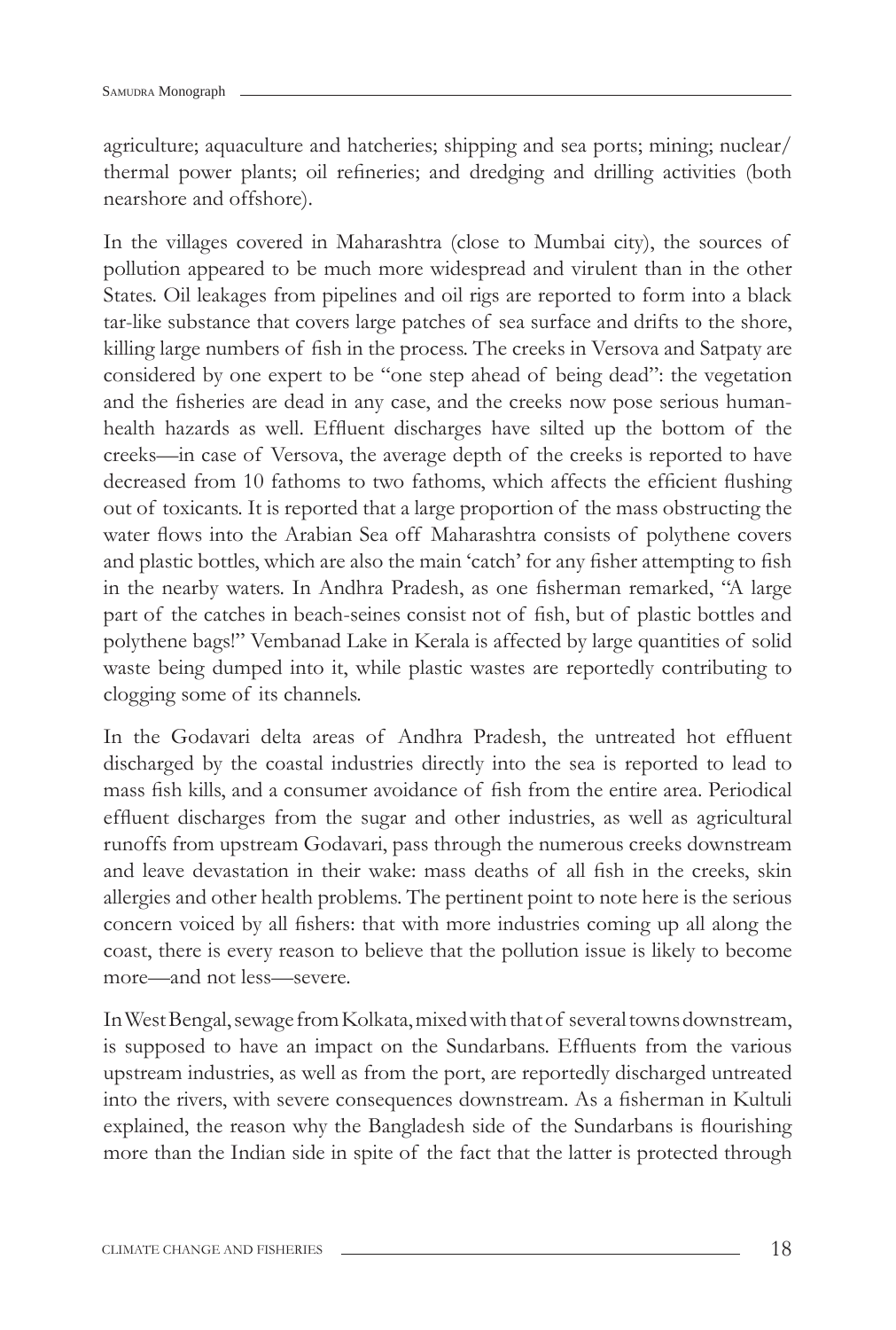a stringent conservation regime is that there are fewer upstream industries on the Bangladesh side, and hence less pollution to affect the mangroves.

#### **II. SHORELINE CHANGES**

The key shoreline changes brought about by external factors relate to increased erosion in some places, accompanied by excessive sedimentation in others. It is seen in Maharashtra and Andhra Pradesh that upstream sand-mining activities increase erosion along the coast, while sand mining from natural coastal barriers like sand dunes aggravates the rate of coastal erosion and increases the vulnerability of fishing habitations.

Alongside natural processes of siltation, dumping of inorganic wastes as well as other activities such as land reclamation and sand mining, construction of barrages and new irrigation channels contributes to increased siltation and clogging of the estuaries and river mouths downstream. In West Bengal, encroachment of human settlements into the river banks gradually decreases the width of the rivers and water channels, expediting the processes of erosion and siltation further downstream. In Andhra Pradesh, the construction of a new Godavari Anicut during 1977-86, increasing the full reservoir level (FRL) from the original three m to 13 m drastically reduced the water flows downstream, affecting the mangrove and other local biota, as well as increasing the processes of siltation and sedimentation. Construction of harbours, ports and fishing jetties, and landreclamation activities also contribute to changing the course of the waves and currents, which begin to erode the coast in the neighbouring areas. The intensity of human activities in the Kakinada Bay has led to serious doubts about the survival of Hope Island, which—if it happens—could have catastrophic consequences for Kakinada city and its surroundings.

Mumbai has been facing increasing problems with waterlogging over the last decade because of rampant construction activities that obstruct the natural drainage processes, so the water remains locked inside the city. Construction of check dams and other obstructions to the natural flow of water in the creeks is reported to cause periodical swamping of fishing hamlets like Moregaon, which effectively bear the brunt of development activities elsewhere.

An important shoreline change in many parts of both Maharashtra and Kerala is the sea walls constructed for protection of the coastal areas from erosion. The fishers consider the sea walls to be only partly effective, managing temporarily to shift the problem to the neighbouring villages, which get eroded themselves eventually. The sea walls in most places are already yielding to erosion and lack of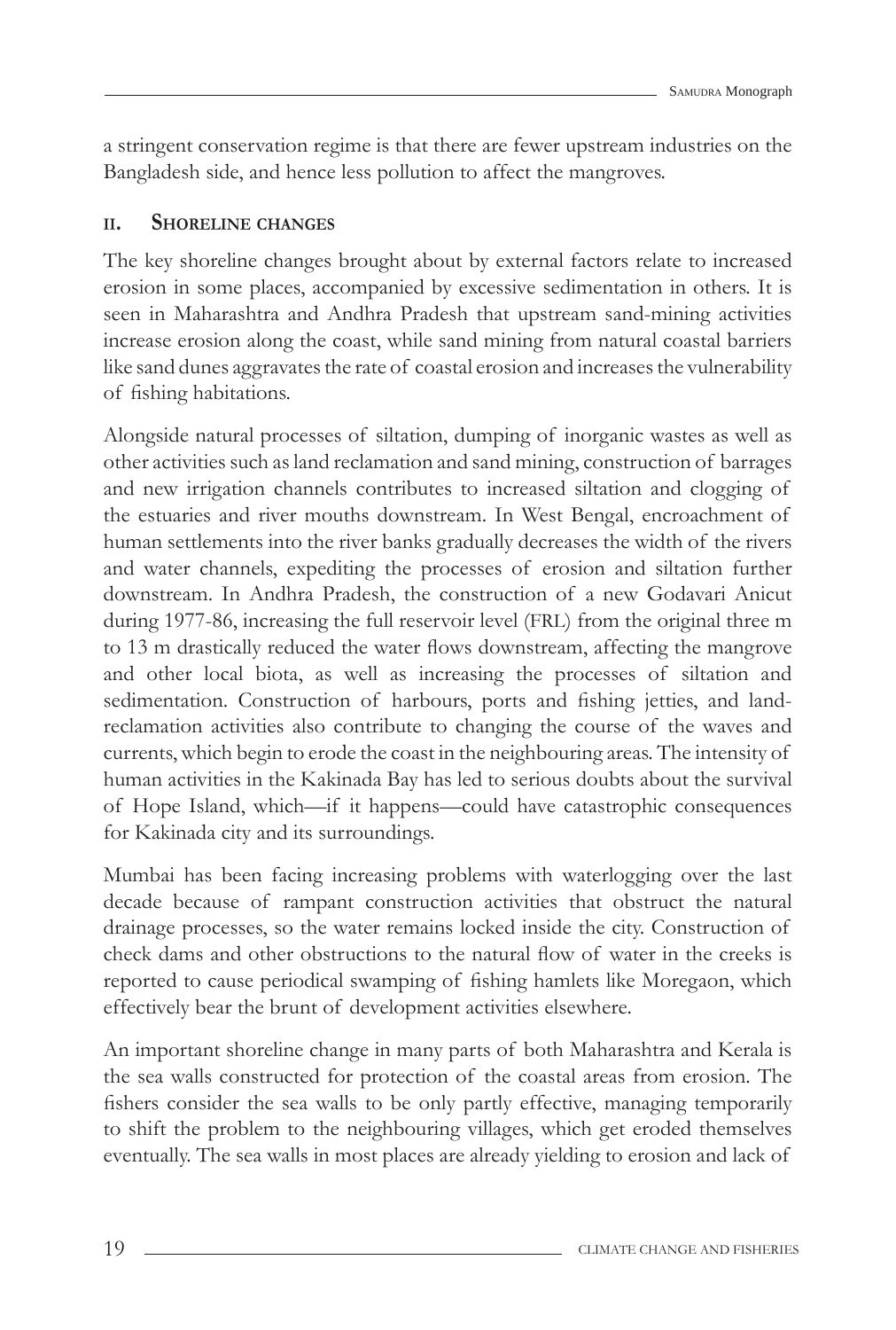maintenance. A geo-tube protection put up in Uppada fares no better. Another problem with the sea walls and the geo-tubes is the obstacle they present to the fishers both to get to the sea and to land their boats on the beach.

#### **III. DESTRUCTION OF FISH HABITATS AND SENSITIVE ECOSYSTEMS**

With the shelter that the fish got from mangroves being either destroyed or changed, fish breeding and nursery grounds are lost, and several traditional estuarine fish species have moved away or died out in the local waters. The construction of artificial barriers to the Coringa creeks for laying pipelines for an oil refinery in the neighbourhood is reported to have not only curtailed the fishers' movements to the sea and back, but has also affected fish movements in the creek, effectively wiping out some important fisheries like the mud-crab. In Maharashtra, several examples are provided of massive fish kills at the river and creek mouths as a result of sudden influx of toxic pollutants. Most dead fish were small and young, indicating that they had been recently hatched. Such occurrences have reportedly driven away fish from their traditional breeding grounds. In West Bengal, the frequent capsize of ships at the mouth of the Hooghly (as many as 22 ships have capsized during 2005-2010, according to the Kakdwip fishworkers' union) is said to lead to the discharge of large quantities of liquid and solid wastes into the sea, affecting not only the fishers' movements, but also the movements and breeding migration patterns of fish.

#### **IV. POPULATION PRESSURE**

In all four States, increased population within and outside the sector has been pointed out as putting pressure on the fisheries and fishing resources, reducing incomes (both overall and per capita), increasing competition and conflicts, and leading to the overall lack of sustainability of the sector. In Maharashtra and West Bengal, growing populations have been used to justify the increase in the numbers of fishing boats. The impact of increased populations is also reflected in heavily congested villages in all States in a context of growing competition for coastal spaces as well as of coastal erosion that has contracted the overall availability of land for fishing community settlements, and their already poor access to basic services. It also has implications on food security, literacy rates, healthcare and other basic needs in West Bengal and Andhra Pradesh. In the Sundarbans, the population has reportedly grown from 1.2 mn in 1951 to 4.5 mn in 2001, while the available resource base remained largely the same. (Actually, the area open to fishing has declined as a result of tiger-conservation measures.) Beyond the fishing communities, the increase in population is primarily felt on the living space; competition for living space pushes up land values, and leads to the alienation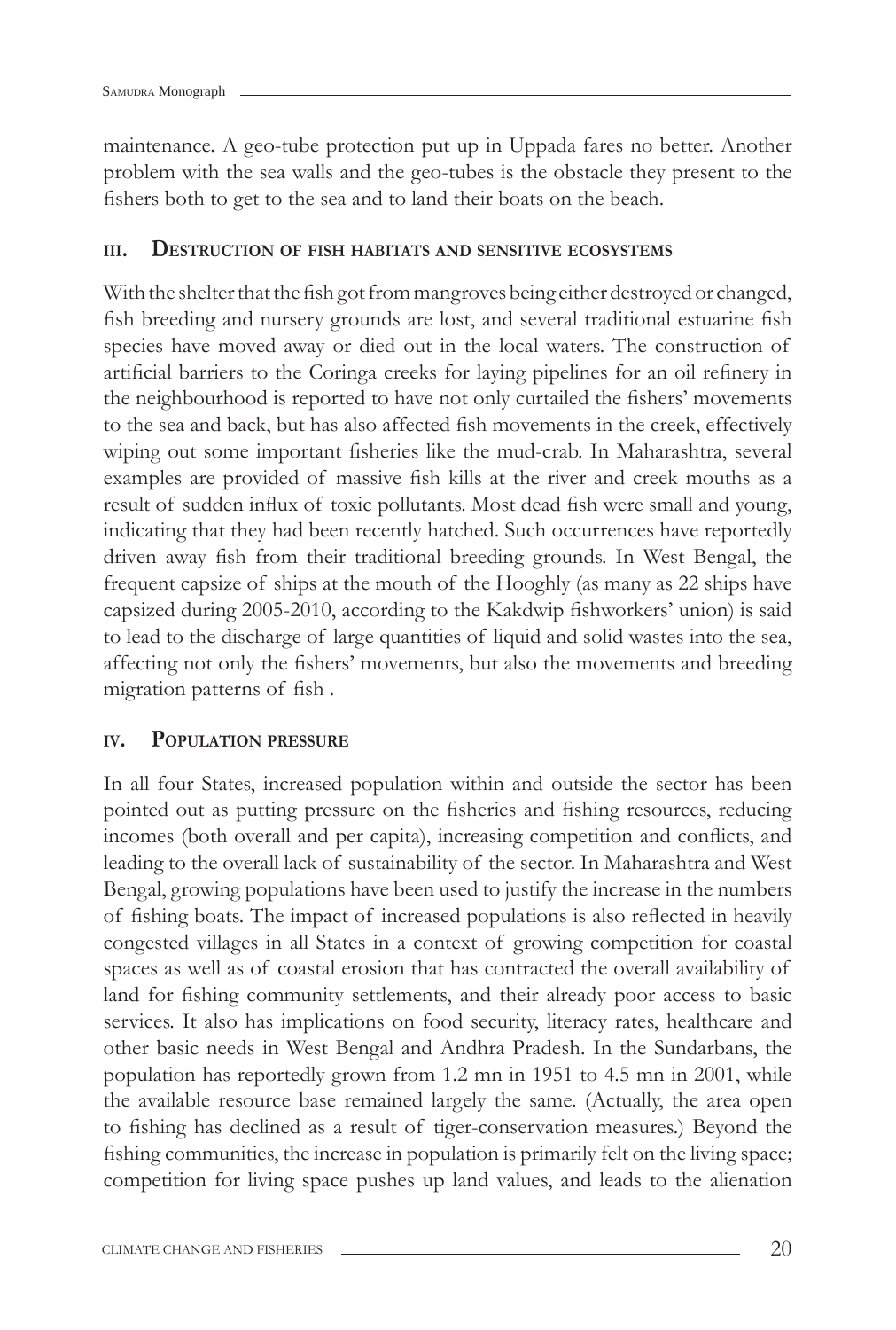of fishing communities from their traditional habitats. Increasing urbanization increases pollution, and puts pressure on basic resources like transport, drinking water and electricity.

## 9. CONSEQUENCES OF THE CHANGES UPON THE LIVES AND LIVELIHOODS OF FISHERS

This section summarises the broad trends characterizing the impacts of climate change upon the lives and livelihoods of the fishers, under different heads.

## **9.1 FISH RESOURCES**

Fishers in all four States are unanimous in the assertion that the catches of commercially important fish from the open-sea fisheries as well as from the estuarine fisheries have declined over the last decade. The estuarine fisheries in Mumbai and Thane districts of Maharashtra are dead. Despite the declines, the main targeted species in all States remain the same as before. The quantities of landings—especially per boat—have come down, while a large proportion of these catches consists of juveniles and smaller fish, suggesting biological overfishing. According to the fishers themselves, 50 per cent or more of their catches of commercial fish consist of juveniles or immature fish (that is, fish that have not yet had an opportunity to breed), and their proportion could go well beyond 70 per cent during the post-monsoon period.

The seasonal cycle that influences the appearance of specific varieties of fish in different seasons is reported to be changing and becoming more uncertain; availability of a fish in the wrong season is considered as much a problem as its non-availability during the correct season, as the existing post-harvest and trade arrangements are unable to cope with the sudden influx of unexpected fish. There is unanimity of opinion that fish are abandoning their traditional nearshore habitats and moving into deeper waters. Some demersal species, including shrimp, which were caught close to the shore, are now caught in deeper waters. Three reasons have been suggested: (i) intensive fishing in the nearshore waters; (ii) increased pollution and other land-based activities affecting the coastal waters, and (iii) changes in the natural ecosystems influencing fish behaviour. The last is reported to have been particularly noticeable in the aftermath of the tsunami in Kerala and Andhra Pradesh.

With the destruction of traditional fish breeding and nursery grounds, several species which would appear in the mangroves during the breeding seasons have moved away. Most breeding migrations (especially of *hilsa* in the Godavari and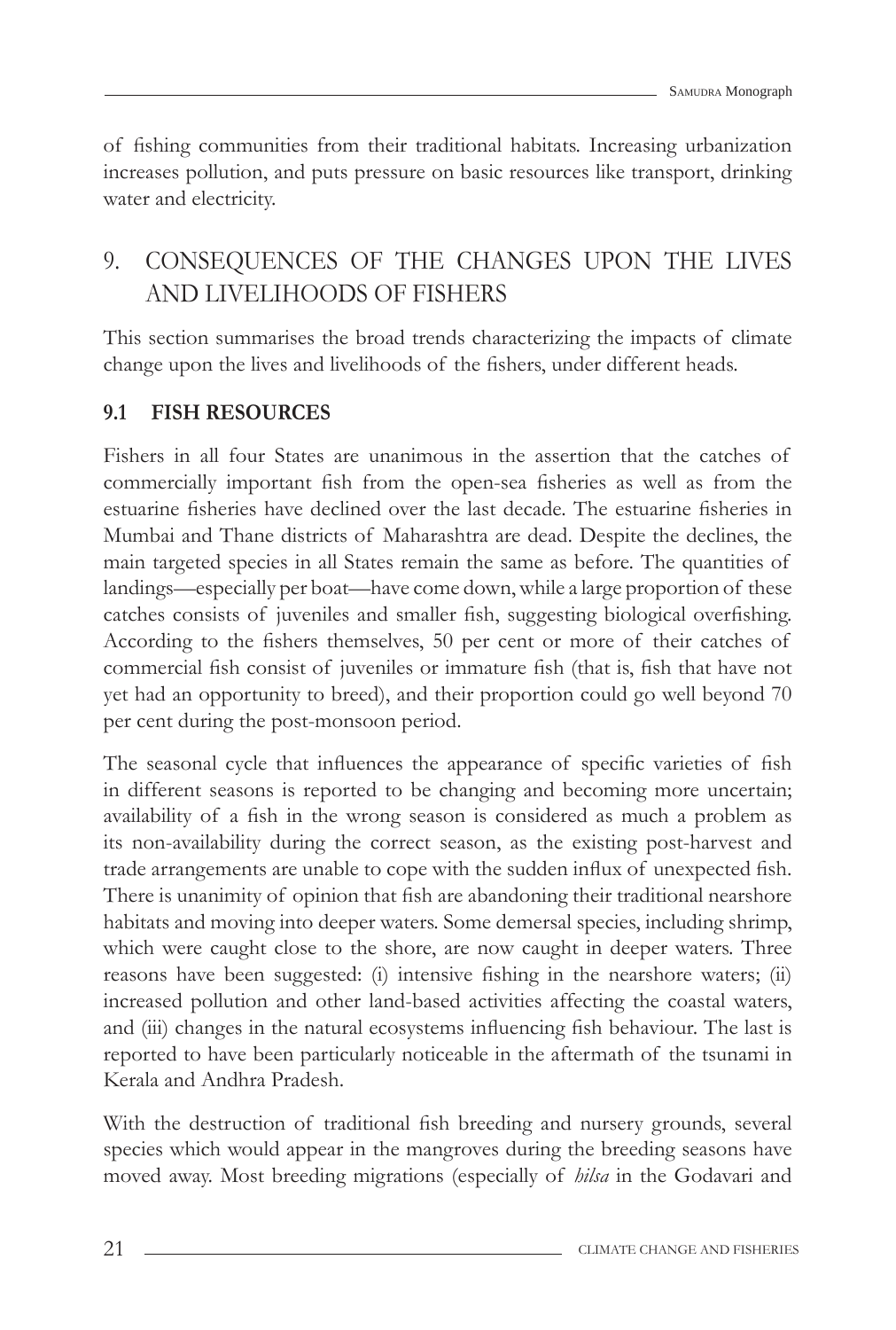both *hilsa* (*Hilsa ilisha*) and *bhetki (Lates calcarifer)* in the Ganga) have declined to serious levels due to reduced post-monsoon flooding and other changes to the ecosystems. The decline in migration of *hilsa* in the Godavari has become so drastic as to raise fears that the fishery may be past recovery. The fishers assert that the decline in fish catches has as much to do with the loss of breeding opportunities for fish as with their increased capture. In many cases, the fishers are no longer able to even determine where the fish are now breeding.

| Maharashtra                                                                                                  | Andhra Pradesh                                                                                                                                                                                                                              | <b>West Bengal</b>                                                                                                                                                                                                                                       | Kerala                                                                                                                         |
|--------------------------------------------------------------------------------------------------------------|---------------------------------------------------------------------------------------------------------------------------------------------------------------------------------------------------------------------------------------------|----------------------------------------------------------------------------------------------------------------------------------------------------------------------------------------------------------------------------------------------------------|--------------------------------------------------------------------------------------------------------------------------------|
| • Red snappers<br>(Tambi)<br>Eels<br>• Some species<br>of a large<br>shark<br>Sting rays<br>Mud-<br>skippers | Whitefish<br>(Lactarius<br>lactarius;<br>chidumulu)<br>$\bullet$ Hilsa toil<br>(kaatuka meenu)<br>Pellone<br>$\bullet$<br>(clupeids)<br>Milk shark<br>Sawfish<br>Some spp of<br>skates<br>Mudskippers<br>$\bullet$<br>(in certain<br>areas) | • Chandana ilis<br>(Tenulosa toil)<br>$\bullet$ <i>Alta</i> and<br>Bauta<br>(metapenaeid<br>shrimp)<br>Dantne<br>$\bullet$<br>(Hemibargus<br>menoda)<br>$Li\gamma a$ spp.<br>Milkfish<br>(Chanos<br>chanos)<br>Mud crab<br>$\bullet$<br>(Scylla serrata) | • White fish<br>and White<br>snappers<br>Cat fish<br>Sharks<br>following<br>prawns<br>Ribbon<br>fish<br>following<br>anchovies |

Several important species have reported to have seriously declined or completely disappeared from the catches in all the States.

The disappearance of mud-skippers—which is an indicator species to determine the health of an estuarine ecosystem—in two States shows the extent of degradation of these extremely productive ecosystems. Other indicator species that are reported to have declined include jellyfish, dolphins and porpoises. Dolphins were reportedly profuse off the Thane coast until a decade ago, but the fishers cannot recollect having seen a dolphin in the last decade. Jellyfish declined from the coastal areas in the last decade. In Andhra Pradesh, the decline in the numbers of seagulls in many places (sometimes leading to their total disappearance) is remarked as an indication of the loss of the pelagic fish shoals that prevailed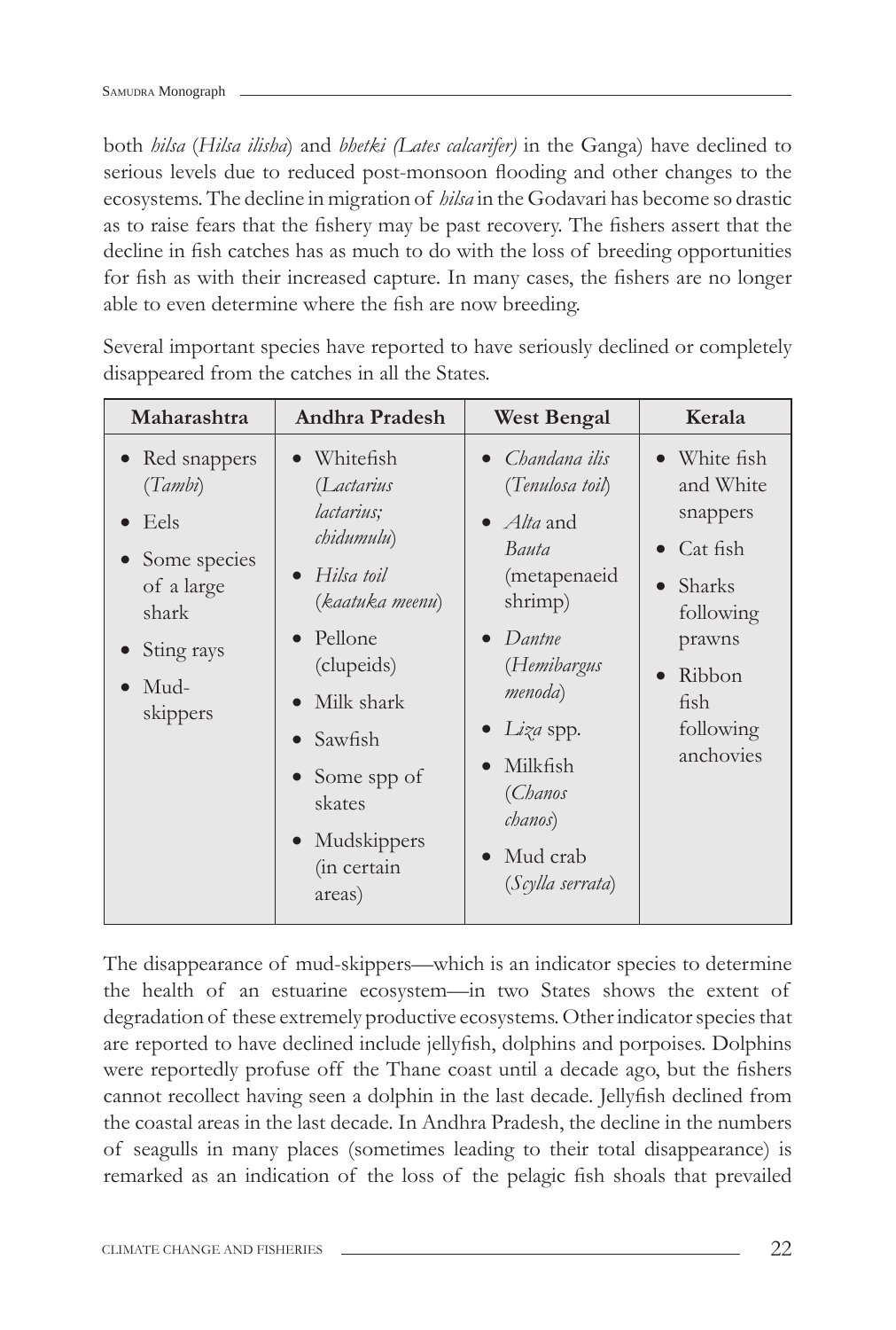quite close to the coast during the southwest monsoon until recently. There are few reports of new species appearing in the local catches. Sardines—an 'indicator species' as far as sea-surface temperature increase is concerned—have always prevailed in all four States. Two changes, however, may have happened:

- In Maharashtra and Andhra Pradesh, it is said the quantum of sardine landings has increased over the last 10-15 years; in Andhra Pradesh, the increased availability—and marketability—of sardines is considered to be the reason for the proliferation of the ring-seines. Conversely, it is suggested that the sardines had always been there, and it is only the introduction of ring-seines that increased their landings. Still, the occurrence of huge sardine shoals off the Godavari river mouths, where they had been less prevalent before, indicates a changing distribution pattern.
- In Andhra Pradesh, where a species of lesser sardines (*Sardinella gibbosa; guddi kawwallu*) predominated earlier, it is the oil sardine (*Sardinella longiceps; nooni kawwallu*) that has increased in the catches.

Simultaneously, in Kerala, which is the traditional home for sardines and mackerels, the two species have moved away from local waters and also shifted to deeper waters. Several important species of fish and high-value shrimp too have become rare in the catches, while some traditional species in Vembanad Lake have reportedly disappeared. In West Bengal, octopus and creek loach are reported to have been new appearances in the Sundarbans. Also reported in the same area are large groupers, essentially a marine species, which may indicate increasing salinity in the Sundarbans. In Kerala, puffer fish has become abundant and are seen as a major cause of destruction of fishing nets.

The fishers opined that fish caught in the nearshore waters where industrial and other human activities are widespread look somewhat different in terms of size, shape and colour. Stunted growth and abnormal shapes or protrusions are seen in such fish. An important concern raised by the fishers in Andhra Pradesh, especially from Visakhapatnam district, relates to the proliferation of 'dead fishing zones', which act as a sink to absorb toxic pollutants and where no fish or even plankton can grow; it is said that there are some 20-30 dead fishing zones off Visakhapatnam coast alone.

## **9.2 OTHER COASTAL RESOURCES**

The mangroves in the Sundarbans are reportedly in good health, and it is even likely that their extent has increased over time. However, the larger changes in the overall environment have led to some changes in the Sundarbans ecosystem as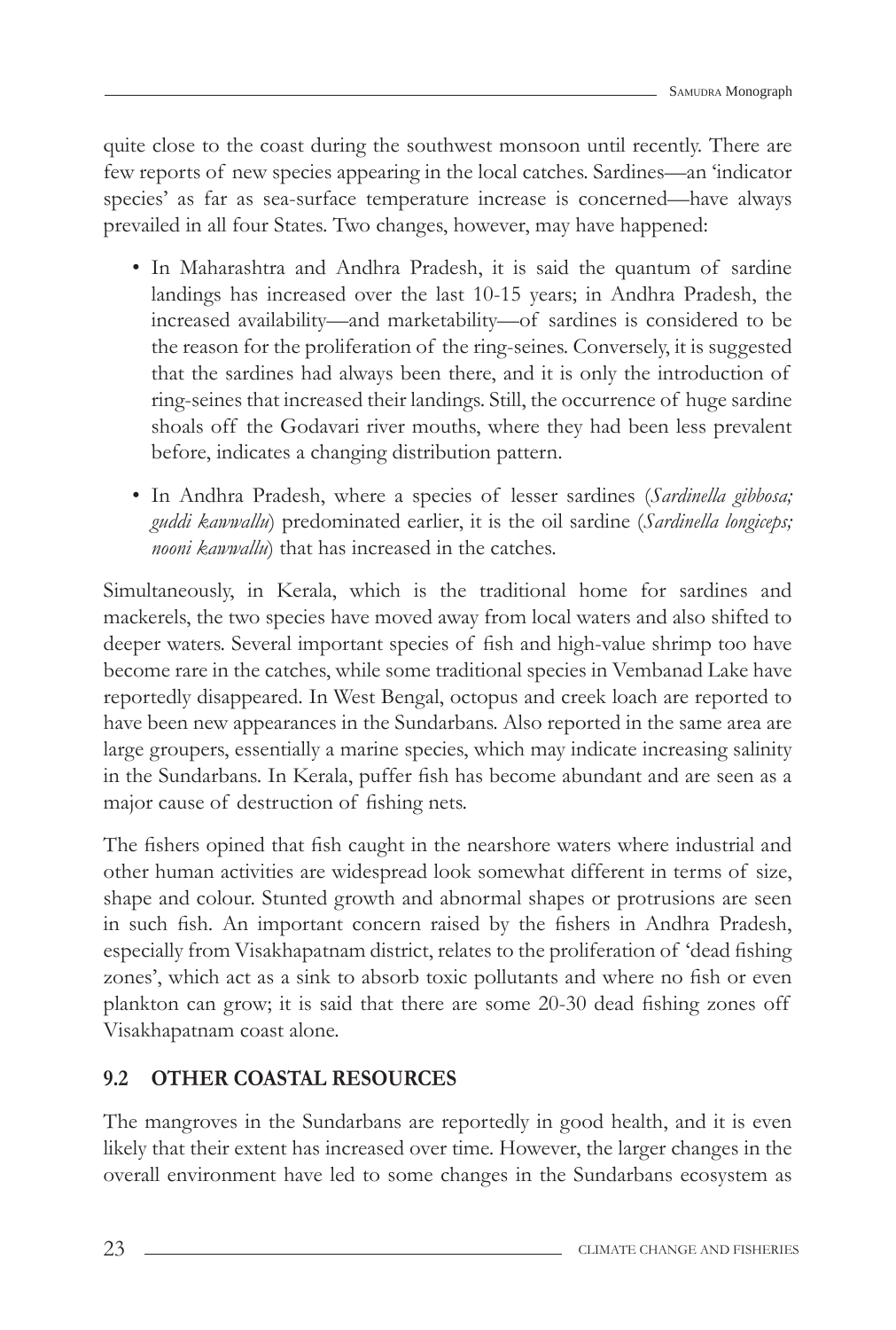well. Some important species of *sundari* (*Heretiera fomes*), rhizophora, nypa (*Nypa fruticans*), etc. have declined. The *sundari* has become less robust, growing crooked, and its seed frequently rotting away without taking root. It is said that there are more salt-tolerant varieties than previously, indicating that there has been an increase in salinity in the Sundarbans. While not as robust as the Sundarbans, the mangroves of Coringa in Andhra Pradesh seem to be surviving, though increasingly under various external stresses. From the fishers' perspective, the extent of mangroves has decreased, and much of the fisheries-related biodiversity has declined. The size of the mangrove trees has reportedly decreased, so the height of the forest itself is reduced. In either case, there is no perceived correlation between the changing mangrove composition and fish behaviour or breeding patterns.

Maharashtra presents the bleakest picture of the state of mangroves: wherever they had existed, most mangroves have either been destroyed for development purposes or are dying out due to various pressures. Near Moregaon, where mangroves existed, it is reported that the booming real estate value in the area led to the mangroves being levelled to make way for the construction of colleges and even housing for some senior administrators.

Besides the mangroves, casuarina plantations (in Andhra Pradesh) and coconut plantations (in Kerala) formed major coastal vegetation, and, in both cases, there has reportedly been a decline. Reduced greenery in coastal areas is said to be the result of space becoming a major constraint with erosion as well as the growing demand for land. As a result, even existing green belts are removed to make way for new activities.

#### **9.3 FISHING SYSTEMS**

The various changes in the ecosystems, fish resources and the economic conditions of fishing have led to a decline in the small-scale and artisanal fishing systems, which depended upon the inshore waters for their existence. In Andhra Pradesh, the traditional fishing systems—wooden log *kattamaram*s (catamarans) and 'shoe *dhoni*s'—are declining, as also the use of sails as a means of propulsion. In the Sundarbans (Jharkhali and Gosaba), the fishers reported that the number of traditional boats has decreased by half in the last decade. Where such small-scale activities continue to exist, it is mostly as subsistence operations. The adaptive strategies undertaken by the more modern small-scale fishers (FRP boats in Andhra Pradesh, *dol*-netters and purse-seiners in Maharashtra and Kerala) are costly and frequently transform the boats so much that it is no longer possible to classify them as 'traditional' or 'small-scale'. Overall, there has been a reduction in the number of fishing days, and the fishers aver that most of the trips do not recoup their costs.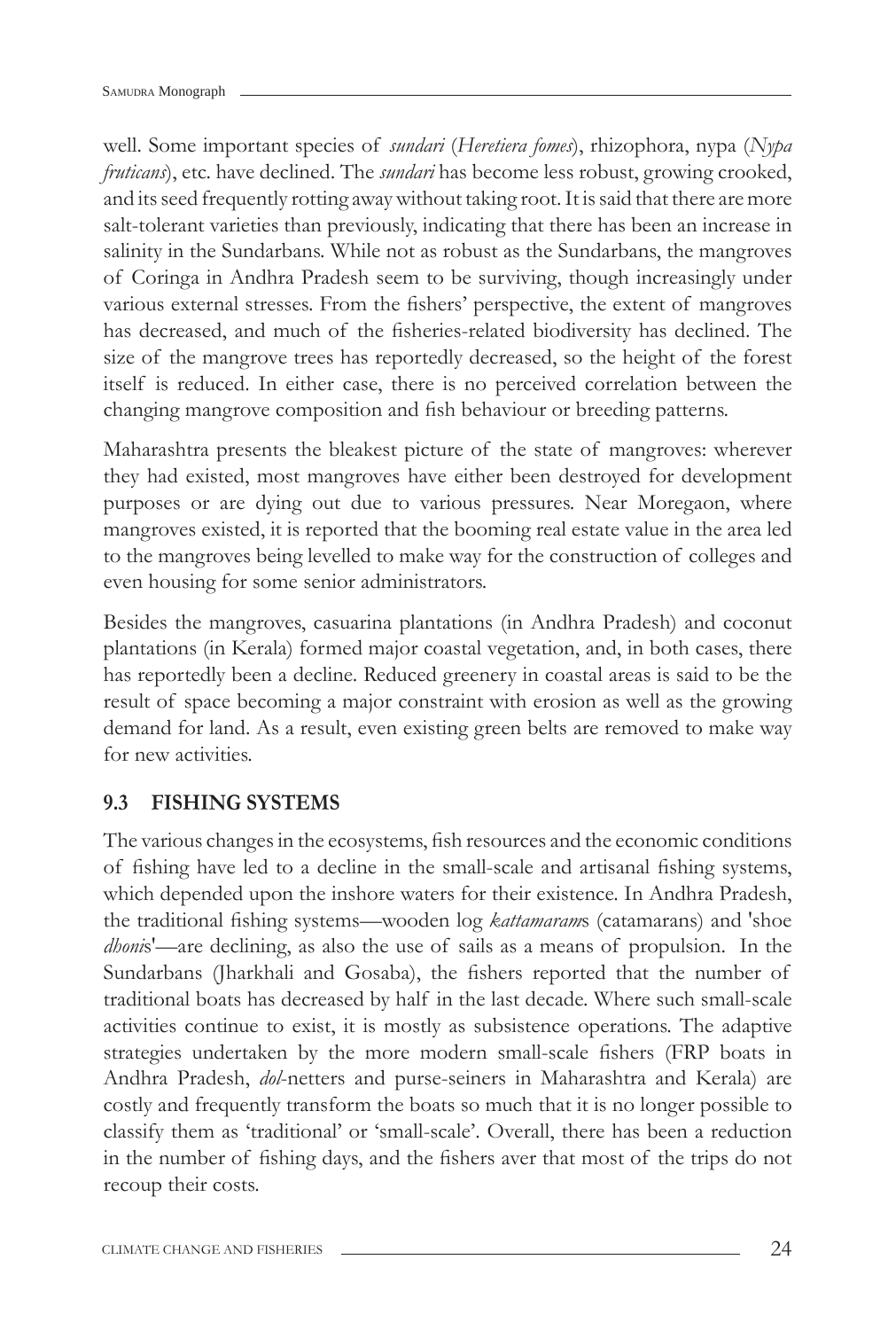The decline of fish catches in the nearshore waters necessitates shifting fishing operations to the offshore and deep sea, and this requires a range of adaptations, which, in turn, necessitate big investments in capital and operating costs. In Andhra Pradesh, the boatowners who are unable to make the investments either sell their boats (when they can) or just operate them for as long as they are in working condition. These boats lie idle at the jetties for extended periods and lacking regular maintenance—pose a serious risk to the safety of the crew at sea. In West Bengal, several fishers in Kultuli reported to have sold their boats, unable to make the necessary investments. In one case, an ex-boatowner—who had six boats of his own—worked as a labourer on one of the boats he had once owned. In the same place, there are said to be a large number of boats waiting to be sold off, but lack of buyers has meant that they remain idle on the shore. In both West Bengal and Andhra Pradesh, there are reported cases of boats being dismantled for their wood.

#### **9.4 CHANGING TERMS OF ACCESS TO FISHING GROUNDS**

Alongside the shift to deeper-water fishing by the mechanized trawlers in Maharashtra and West Bengal and the gillnetters in Andhra Pradesh, many boats also undertake journeys parallel to the coast. This naturally means the boats moving into fishing grounds used by other fishers within the State and in the neighbouring States. Increasingly, there is resistance from the local fishers to the entry of outsiders into their waters. The traditional relations of reciprocity are being repudiated, and there are instances of confrontation both at sea and on the shore. The Maharashtra *dol*-netters straying into Gujarat waters is said to lead to skirmishes with the local fishers from Jaffrabad, while migrating fishers from Kerala, Karnataka and Goa entering Maharashtra face resistance from the local fi shers. Within the creeks of the Godavari and in the Kakinada Bay, fishing-boundary disputes have increased, leading to conflicts and long bouts of litigation between villages. The long-standing dispute for the beach-seining rights on Hope Island, off Kakinada, makes for an interesting—if complex and ultimately futile—case study of the conflicts that increasingly weaken the traditional relationships as a result of declining access to, and availability of, fish. In West Bengal, for the marine fishers of Kakdwip, the competition for fishing grounds is said to come from three sources: (i) the increasing numbers of boats from the same area; (ii) boats from other parts of West Bengal (Digha) and other States (Orissa and Andhra Pradesh); and (iii) boats from other countries (mainly Bangladesh, but also Thailand, Taiwan and—increasingly—Sri Lanka). The fishers of the Sundarbans consider the Bangladesh fishers to be their major competitors.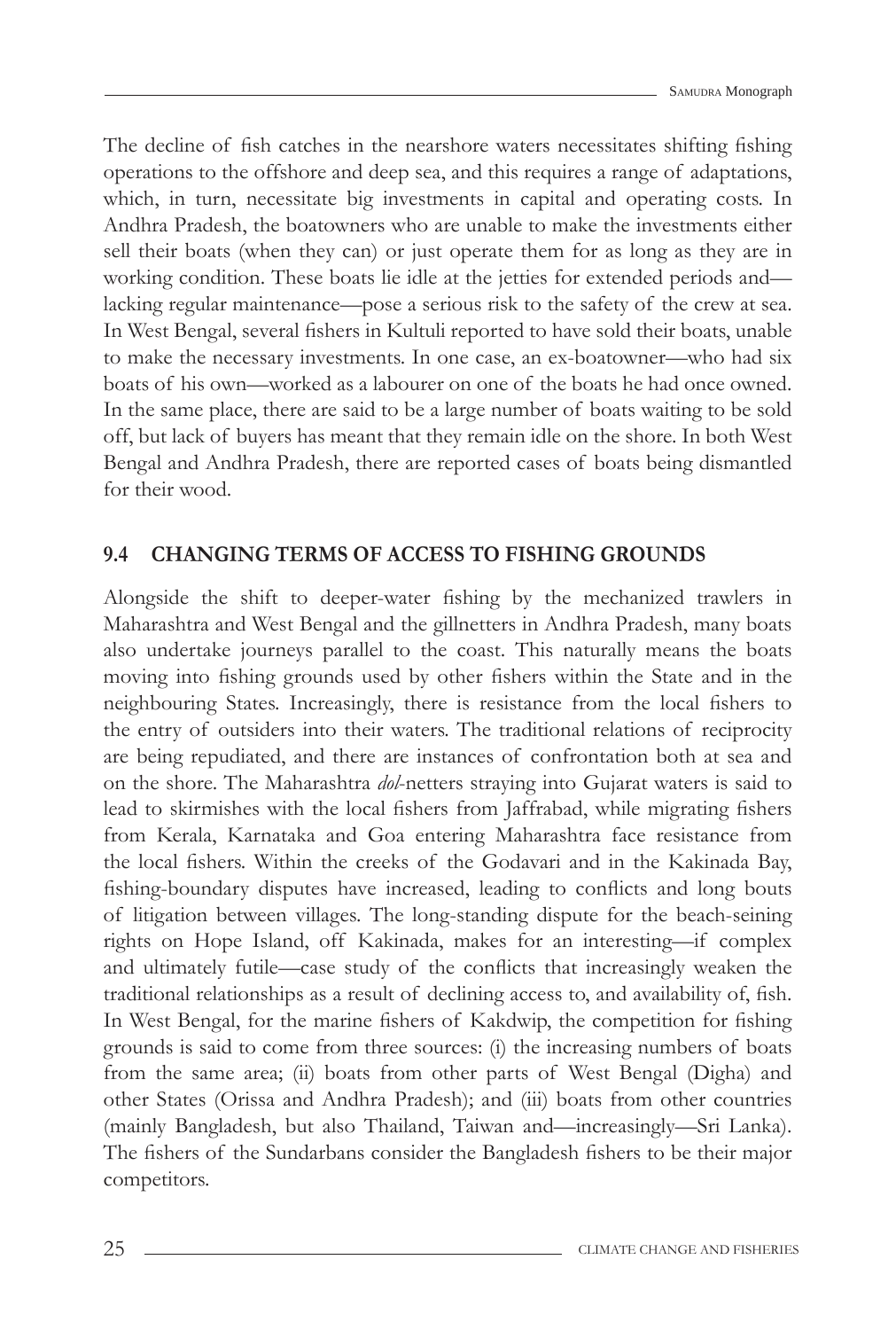### **9.5 FISHING CONDITIONS**

In all States, with increased fishing distances, basic navigation and other activities have become more difficult. While the overall number of fishing days by smallscale boats has decreased, the number has increased (over fewer fishing trips) in case of the larger fi shing vessels like trawlers and *dol*-netters. Such changes do mean harder working conditions and additional pressure on the physical and emotional wellbeing of the crew. Siltation in the creeks and river mouths makes negotiating into the fishing grounds more difficult as it requires long roundabout diversions, with implications on time, effort and expense. In Uppada, the erosion of the beach requires the fishers to take their boats into a creek about two km to the north for berthing, giving rise to logistical and security concerns. For the fishing crews in West Bengal, travelling longer distances from the coast and facing the risk of straying into Bangladesh waters raises several concerns relating to safety as well as overall wellbeing. A more serious problem is the Sundarbans tiger reserve, where the tigers are less feared than their armed custodians. Charges of frequent harassment and fines are routine.

The changing conditions in fishers' access to fishing grounds require them to switch from their traditional beach-based operations to central locations such as fishing harbours. The centralization of fish landings requires the boats—and traders, especially women—to travel longer distances to get to the harbours, incurring extra costs and loss of rest time. For women of fishing communities, this also means declining access to fish, particularly higher-value fish, given the higher competition at such centralized locations from economically powerful traders and exporters.

#### **9.6 FISHING INVESTMENTS AND RETURNS**

In Maharashtra, a *dol*-netter costs up to Rs3 mn (56,931 USD) to build, and the annual operating costs for one boat could be in the range of Rs2 mn (37,945 USD). Naturally, few people are able to own and operate the *dol*-netters with their own resources. All the same, the continuing National Co-operative Development Corporation (NCDC) support and the relatively good returns from fishing seem to encourage several crew members to become boatowners themselves. The average income from fishing to the owners and the crew in Maharashtra remains higher than in other sectors, and significantly so when compared to fishing incomes in the other three States. In Kakdwip and Namkhana in West Bengal, fishing is considered a high-investment affair, with less certainty of good returns. Even in the estuarine fisheries of the Sundarbans, there is a reported increase in investments—for ice, transport of catches on motorized boats, and for monofilament nets that require more frequent replacement than the nylon or cotton nets used earlier.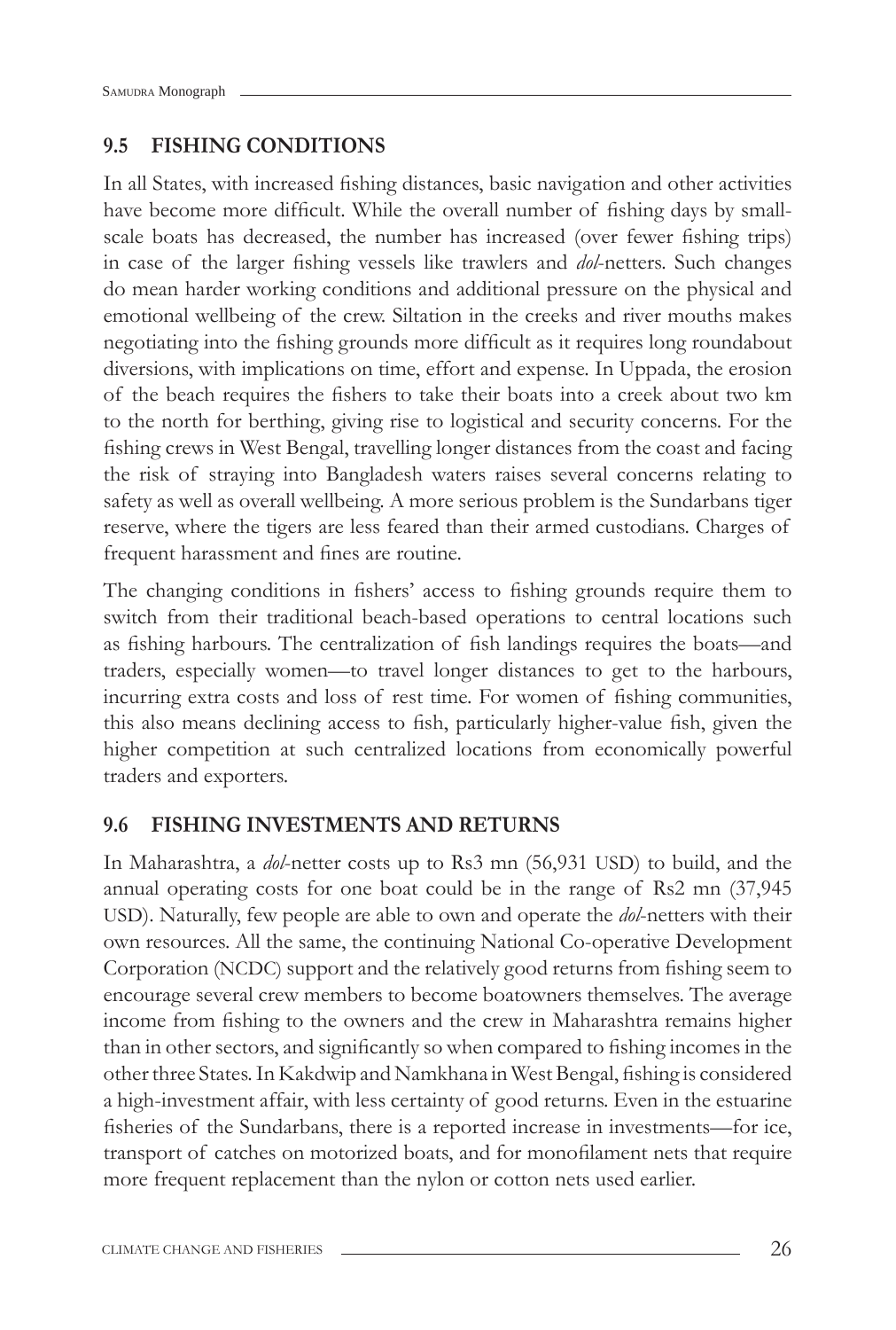Andhra Pradesh presents a fairly similar picture to West Bengal, with probably a larger idle capacity in mechanized fishing. Only half the mechanized boats in Kakinada are reported to operate at any given time of the year. Although occasional good fishing seasons and bumper harvests still occur, the uncertainty of the whole operation makes fishers and traders unwilling to take risks with fresh investments. In the small-scale sector, it is said that for every new ring-seine boat constructed, 10 traditional boats disappear from the sector. Overall, the incomes from fishing in Andhra Pradesh are falling, and the fishers frequently fare worse in comparison with wage labour in other sectors like agriculture.

The situation is not much different in Kerala, although fisheries in the State are developed on stronger and more robust foundations to be able to overcome the predicament facing the Andhra Pradesh fishers. Traditional fisheries are considered to have been caught in a spiral of increasing investment and operational costs, coupled with progressively falling catches per boat, which reflect on the effective returns. In the mechanized sector, only people with sufficiently deep pockets to invest large sums on a consistent basis are able to survive.

The most significant aspect of fishing in all four States is the high level of indebtedness prevailing in the sector, covering all types of stakeholders, although the boatowners are, by far, the most affected. While in Maharashtra and, possibly, Kerala, the indebtedness can be considered to be in the nature of a usual business transaction, thanks to the access to NCDC and Matsyafed support, the same cannot be said of the other States, where the large proportion of credit comes from informal sources, which charge high rates of interest (direct or indirect). The existing trade-based credit linkages also reduce the fishers' ability to diversify into capturing other (cheaper, but more reliable) species of fish, to move into another area for fishing, or to move out of fishing altogether, thereby aggravating the causes and consequences of climate change, as well as curtailing the fishers' access to adaptive and mitigation strategies.

## **9.7 FISH TRADE**

Given that the main species have remained more or less constant in all four States, there are no serious implications on fish trade from the changes relating to fisheries and climate change. On the other hand, there are some areas where fish trade has an impact on possibly aggravating the climate-change impacts of fisheries.

Firstly, mainly in Maharashtra, the markets seem to respond very well to the rising costs of production as well as to the overall decline in important species by providing commensurate increases in fish prices. This means that in most fisheries, any shortfall in the overall catches is adequately compensated by additional revenues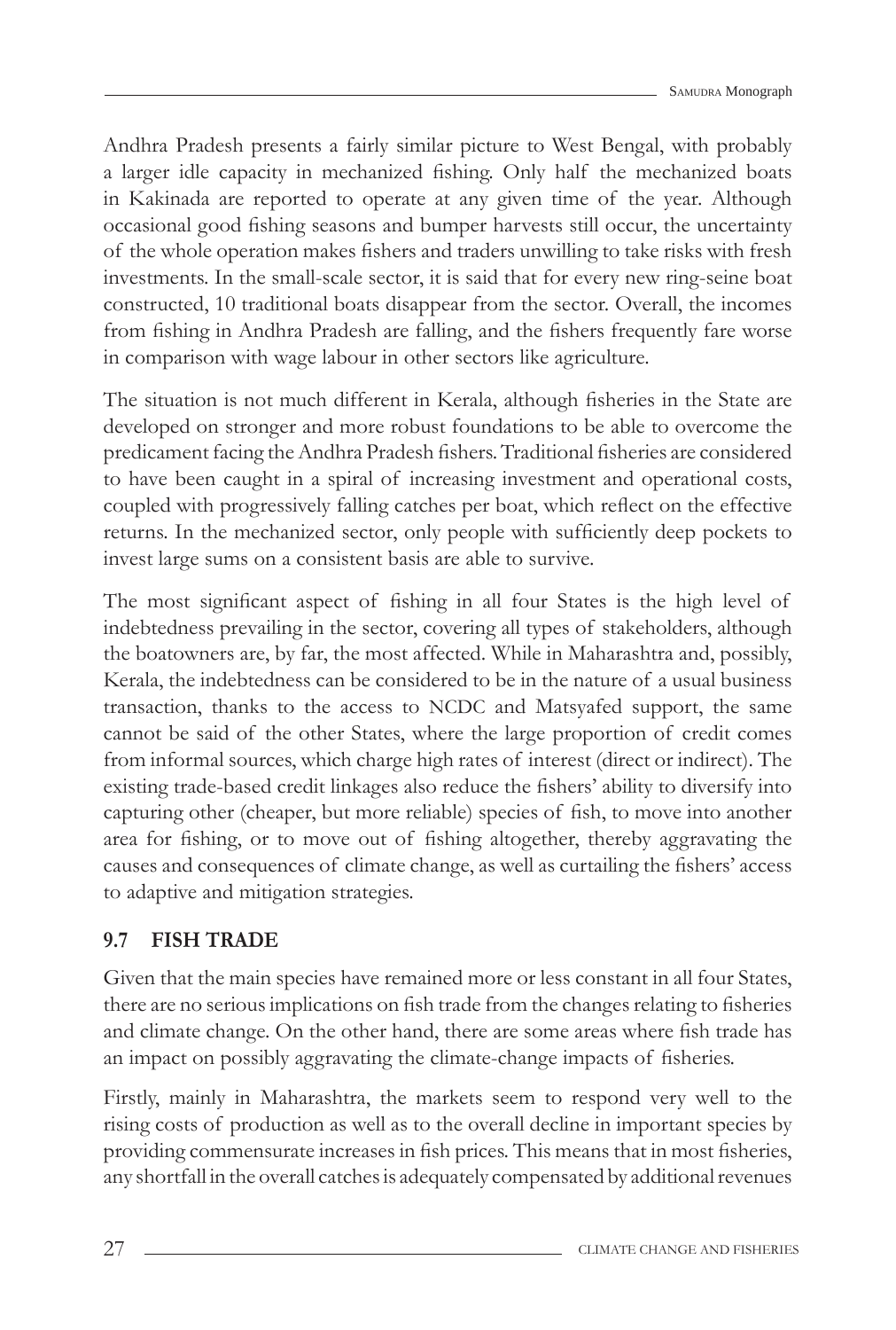from fish sales, thereby masking the magnitude of the crisis or at least allowing the fishers to avoid taking it seriously, with possible long-term consequences for the sector as a whole as well as on climate change. Most boatowners are aware that there will come a time when any increase in price cannot offset the decrease in the quantum of fish supply, but they feel that such an eventuality is some way off yet.

Secondly, and related to the above, it has been suggested in Maharashtra that the pricing policy of the shrimp-export companies involves taking into account the cost of fuel (among other costs) when determining the procurement price from mechanized trawlers. The prices that the companies actually pay to the fishers for export varieties bear little relation to the international prices, and allow the former to hold on to a major proportion of the profits, which is also made possible by the monopolies of access to trade information. Now, with large margins of trade, the companies can afford to hike up the procurement prices *to an extent that the additional burden on the fi shers is compensated* whenever the price of fuel shoots up. In other words, the mechanized boats do not necessarily feel the impact of increasing fuel costs, which allows them to continue their operations without needing to seek ways of curtailing costs and improving efficiencies. It is possible that this is a general strategy applicable in most parts of the country.

While increasing returns do compensate the falling catches in the east-coast States as well, there are instances when the threshold limit is crossed seasonally, which tells upon the incomes and—given that the returns from one operation are frequently used as operating costs for the next—the viability of operations. In other words, the extent of market-derived subsidies is not adequate to fill the shortfalls in incomes, which is forcing people to move out of the fisheries. Relating this to the Maharashtra context, one might predict a recurrence there of a similar experience in due course.

Alongside the general decline in fish available for local consumption, there has been a paradoxical rise in the number of local fish sellers, especially women, in Maharashtra and Andhra Pradesh. With declining incomes from fishing, former housewives have had to seek income sources of their own and, for obvious reasons, fish trade is the immediate option. In Maharashtra, according to the women fish traders of Moregaon, the entry of migrants from Uttar Pradesh and other parts of Central India (called '*bhai log*')—forced out of their traditional occupations due to a host of changes, including climate-change factors—into fish trade in Mumbai has reduced the market share for the local women fish sellers.

In Andhra Pradesh, the concentration of fish landings to centralized locations has frequently meant that a proportion of the fish sold there would still find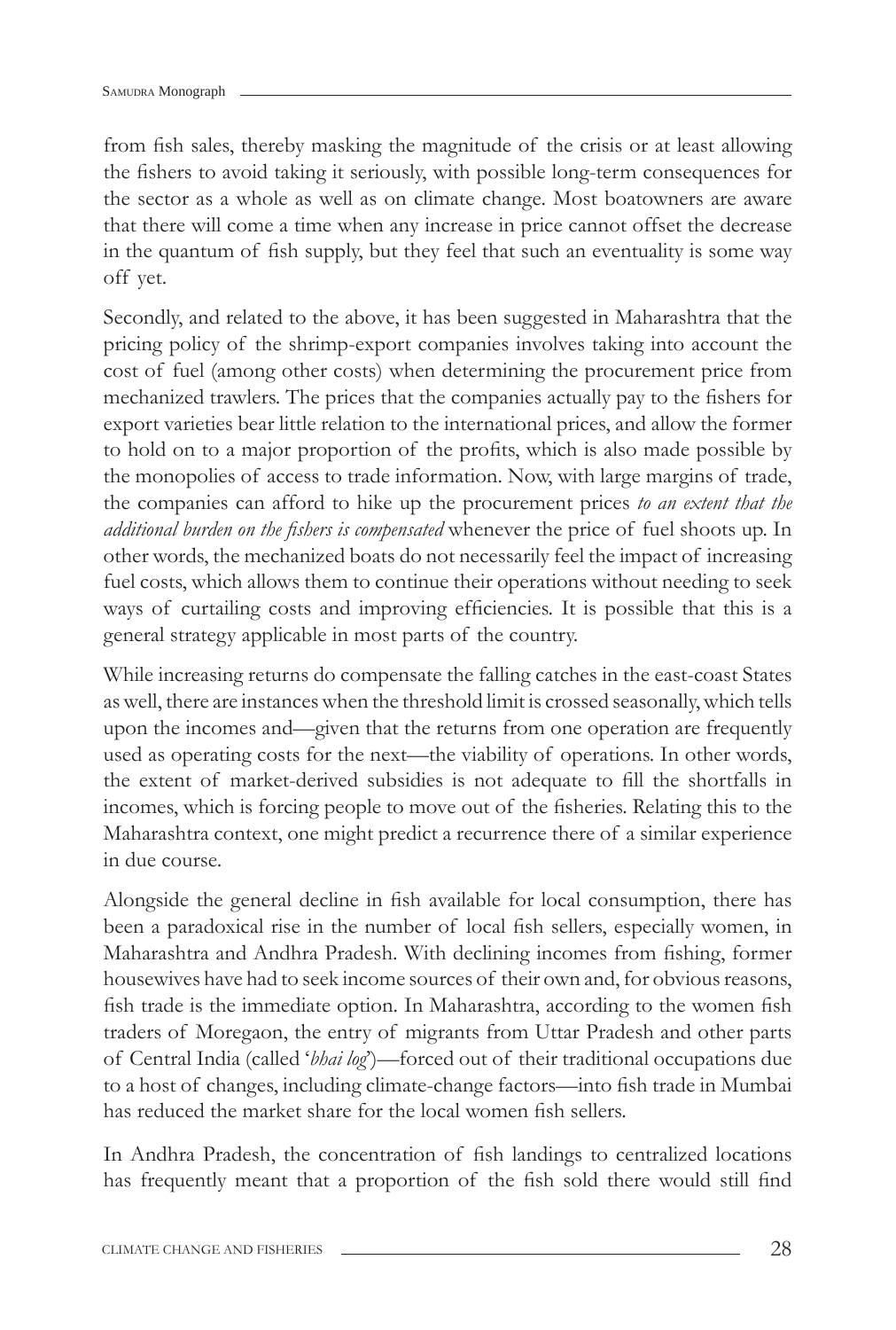their way to the same rural markets as before, except that this involves a higher expense in their procurement and sale. In another paradox, the fishers from the Godavari delta sell their own fish at the central markets in Kakinada, while, back in the villages, their wives purchase cheaper fish brought from the same market by another set of fish traders.

## **9.8 QUALITY-OF-LIFE ISSUES**

The impacts of the various changes are felt at the level of the fishing communities in various ways in different States in a context where fishing communities are widely known to have already poor access to decent housing and other basic services. The main shoreline change in many villages has been the virtual disappearance of beaches. For both adults and children in fishing villages, to whom the beach is a virtual home-cum-office-cum-recreation centre, the loss of beaches has several social, economic and cultural connotations. In villages like Uppada, with the living space being increasingly eroded, it is only the poorer people who continue to live in thatched huts on the beaches, exposing themselves to the daily pounding of the waves, and facing the risk of losing their home and hearth sooner rather than later.

A striking manifestation of the erosion of the coasts and beaches has been the overcrowded condition in most fishing villages in all States, squeezed as they are also by developments on the landward side. The growing number of households within a short geographical area causes congestion, which has other downstream effects: difficulties in access to the beaches for transport vehicles, waterlogging, and insanitary living conditions, and lack of privacy. The inability to expand or renovate existing houses also leads to overcrowding within the households. The discharge of untreated pollutants into the seawater is another cause for concern: apart from its impacts upon the quality of fish, it also constitutes a serious health hazard for adults and children alike, leading to frequent skin infections and digestive disorders in fishing communities. This is aggravated by the timehonoured tradition of the fishers to defecate on the beaches, a tradition that is still thriving in Maharashtra and Andhra Pradesh in spite of the loss of the beaches themselves.

Increased inundation and waterlogging in the coastal communities has been the outcome of several factors, mostly external to the communities themselves, but they seem to be paying a disproportionately high cost, especially near cities like Mumbai. In fact, going by the standards of living and access to basic services in a fi shing hamlet like Moregaon in the heart of Mumbai, supposedly the most cosmopolitan city in India, it can be said that the fishers continue to remain 'outliers' from the larger societal processes even here.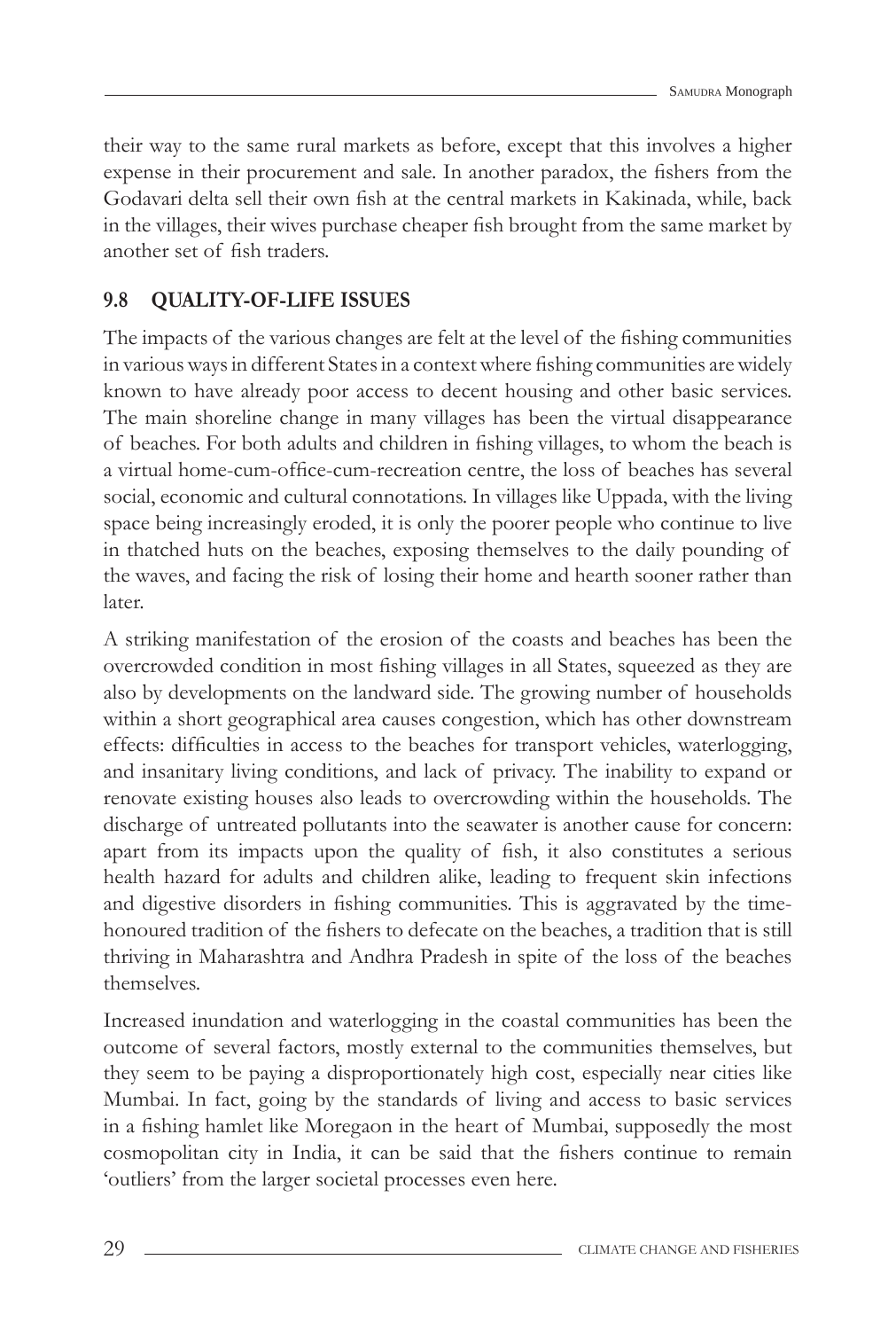In Andhra Pradesh, it has been reported that marine fishers face problems with impaired eyesight as a result of longer exposure (with increased day fishing) to sunlight reflecting from the sea. In Kerala and Andhra Pradesh, declining fish catches and harder working conditions reportedly exacerbated alcoholism among the men.

In West Bengal, the already weak access to basic services—transport and communications, electricity, healthcare, education, drinking water—characterizing the Sundarbans communities is further aggravated by processes like erosion. Although some new developments like construction of bridges and access to mobile phones have improved conditions, the overall capacity of the Sundarbans fishers to cope with future challenges to their lives and livelihoods remains low.

### **9.9 SEA-SAFETY CONCERNS**

The need to shift to deeper fishing grounds has led to increased sea-safety concerns; however, few precautions are observed on board to ensure the safety of the crew, especially during long voyages. While some improvements have been observed with GPS and other technological improvements in some fisheries, especially on the west coast, the issue of sea safety is still only poorly addressed, owing to the reluctance of the boatowners to invest in anything that offers no economic return. In Andhra Pradesh, the condition of several mechanized boats is extremely poor, with even basic safety equipment like life jackets missing. Critical inputs like mast lights, communication systems and compasses are either absent or do not function. Together with the poorly maintained engines, this state of affairs is a sure recipe for disaster.

Sea-safety concerns are higher in the case of the small fibre-reinforced plastic (FRP) fishing boats in Andhra Pradesh, which operate at greater distances from the shore and at depths of over 100 fathoms. The increasing numbers, size and power of FRP boats also occur in a vacuum as far as the quality standards in construction are concerned, which has serious sea-safety implications for the fishers. There is little evidence that such practices have increased accidents or deaths at sea, but the conditions of boats remain a matter of concern.

In Maharashtra, apart from the fears of working on the deep sea, a major danger lies in the potential for collisions with passing ships. The fishers complain that the ships stray from their scheduled paths; it is also likely that the fishing boats themselves might be straying into the shipping lines. This endangers any fishing boat hit by a passing ship, especially during the night. Matters are not much helped by the fact that there is no mechanism to obtain compensation from the ships for damages incurred or for the loss of life. One major adaptation in Maharashtra to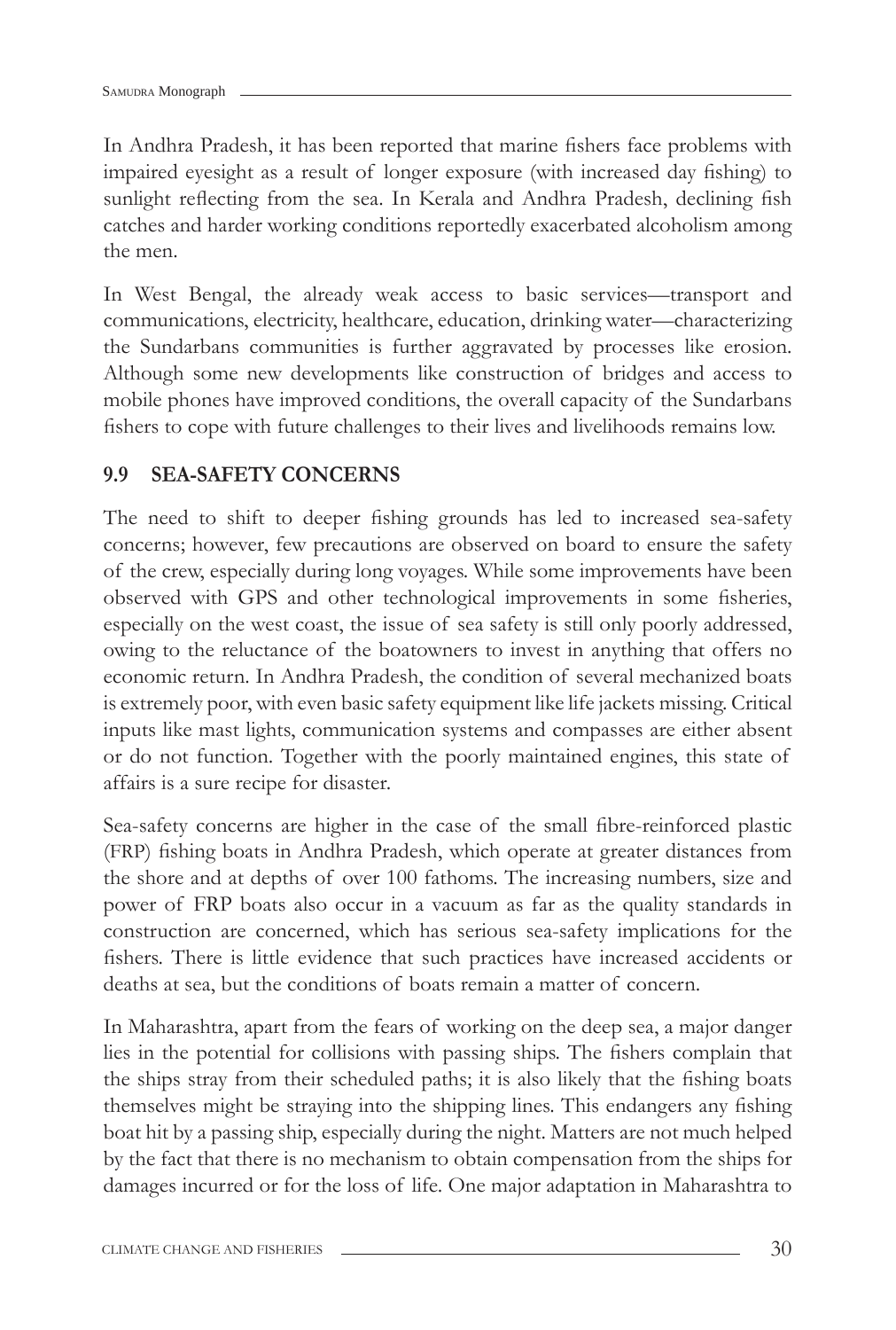the increasing risks for going deeper into the sea has been to recruit migrant fishers who—being practically at the end of their tether—are willing to go where the local fishers will not, or will do so only if given more more facilities or payment.

## **9.10 WOMEN IN FISHERIES**

At a general level, with the centralization of fishing operations due to a range of factors, women's access to fish, especially higher-value fish, has been affected. In Maharashtra, the men could largely (if only in the short term) overcome the changes affecting the sector through a range of adaptations, but the implications are more serious for the women in fish trade. Traditional fish-drying activities have been affected due to (i) loss of space due to erosion and to ever-increasing real estate values; and (ii) unseasonal rains destroying huge quantities of fish drying in the open, effectively wiping out the entire investment of the processors within a few hours. In Andhra Pradesh, and possibly other States as well, the changing conditions in fisheries are forcing the women to supplement their husband's earnings through a range of activities. The women are increasingly diversifying into agriculture and the construction sector to work as wage labourers, in the process depressing wages in these areas. In Kerala, with several processing plants facing problems of uncertain supply of products and the export requirements necessitating the centralization of processing activities, employment opportunities for women have declined. Drying and fresh-fish trade have also become more difficult, and many women are switching to coconut coir making and wage labour.

In West Bengal, the women had a prominent role in net making and mending, shrimp-seed collection, fish trade, and dried-fish production and trade. With the arrival of company-manufactured nets, net making ceased to be a women's activity, but net mending is still carried out by them in good numbers. Shrimpseed collection continues despite efforts to curtail it, but this is reported to be out of compulsion rather than choice. Although traditionally involved in agriculture, fish culture and other local activities, the women in the Sundarbans are also diversifying out of their areas to work as domestic and industrial workers or to run petty businesses in the neighbouring towns.

### **9.11 TRADITIONAL KNOWLEDGE, PRACTICES AND SYSTEMS**

The changes in the weather and the sea conditions, with consequent changes in fish behavioural patterns, have led to traditional knowledge and institutions becoming less effective to some extent in fishing activities, and the chances for its revival are considered to be slim. Changes in wind and current patterns, as well as the distances needed to be travelled to the fishing grounds, have made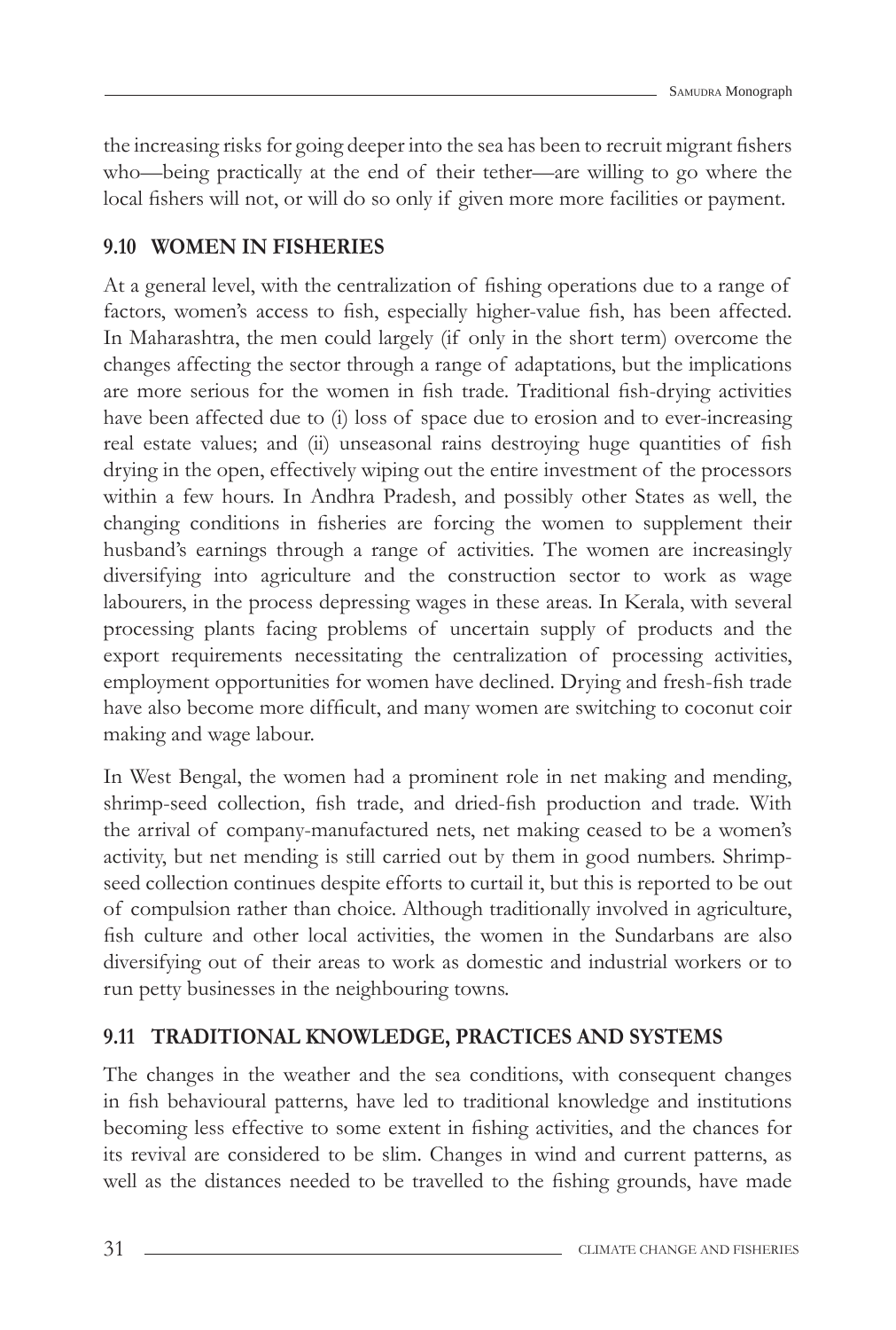traditional practices like using sails and oars for propulsion difficult. The use of new technologies like FRP and synthetic fishing gears, and onboard engines, makes traditional self-help practices useless. Pollution and other disturbances in the seas, together with the use of engines, make the traditional practice of identifying fish shoals from a distance by eyesight and hearing impossible. The shifts from traditional fishing grounds and the application of intensive fishing practices also make traditional governance systems—already weak—even weaker. Competition for the dwindling fish catches may also be leading to fissures in the traditional bonds and kinship ties characterizing intra- and inter-village relationships. With the new generation of youth in the fishing communities showing little interest to continue with tradition, the opportunities for passing on the traditional knowledge and practices—whatever is left of them—into the future are bleak.

#### **9.12 IMPACTS ON DOMESTIC ECONOMY**

The incomes from fishing are increasingly insufficient to cater to the needs of households in several fishing communities on the east coast. Evidence for this comes from the widespread prevalence of indebtedness, regular mortgaging of gold and other ornaments, increasing diversification into other activities, and dependence on multiple sources of income at the household level. That the surpluses from good fishing periods are no longer sufficient to tide over the lean periods and the seasonal ban periods is a complaint heard in all States. A less noticed effect of the concentration of fish landings to central locations and the shift of markets to distant urban centres has been the marginalization of large numbers of ancillary workers involved in, or dependent upon, the rural fishing economy.

## 10. ADAPTATION OR MITIGATION MEASURES (COPING STRATEGIES) UNDERTAKEN BY THE FISHERS TO ADDRESS THE CHANGES

At the level of the individual fishers, irrespective of overall landings either at a landing centre or nationally, a critical change over the years has been the declining availability of, and access to, fish, which is coupled with growing needs for investment that marginalize a number of poorer fishers from fishing. Consequently, the fishers' responses tend to be focused mostly on addressing these concerns and—more significantly—meeting their immediate livelihood needs. This section focuses on the adaptation strategies implemented by the fishers.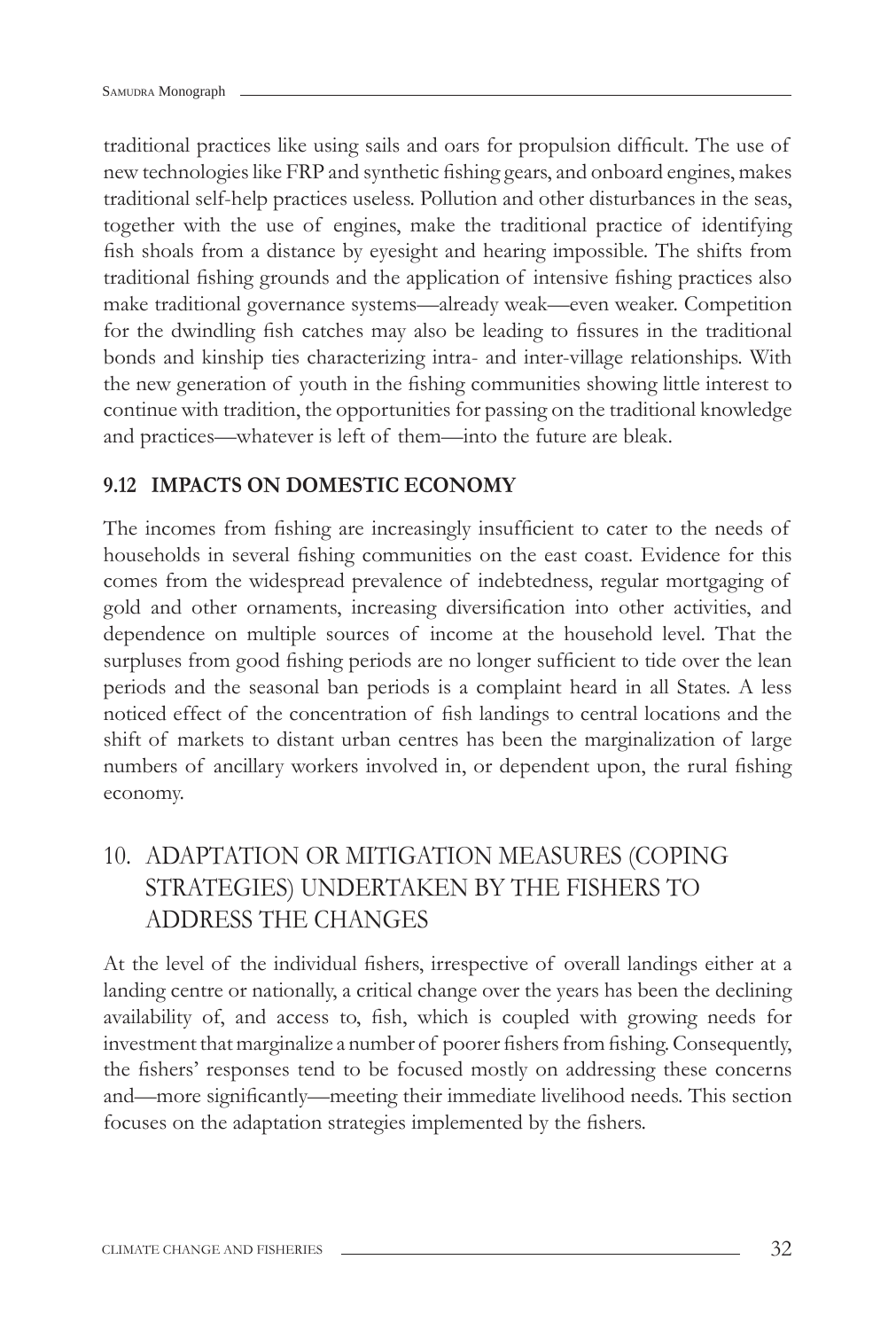#### **10.1 FISH RESOURCES**

There is limited evidence of changes in the main species targeted in the different fisheries; however, the catches increasingly consist of a range of lesser varieties along with the target species. Several varieties of fish previously either not targeted at all, or discarded at sea, are now being landed. In West Bengal, for instance, Bombay Duck, sardines, tuna, and some species of catfish that used to be discarded earlier are now being utilized. Similar experiences are noted in the other States, especially Andhra Pradesh, where many motorized and non-motorized operations now focus less on shrimp and more on other varieties in order to reduce risks and better target the new domestic urban markets. Small pelagics little in demand until recently—are being increasingly targeted so much so that ring-seines have become the mainstay of small-scale fishing in several areas. In Maharashtra, mechanized trawlers diversified their operations to catch squid and cuttlefish alongside shrimp. In Kerala, the bigger mechanized fishing vessels are modified to target a variety of fish apart from shrimp, including cuttlefish, squid and some fish species, and even undertake hook-and-line fishing targeting tuna.

#### **10.2 FISHING GROUNDS**

The changes in the nearshore waters, and the decline of fish catches necessitate shifting fishing operations to the offshore and deep sea. Diversification of fishing grounds takes place both vertically and horizontally from the shore. In Maharashtra, the trawlers have shifted to fishing grounds over 100 nautical miles away from the coast, while the *dol*-netters travel longer distances horizontally along the coast, frequently fishing off Gujarat waters. The small-scale, coastal OBM gillnetters have shifted operations up to 10-12 nautical miles from the shore. In West Bengal, the Sundarbans fishers of the Gosaba region have moved their fishing grounds from within two km from the village to over 10 km; the marine fishers of Kakdwip operate at distances of over 100 km, with fishing depths having increased from 50 fathoms to over 100 fathoms. The gillnetters of Kultuli have shifted their operations from estuarine fishing to the sea.

In Andhra Pradesh, the motorized gillnetters—whose operations were confined to less than 20 fathoms until the late 1990s—have increased their fishing distances enormously, travelling up to 50 km from the shore and almost entirely fishing in waters beyond 30 fathoms. The estuarine fishing boats of the Godavari delta have moved their fishing grounds to the open sea. Similar shifts have been reported from Kerala also.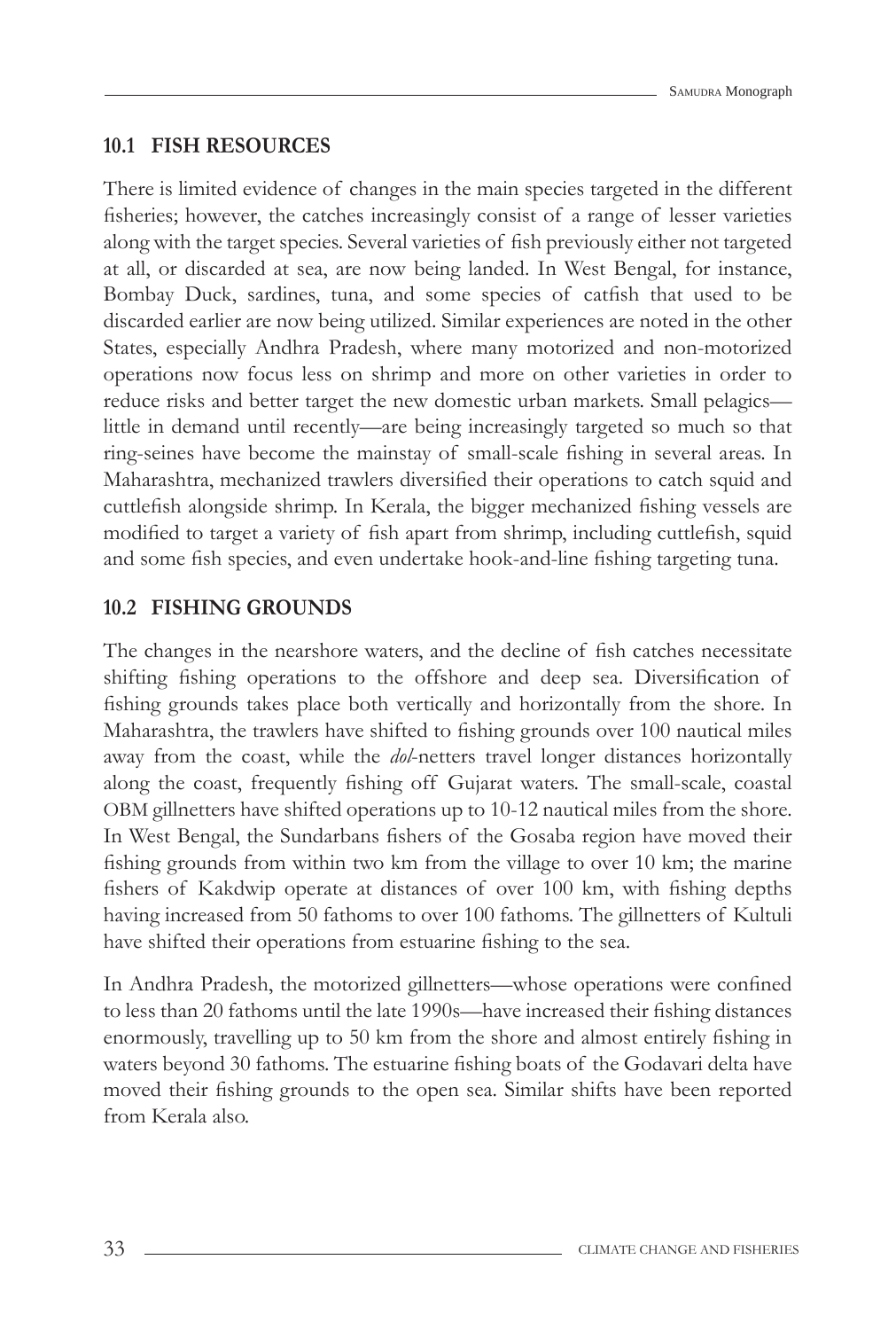#### **10.3 FISHING DURATION**

The increase in fishing distances naturally requires that each fishing trip be of longer duration. In Maharashtra and West Bengal, the fishing duration has increased from three to four days to two weeks. The Kerala boats undertake much longer voyages. Even small-scale fishing systems like the gillnetters in Maharashtra and the fishing boats operating in the Sundarbans in West Bengal try to spend extended periods at the fishing grounds by organizing mother-boats to carry their catches to the shore at frequent intervals. Thus, in Versova, five or six gillnetters undertake fishing as a group, taking turns to send one boat back every day to carry the day's catches collectively to the shore, while the rest continue fishing. This allows the boats to save on fuel, time and effort to travel to the shore every day, to stay out longer at sea and to help each other out in case of emergencies, while all the time managing to keep in touch with their families on the shore. In the Sundarbans, the non-motorized traditional craft licensed to operate on the periphery of the tiger reserve use the services of motorized boats for transporting their catches back to the villages/markets at regular intervals.

The reverse to the general trend of increasing fishing duration comes from Andhra Pradesh. Here, the mechanized boats undertake fewer fishing trips in order to reduce risk: to the extent possible, the owners avoid sending their boats out fishing unless they are sure of covering their costs. They have also switched from fishing voyages of long duration—which lasted up to 14 days in the early 1990s—to shorter fishing trips of four to five days, and increasingly prefer oneday operations, which keep costs low and also help sell the catches without losses. The arrival of the ring-seines into the small-scale fisheries of Andhra Pradesh also reduced the fishing duration for motorized fishing boats to 12 hours, from the previous 18-36 hours when these boats were involved in gillnetting.

#### **10.4 FISHING SYSTEMS**

In Maharashtra, increased fishing duration of the *dol*-netters gave rise to the need for bigger capacity in the fish hold in order to keep larger quantities of fish, and for more efficient insulated systems to store more ice over longer durations. The fish hold in a typical *dol*-netter has increased in capacity from five tonnes to 15 tonnes, and the number of nets carried on board has grown from 10 to 25 (over the last decade). The increase in fishing equipment—nets, floats and sinkers, ice—and other requirements for fishing and subsistence during the voyage, has led to a doubling in size of the *dol*-netters. In West Bengal, the need to carry trawl nets along with gillnets required the width of the boat to be increased from 12 ft to 17 ft. In a more direct climate-change-related adaptation, increased wave action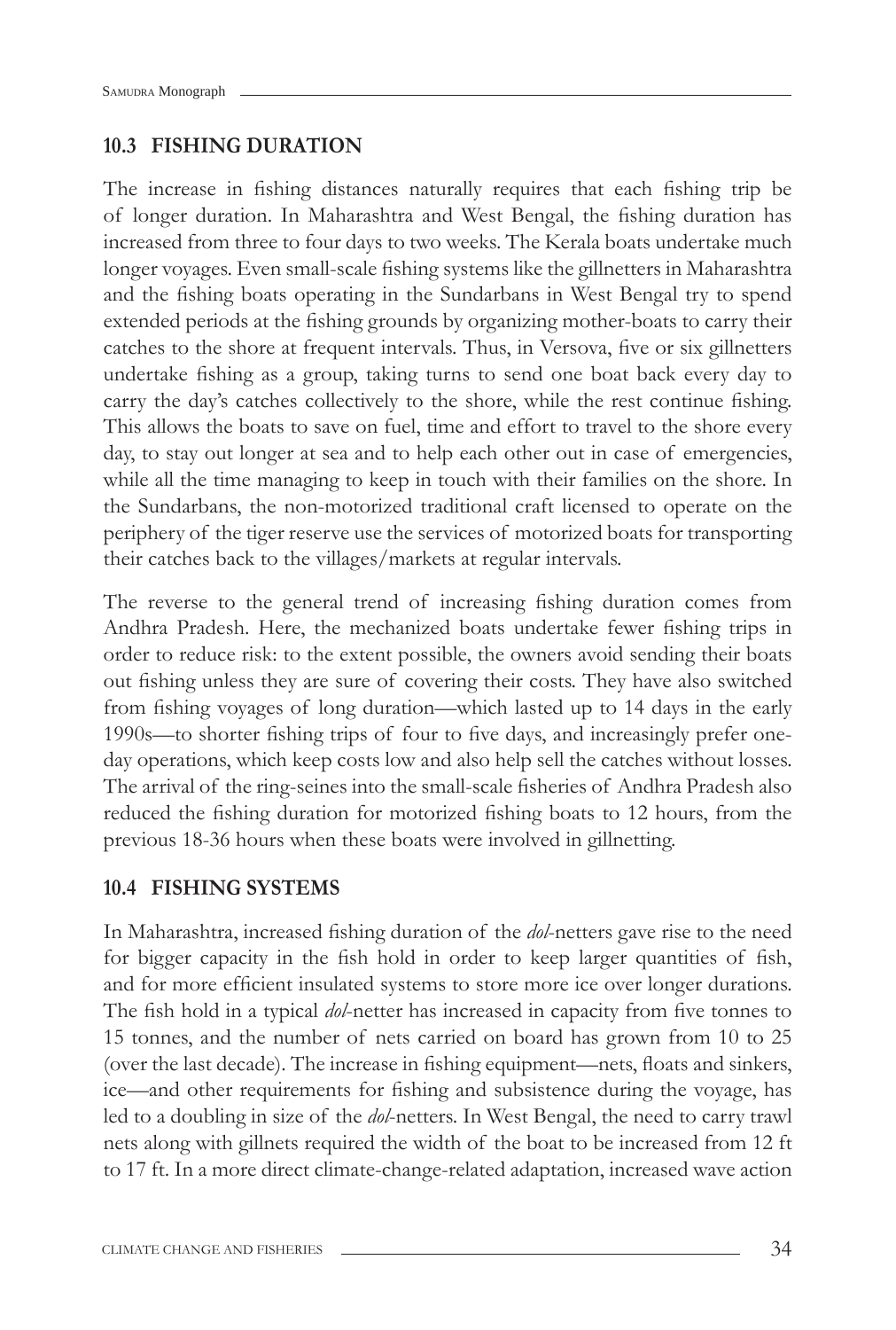in the Sundarbans required the height of the boats to be increased by one ft to 2.5 ft.

In Kerala, the ring-seine nets have grown extremely large, which has required an increase in the size of the purse-seiners, making these supposedly small-scale, artisanal fishing systems into something much bigger and more powerful than most mechanized trawlers. A single purse-seiner is reported to be able to catch as many fish as were caught by 50-60 small *vallams* (country boats) in the past.

In Andhra Pradesh, the FRP *nava*s used for ring-seine operations have increased in size from 30 ft to over 42 ft, and their engine power, breadth and depth have increased correspondingly as well. The non-motorized wooden *nava*s of the Godavari delta are giving way to motorized FRP boats to enable fishing in the open seas.

There is increasing preference in fishing operations from carrying one specific net to a range of different nets, and from carrying certain species-specific nets to more general fishing gears that are able to capture a wider range of fish, so as to maximize catches. With uncertainties in availability of fish, the number of fishing nets on board a vessel increases, so that the fishers can make use of any net at short notice. In Maharashtra, in the small-scale OBM gillnetters, the use of monofilament gillnets (*ghaghra* and trammel nets) has increased, and a wider variety of species are now targeted. In Kakdwip and other places in West Bengal, trawl nets—though frowned upon in the early stages—have now become a regular feature on the mechanized boats. Unlike in the other States, the boats here continue to carry sizeable numbers of gillnets alongside the trawl nets, and use them interchangeably, depending on the fish availability. In the Sundarbans, the number of nets has increased from one to three, while the mesh sizes in the tidal *behundi* nets have decreased from 50 mm to 10-15 mm. In Andhra Pradesh, the FRP boats have become very versatile in terms of their operational orientation by operating gillnets, trammel nets, boat-seines, ring-seines, hooks-and-line, longlines, and traditional/mini-trawl nets, thus managing to be active round the year. This inevitably means higher expenditure and more effort on the engines.

Bigger hulls and longer voyages must be supported by an increase in the engine capacities: the *dol*-netters in Maharashtra and the gillnetters of Kultuli (West Bengal) have increased their capacity from the earlier one to two cylinders (20-25 hp) to six cylinders (over 100 hp). A similar increase is noted in the case of trawlers in all the States, rising from 100 hp to 300 hp in the case of West Bengal. While longer distances and fishing trips mainly account for the increase in engine power, competition with other boats appears to be a more important reason.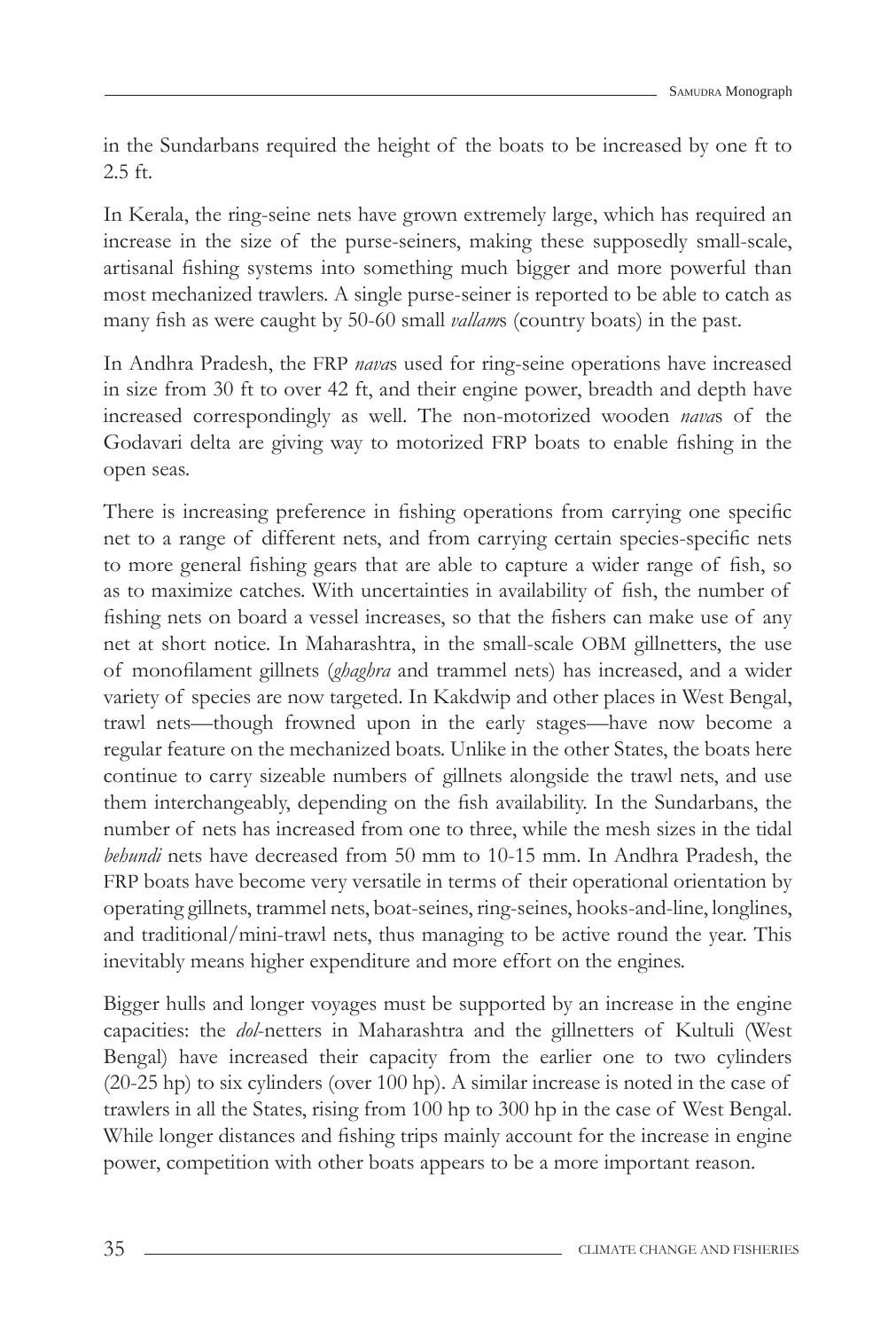#### **10.5 FISHING CONDITIONS**

The shift to deeper waters is accompanied by increased hardships and risks to the crew, and these are sought to be addressed through the use of migrant labour, some technological innovations and group-based operations.

#### **I. MIGRANT CREW**

In-migration into fisheries is mostly confined to the west coast, especially Maharashtra. Although there is some in-migration into the West Bengal trawl fisheries, the overall numbers of in-migrants are fewer, compared to the outmigrants into other activities. There are few in-migrants into Kerala fisheries and practically none into Andhra Pradesh fisheries. In Maharashtra, with fleet sizes still growing as more crew members acquire new boats and the non-fishing communities disdaining to work in fisheries (or probably not skilled enough to do so), the employment of migrant fishing crew from the east coast—Andhra Pradesh and Orissa—and from north India has been on the rise in several villages (like Gorai).

#### Migrants into fishing: Twice damned by climate change?

The migrant labourers are mostly victims of various changes (including such climate-change factors as drought, failure of monsoons, etc.) in their own areas, and are frequently desperate enough to settle for any job that offers a regular salary. By accepting to work in offshore waters under harsh conditions, they might well be putting themselves at risk from natural disasters and other climate-change-related/induced phenomena.

The main attraction for employing migrants might lie in their willingness to work for low wages and in almost any kind of working conditions. The owners provide on-shore accommodation to the migrants (unlike in Gujarat where the migrants practically live on the trawlers), a strategy that helps to ensure the fishers' availability for work at all times. With no roots in the local soil, and being occasionally the objects of suspicion, the migrant fishers are also more pliable and undemanding. While for the fishers from the east coast, working in the westcoast boats might not pose many problems, it is more difficult to understand how the north Indian migrants—mostly from agrarian communities—manage to get used to the new demands placed on them. Issues related to the migrants' incomes from fishing, their quality of life at sea and on shore, the sea-safety conditions, and their domestic lives remain little understood and largely problematic from a human-rights perspective. In the fisheries policies of each State, the migrants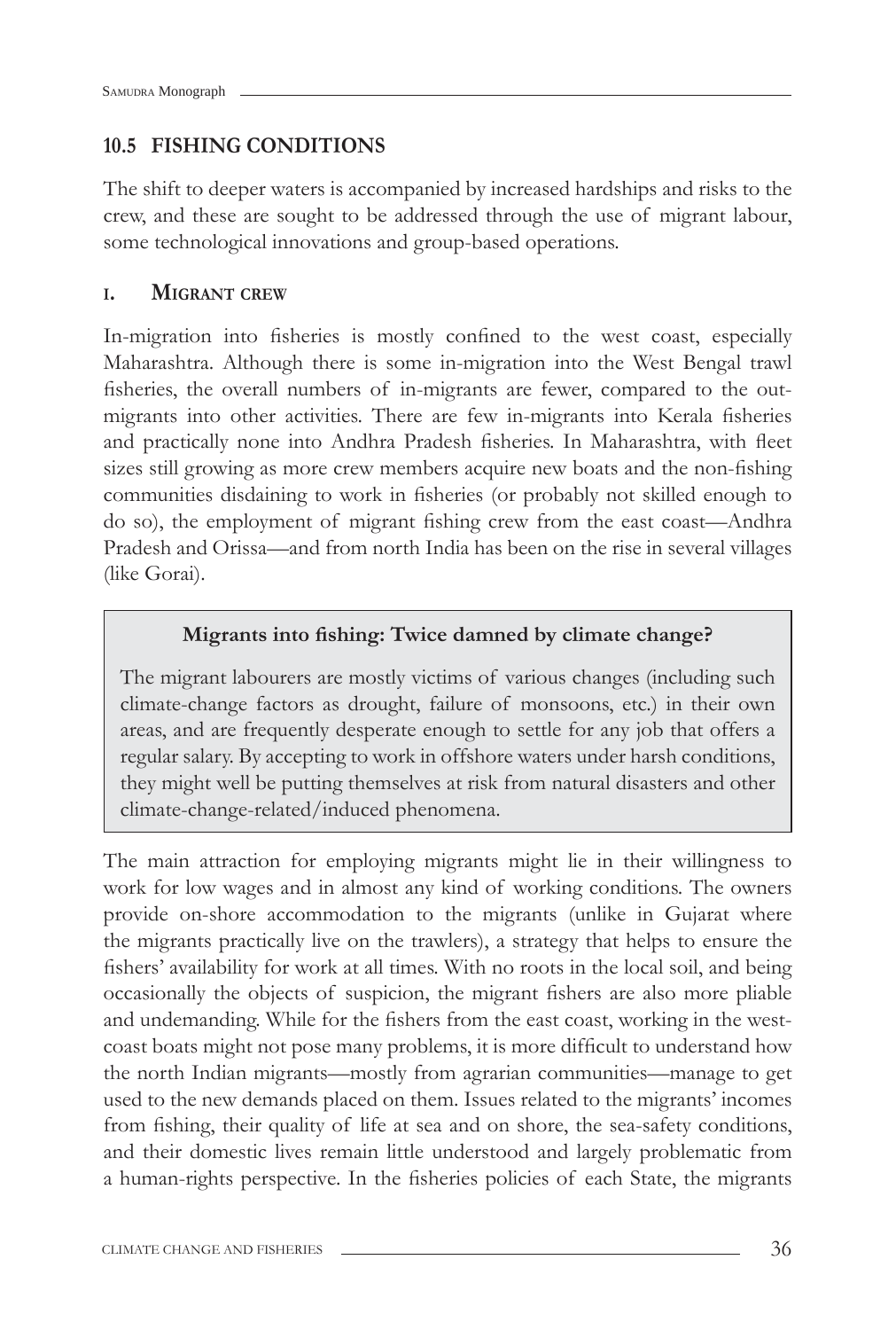are practically invisible, which aggravates their vulnerability to the harsh working conditions and to climate change. What is, however, certain is that by willing to take risks that the shift to deep seas and longer voyages force upon the systems, they contribute to the survival of the sector itself.

#### **II. TECHNOLOGICAL INNOVATIONS**

The use of GPS is considered to be a major factor in both Maharashtra and West Bengal in reducing time, effort and fishing costs, as the boats are able to get to the target fishing stations a lot easier than before. The economic and climatechange implications of the GPS (which reduces wastage of fuel to get to the fishing grounds) are considered to be significant. Similarly, the use of wireless communication—vessel-to-vessel and vessel-to-shore—has been reported to improve fishing efficiencies, emergency responses and shore arrangements for preservation, transport and trading. Mobile phones are ineffective in deeper waters, but they are used extensively in small-scale operations and in every aspect of shore-based activities.

In Andhra Pradesh, the rather under-utilized shore-to-vessel communication systems set up to provide advance warning in case of cyclones has proved to be a technology with a lot more potential than just disaster preparedness. The fishers use it to share news of good fishing grounds and to make trade arrangements while still at sea, thereby saving considerable resources, time and effort.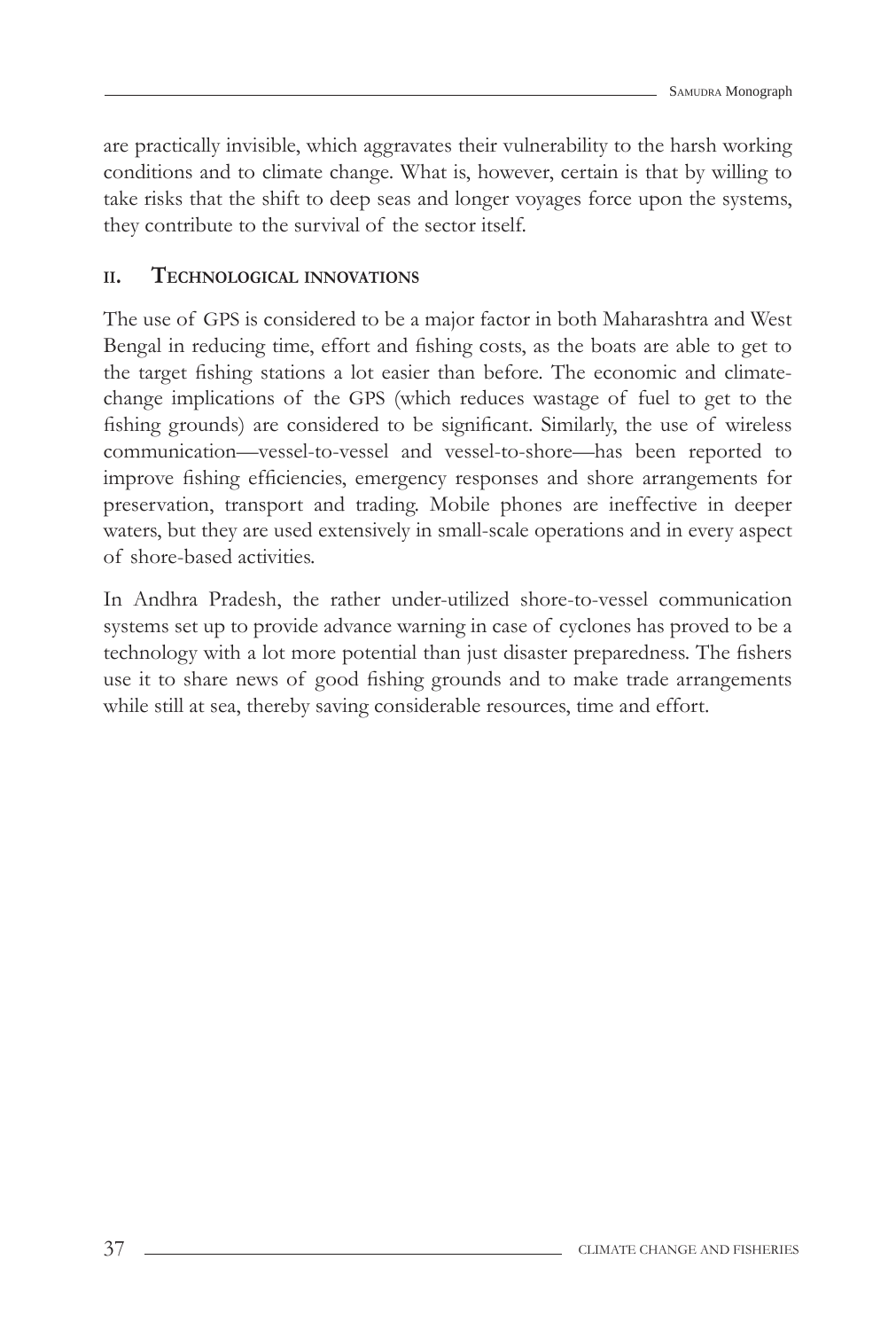#### **PFZ** information as a guide for good fishing areas

According to CMFRI (Mumbai), which has an ongoing project on climate change and fisheries, access to potential fishing zone (PFZ) information, along with that of the wind speeds and direction, is said to help fishers cope with the changes in the marine ecosystem. However, the fishers attending the Maharashtra consultation contended that, based on their personal experience, the PFZ information—when and if available—leads to three problems:

sustainability-related: By directing all boats to the good fishing zones, the access to information might aggravate overfishing for specific species in specific areas;

equity-related: The need for access to information and to the necessary technical expertise to make use of it will mean that only the big boats will be able to make use of it and capture all shoal fish long before they are anywhere near the shore, thereby depriving the smaller fishers of a livelihood; and

economic: The PFZ information is based on planktonic profusion in the surface waters, and the fishers found only algal blooms—and no fish—when they actually travelled to the suggested areas, which meant a loss of fishing time, effort and investment.

While the fishers in Maharashtra have firsthand experience of using PFZ information, those in Andhra Pradesh and West Bengal have only seen the display boards installed in some major fishing centres. The information displayed was quite old by the time it was received, and the boards themselves did not work after a while.

#### **III. GROUP-BASED OPERATIONS**

Keeping sea safety in deeper seas in view, the Maharashtra trawlers have begun group-based operations, with 15-20 boats operating together for mutual safety and exchange of information. While some of these groups are owned by the same person, many are individually owned and come together strictly for safety reasons, while keeping the actual fishing operations independent of one another. In Kakinada, Andhra Pradesh, the mechanized boats increasingly operate in groups. In order to save fuel and time, one of the boats is delegated to scout the prospective fishing grounds so the rest could follow only when there is potential for catching prawns. Occasionally, they fan out in different directions and keep in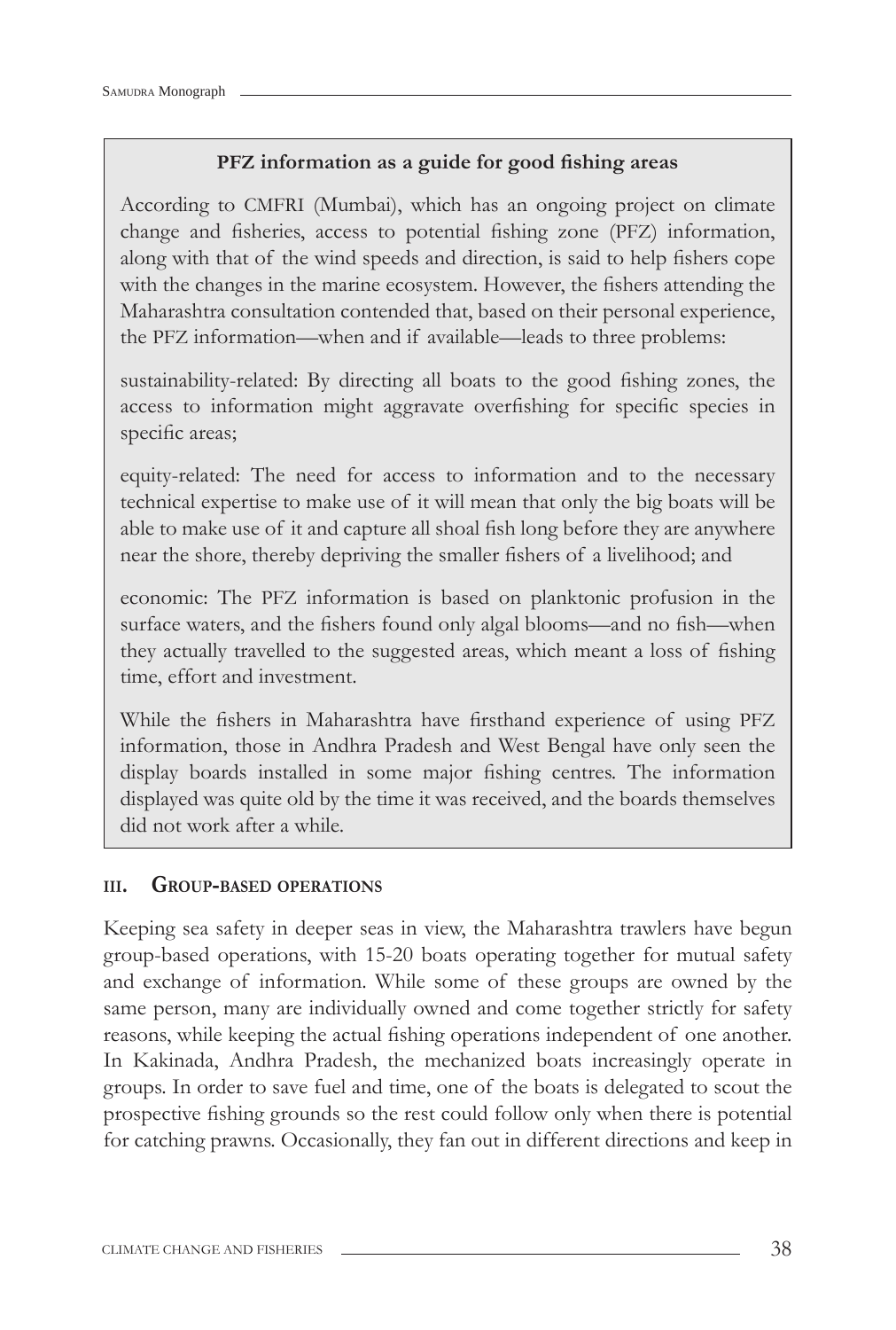contact with one another to share the news if good catches are sighted. Similar practices are noted in the artisanal sector too: in villages like Venkatanagaram, there is a process of 'twinning' where two boats agree to work as a unit. Interestingly, the arrangement does not involve two boats fishing together; in fact, it depends upon them using two different varieties of nets in different fishing grounds. When they come back, the returns from the catches are pooled and shared equally among all crew members, irrespective of the contribution made by the individual boats. This is a risk-reduction strategy which, by doubling the chances of obtaining a good catch, ensures that the fishers manage to earn something even when they could not catch anything by themselves. A similar risk-reduction strategy is reported to operate in ring-seines in Kerala.

## **10.6 FISHING INVESTMENTS AND RETURNS**

#### **I. CONSOLIDATION OF THE OWNERSHIP OF ASSETS**

In Maharashtra and West Bengal, there is a trend towards boatowners operating more than one boat, which is a strategy to balance the incomes: the losses from one boat are compensated by the profits from the others. In Kakdwip, there is a consolidation of boat ownership, with the traders *(aratdars)* changing into fleet owners. Individual ownership of 14 boats or more is reportedly common. The new fleet owners also own ice-plants and other input-supply sources, besides continuing their trading operations, thus effectively remaining in control of the whole system, which even the independent boatowners cannot avoid any more. Single boatowners who are unable to increase their fleet size prefer to sell their boats and work as crew members, which is a strategy to reduce risks even though it might mean earning less and also a climb-down in terms of social status.

#### **II. DECENTRALIZATION OF OWNERSHIP OF ASSETS**

In Andhra Pradesh, the changing patterns of ownership of beach-seines provide an interesting adaptation. As beach-seining became increasingly non-viable, a trend towards communal ownership of nets became evident. A group of fishers shares the cost of buying a net, and the returns are distributed at the rate of two shares per member—one share for his investment and the other for his labour. Even when a member does not take part in fishing, he still gets a share, while the fisher who takes his place at hauling in the net receives the other share. This arrangement has the advantage of enabling the fishers to spread the returns over a large number of families, albeit very thinly.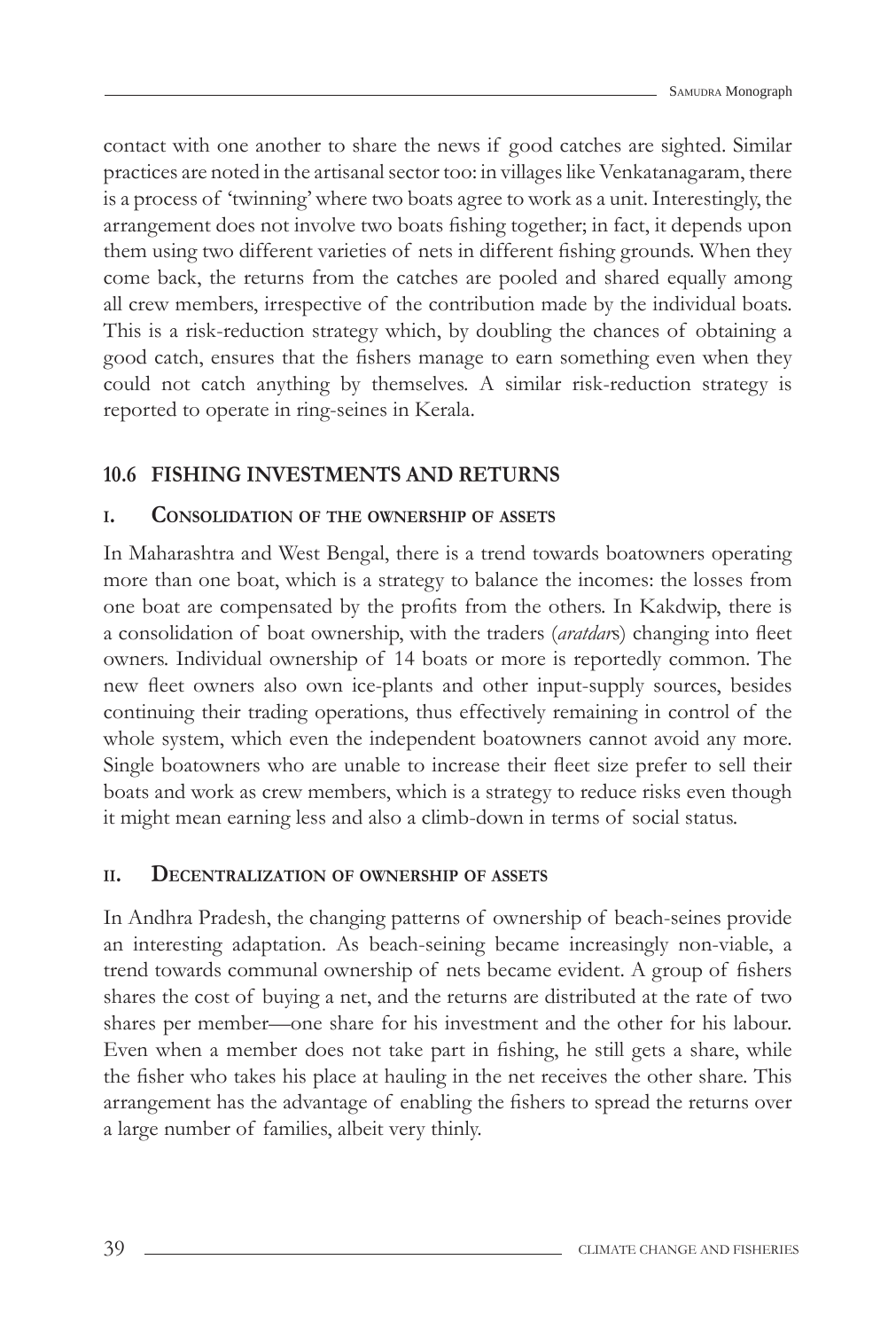#### **III. CHANGED SHARING PATTERNS**

It is reported that in some fisheries in Maharashtra and in the trawl fisheries of Andhra Pradesh, the payment system for the crew has shifted from wage labour to sharing the net incomes. (In some cases, a via media solution of part wages and part sharing is also prevalent.) An ongoing tussle between the boatowners and the crew in Visakhapatnam relates to the owners reducing the share of the crew from 12 per cent to 8-9 per cent from the gross earnings. In Kerala, the mechanized crew undertake hook-and-line operations alongside trawling in order to increase their catch shares.

#### **10.7 FISH TRADE**

The fast-growing domestic demand for fish has led to a reorientation of the trade strategies in favour of urban markets, helped by improved transportation and preservation systems. With a larger proportion of local landings from Maharashtra and Kerala going into exports even as the local demand for fish keeps increasing, the fish trade in these States has come to depend on imports from other States, mainly on the east coast. This growing outstation demand helps the fishers on the east coast to diversify to other, non-traditional, species when the commercial species decline in catches. Thus, where new species have come to dominate the local landings—such as sardines off the Godavari river mouth—there does not appear to be any problem in finding them good markets; thanks to the reach of mobile phones and better transport systems, the traders from distant markets seek fishers out and buy the fish as soon as they are landed. This burgeoning demand for unusual local landings gives rise to such species eventually being targeted as the main catch (as happened with the arrival of ring-seines in Andhra Pradesh) and leads to a diversification of effort. While this has possibly helped the fishers to survive in the face of the crisis, it has also meant that the cheaper varieties of fish are moving away from local markets and poorer consumers.

In West Bengal and Andhra Pradesh, the growing ex-state demands for important fish has led to the secondary varieties of fish moving into the top slots vacated by the prime species. Interestingly, this has led to a change in the preferences for fish even in a relatively conservative State (in fish-eating terms) like West Bengal, where there is increasing appreciation of fish like sardines, skates, rays and Bombay Duck that had few takers earlier and were largely discarded at sea or on the beaches.

#### **10.8 DISASTER RISK REDUCTION**

Early-warning systems have become more efficient in the last 10 years, with the ubiquitous television and mobile phones providing opportunities for better relay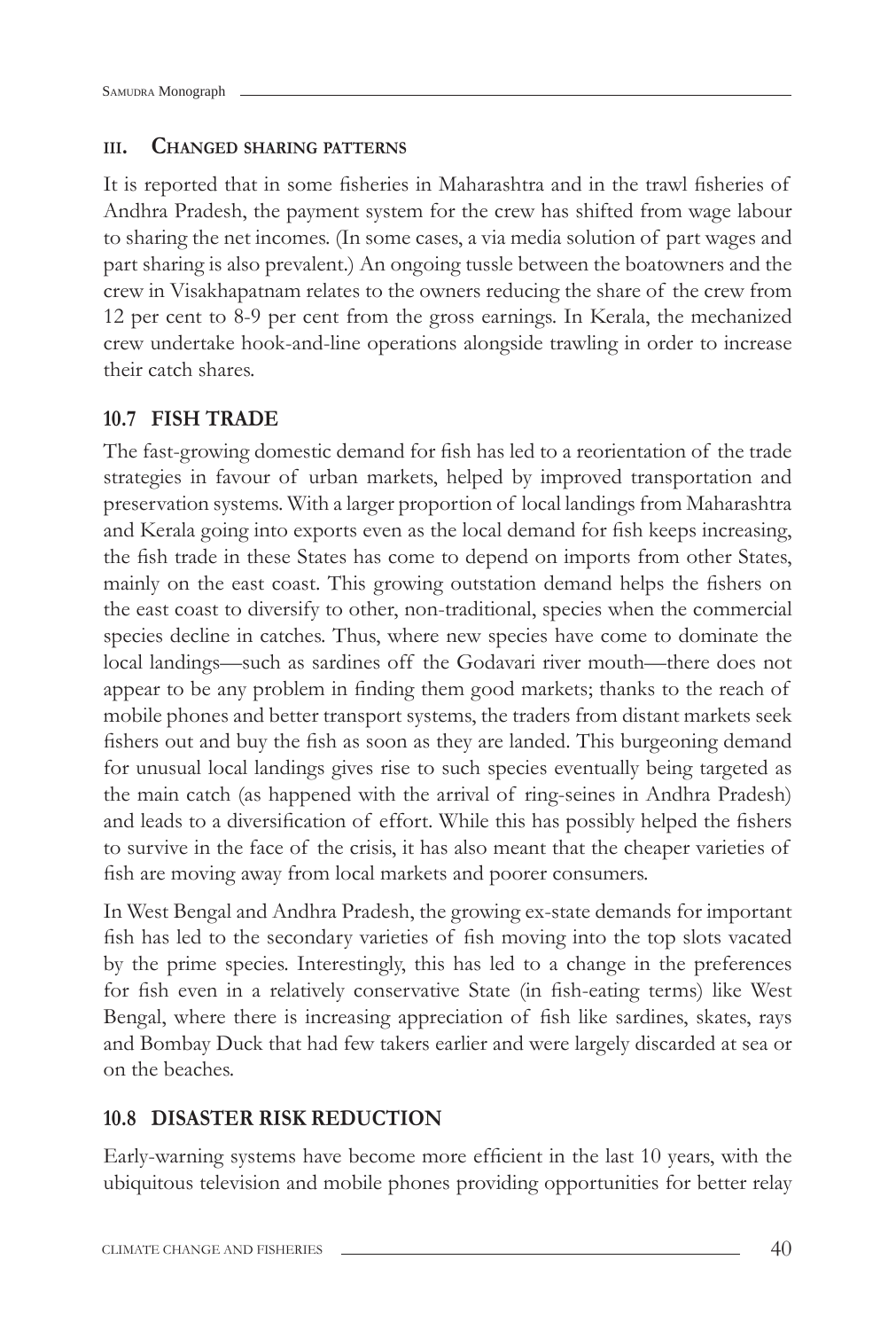of information than was possible in the past. Every major disaster since the Andhra Pradesh cyclone of 1996 (the Orissa 'super cyclone' of 1999, the Indian Ocean tsunami of 2004, and Cyclone Aila of 2009) has given rise to increasing emphasis on early-warning systems as well as several government- and CSO-funded disaster risk-reduction programmes, with the result that the information flows to the coastal communities have reportedly improved. However, the improvements in information flows are not always followed up with better planning for disasters at the settlement level or the construction of disaster-resistant housing and erection of cyclone shelters, which leave the poorer stakeholders as vulnerable to disaster as ever. In the Sundarbans, cyclone/flood centres are very rare, and there is inadequate stock of rescue and relief materials. Local people have not received adequate training in rescue and relief.

### **10.9 COPING STRATEGIES AMONG WOMEN**

In Maharashtra, it is reported that women fish traders in Mumbai also include some non-fish items in their merchandise brought from neighbouring villages, so as to increase their earnings. Several women from fishing communities in Mumbai and from neighbouring villages work in the city as domestic help and industrial and construction workers. Younger, educated, women work as shop assistants and telephone operators.

In Andhra Pradesh, the women in some villages started diversifying their activities in the 1990s and are seen to be involved in a range of fisheries and non-fisheries activities. The most significant change for them has been the micro-finance initiatives in the rural areas in the last decade; the government's own programmes of micro-credit support have been important in organizing the women, and this groundwork helped the groups to seek and obtain support from the formal banking sector and, later, from private micro-finance initiatives. There are at least three ways in which the access to micro-finance helped the women: (i) to enhance their own business activities; (ii) to help their husbands acquire or replace fishing and related tools; and (iii) to overcome their dependence upon the informal—and highly expensive—private moneylenders. Obviously, the micro-finance story has had its pitfalls, and not all women in all areas have benefited equally from it. What is, however, clear is that the women's access to formal credit sources not only helped increase their confidence, but also their status within the households.

In the Sundarbans of West Bengal, the women have always had a diversified livelihood profile, but what has changed for them is the increased migration of their men out of the area. In the absence of their husbands, the burden on the women is much higher. The extent to which they have learned to cope with the new challenges is not clear. The women's involvement in non-traditional activities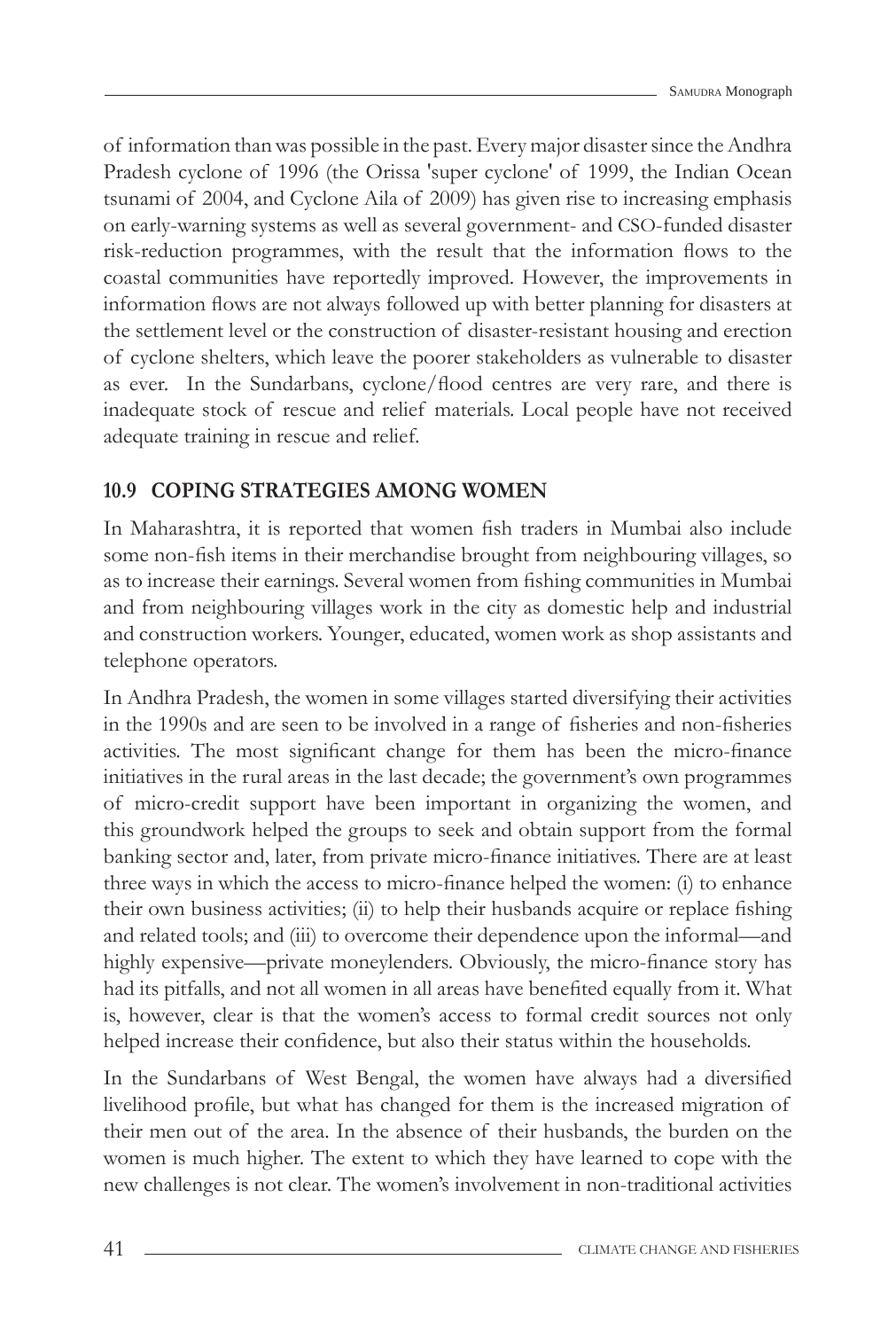like petty trade and as domestic help in urban centres has been increasing. Several educated women are reported to have been working as health workers and volunteer teachers in places like Gosaba.

#### **10.10 DOMESTIC ECONOMY: DIVERSIFICATION STRATEGIES**

There is evidence that in States like Andhra Pradesh and West Bengal, the household economy is no longer based on fishing—or the men's incomes—alone. Going by the range of activities that the fishers in all States—including Maharashtra—have moved into in recent times, it is clear that both compulsion and opportunity act as the motors of diversification. All the same, there is only limited evidence of out-migration from fishing on the west coast, largely because the incomes are still quite good and consistent. On the east coast, in Andhra Pradesh and, increasingly, in the Sundarbans fisheries of West Bengal, there is a growing trend of migration into both fisheries and non-fisheries-related activities outside their area. The one strong 'pull' factor contributing to the migrations appears to be the promise of regular and consistent incomes, while there are several 'push' factors (discussed in the foregoing sections) driving the process.

Most non-fisheries migrations are into urban (construction) and industrial activities, and the poor skills of the migrating fishers are both an advantage and a disadvantage to them in obtaining employment in these areas; the advantage is that they get ready employment in any activity, while the disadvantage is that they get very low wages compared to a more skilled or even semi-skilled artisan. Alongside wage labour, most West Bengal fishers are also active in managing petty businesses in the neighbouring towns and in Kolkata. The migration out of the State by West Bengal fishers appears to be individually oriented (unlike in other States like Andhra Pradesh and Orissa, where such movements are more groupbased), hence, it is difficult to trace definite patterns about their migrations.

The migrants to the other areas are said to return to their native villages seasonally or whenever the local fishing conditions are reported to be good, stay for a few months and then return. Although not necessarily well paid (earning about Rs200 per day), the migrants are said to fare well with the incomes, and are even able to improve their conditions back in the villages with good housing, a better lifestyle and new expenditure, which trigger the interest of other people to move out as well.

#### **10.11 LITERACY**

In all four States, increasing emphasis is being placed on educating children as a strategy not necessarily to encourage the next generation to move out of fishing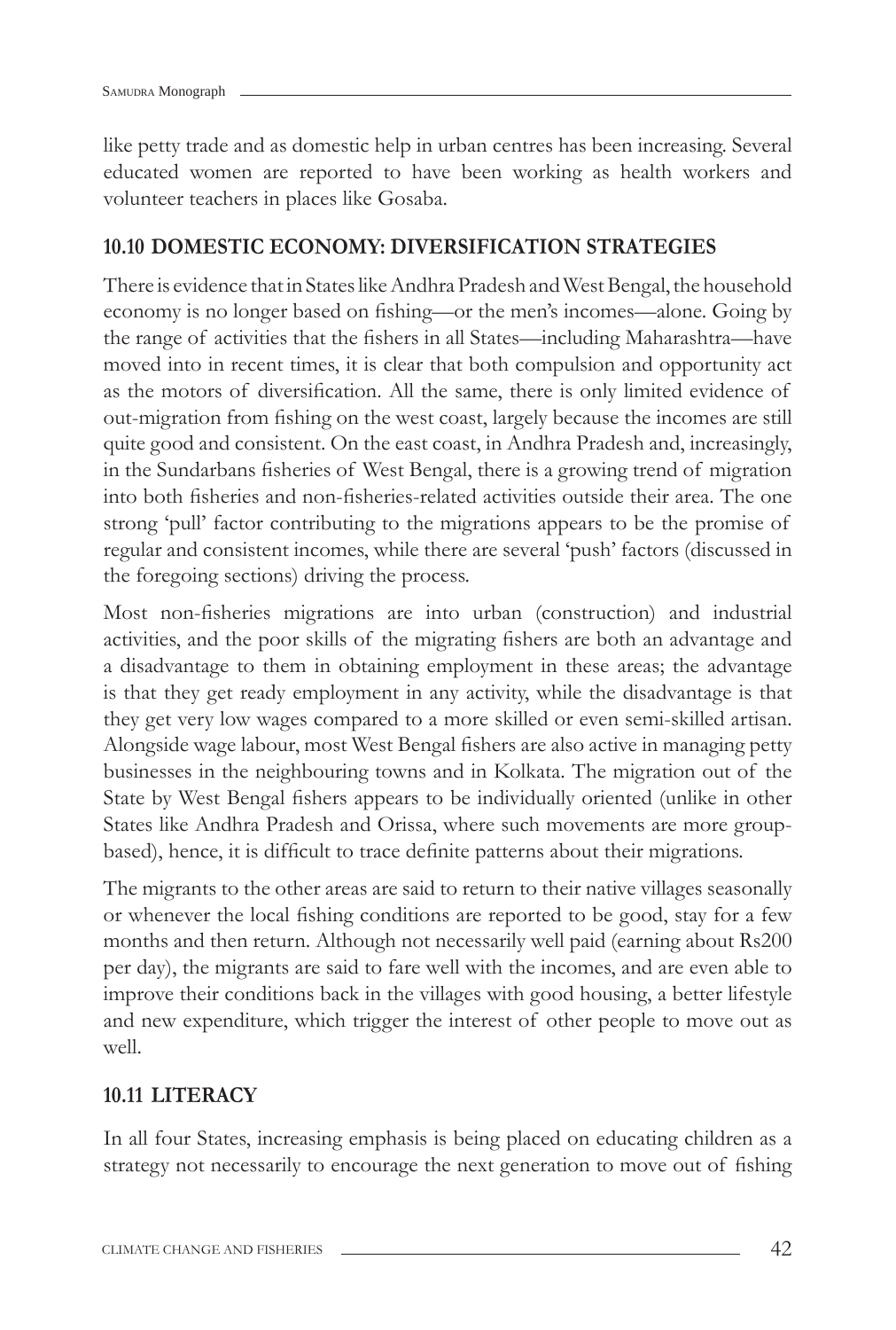as much as to give them a choice (or, at least, a notion of a choice) that the adults themselves never had: to decide whether to remain in fishing. That a majority of the youngsters are interested in moving into non-fisheries activities is a fact in all States. The educated youth take on an increasingly active role in mediating the relations between their communities and the larger society. In villages like Naigaon, a number of youth have shifted away from fishing altogether, and taken on a range of employment in Mumbai city, besides looking after the affairs of their fisheries co-operative societies and also pursuing the government to establish their rights to the coastal land on which they live. These educated youth are able to relate to the larger and longer-term issues and to adapt to new 'realities' more easily. Critically, they have the capacity to articulate their ideas of what needs to be done, and, coming as they do from within the sector, their ideas reflect the aspirations of the community much better than has been the case until now.

## 11. CONCLUSION: THE VIABILITY AND SUSTAINABILITY OF THE COPING STRATEGIES IN PLACE

The fishers' responses to climate change (albeit as part of a greater range of challenges confronting them) are many, and vary from place to place. In theory, the strategies adopted by the fishers could fall into three broad categories:

- those addressing the factors causing a condition/change;
- those addressing the condition/change itself; and
- those addressing the consequences of the condition/change.

In practice, the fishers' responses relate almost entirely to meeting their more immediate livelihood needs. That most changes attributable to climate change appear to be beyond the scope of the fishers even to understand, let alone address, is one factor inhibiting a more active response to it. Consequently, the fishers' responses to the changes are by way of learning to live with them and their impacts. Without a deeper awareness among the fishing communities of the fundamental causes, and a stronger role for them in planning and decisionmaking, the various strategies adopted by the fishers have varied outcomes, ranging from partly successful adaptations to those completely failing or even aggravating the climate-change factors in the long term.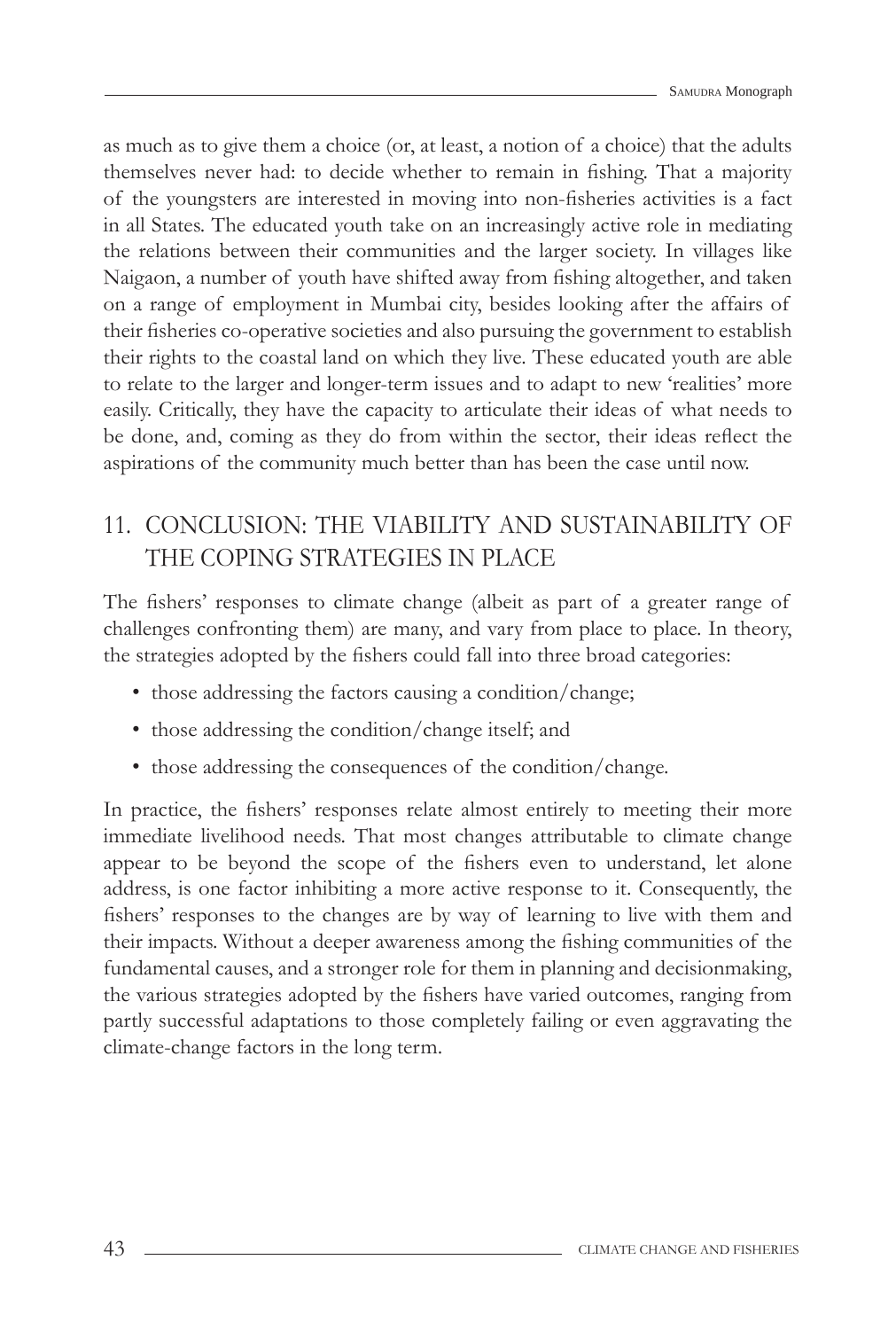## **11. 1 INSTITUTIONAL CONTEXT OF RELEVANCE TO CLIMATE-CHANGE PREPAREDNESS IN FISHERIES**

The nodal agency for addressing issues of climate change in India is the Ministry of Environment and Forests (MoEF). The Prime Minister released India's first National Action Plan on Climate Change (NAPCC) on 30 June 2008, outlining existing and future policies and programmes addressing climate-change mitigation and adaptation. The plan outlines existing and future policies and programmes for addressing climate-change mitigation and adaptation, with a focus on eight 'missions': (i) pursuing solar energy; (ii) urging energy efficiency; (iii) creating a sustainable habitat; (iv) conserving water; (v) preserving the Himalayan ecosystem; (vi) creating a 'green' India; (vii) creating sustainable agriculture; and (viii) establishing a strategic knowledge platform for climate change. The expectation is that the respective ministries with lead responsibility for each of the eight missions will develop objectives, implementation strategies, timelines, and monitoring and evaluation criteria. The coastal ecosystem is not specifically addressed as part of the national plan.

Coastal issues, however, are very much included in climate-change research currently being undertaken. The Indian Network for Climate Change Assessment (INCCA), a network-based programme that brings together over 120 institutions and over 220 scientists from across the country to undertake scientific assessments of different aspects of climate-change assessment, has recently prepared a report that provides an assessment of the impact of climate change in 2030s) on four key sectors of the Indian economy, namely, (a) agriculture; (b) water; (c) natural ecosystems; and (d) biodiversity and health in four climate-sensitive regions of India, namely, the Himalayan region, the Western Ghats, the coastal area and the northeast region. Several research institutes, including CMFRI, CIFE, CIFRI and the Centre for Earth Science Studies (CESS) are also involved in climate-change research, with CMFRI taking the lead in research on climate-change implications for fisheries under the ICAR's National Initiative on Climate Resilient Agriculture (NICRA) programme. Informal interactions with the scientists involved in climatechange-related work during the course of the study, however, pointed to certain constraints, such as the lack of co-ordination within the research community: each climate-change project has its own agenda that does not necessarily add up to a cohesive programme at the national or sub-national level; inadequate support in terms of men, materials and money–despite strong commitment to tackling climate change; and weak technical capacity for modelling, a critical component of climate-change studies. Further, it is also apparent that the technical aspects of climate change receive great attention, while the socioeconomic, extension and applied parts remain largely unexplored.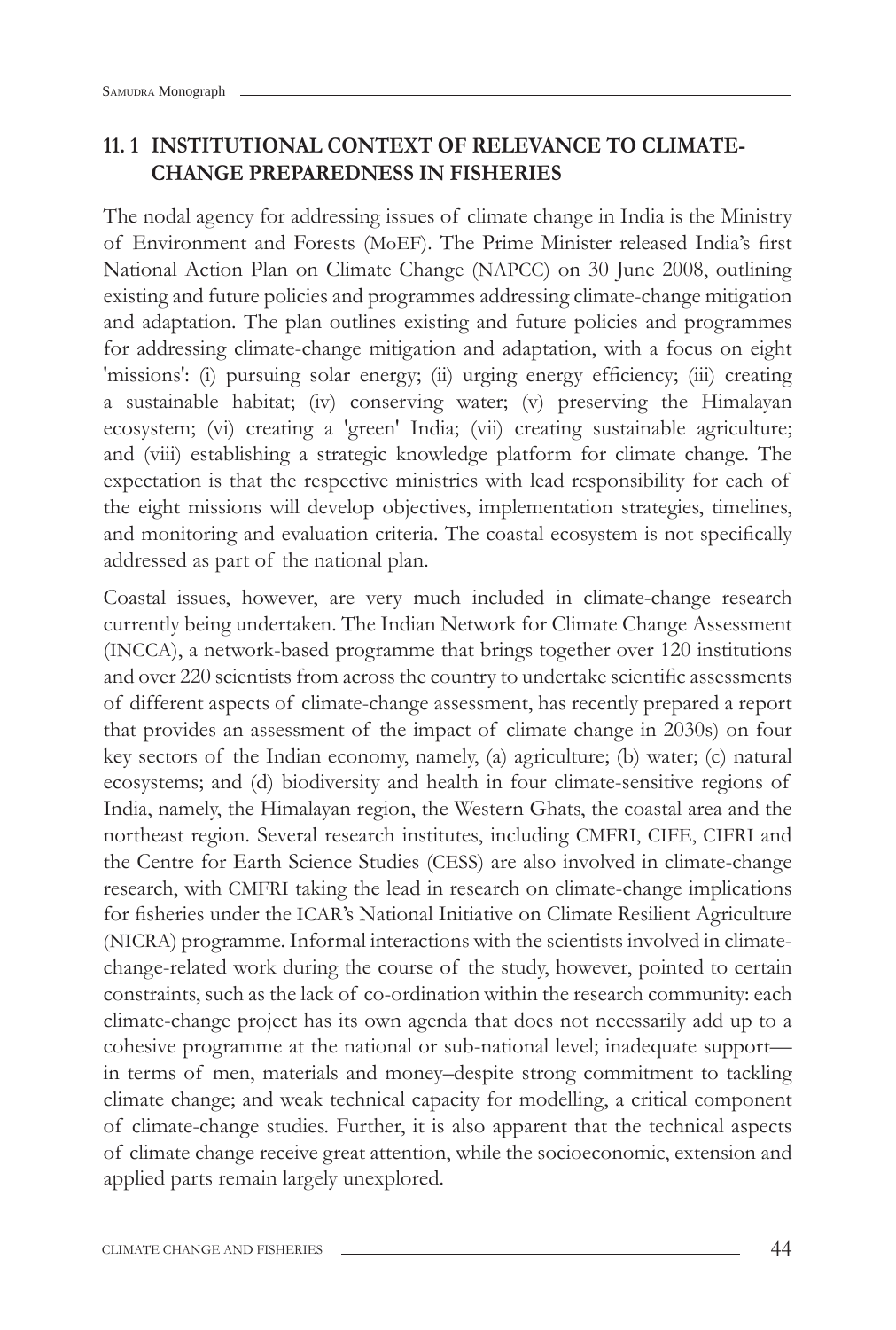A significant problem from the perspective of coastal communities is the fact that in the State-level action plans currently being prepared, as well as in the research being undertaken, there is no effort to consult with coastal communities to seek their views on the perceived impact of climate change, and the sort of responses that are needed. They also point out that the technical focus of all these initiatives, with an emphasis on finding macro-level technical fixes to climate-change issues, is problematic, given that the reality at the local level is far more complex, requiring a response that also takes into account socioeconomic and other fisheries and nonfisheries factors that are locally relevant in the context of climate change.

During the field study, there was no evidence of formal *Panchayati Raj* institutions (PRIs) having any role to play in fisheries or in matters related to climate change. Traditional community-based governance systems exist in parts of Andhra Pradesh, Maharashtra (*koli samaj*) and Kerala (*karayogam*s), but their overall involvement in fisheries management and climate-change issues is limited. Other fishworker associations (for example, boatowners' associations, women's groups and co-operatives), though important, have, as yet, a very limited understanding of climate-change implications on fisheries. State-level fishworker unions exist in all four States (some affiliated to the National Fishworkers' Forum, NFF), but it can be said that the overall organization among the fishing communities is hardly proportionate to the magnitude of the problems they are facing. Barring few exceptions like the Ramakrishna Mission Ashrama at Nimpith in West Bengal, the extent of involvement of CSOs in climate-change aspects in fisheries is meagre in all the States.

All the same, there is growing awareness about climate change in the government as well as in the CSOs working in the sector; however, perceptions about climate change vary from person to person, prompting one scientist to liken them to the case of five blind men describing an elephant.

The Department of Fisheries in all four States have no specific focus on climatechange issues. However, they implement a range of programmes and schemes that directly or indirectly help fishers cope with the causes and consequences of climate change. These programmes cover four broad areas: (i) development; (ii) welfare; (iii) management; and (iv) sea safety, disaster preparedness, mitigation, rehabilitation and insurance. However, these are not woven into a cohesive whole with climate change as the common strand.

During the field interactions, several critical institutional and policy issues (including the climate-change issues) were highlighted by the fishers as having an impact upon the fisheries sector and on fishing communities, and upon the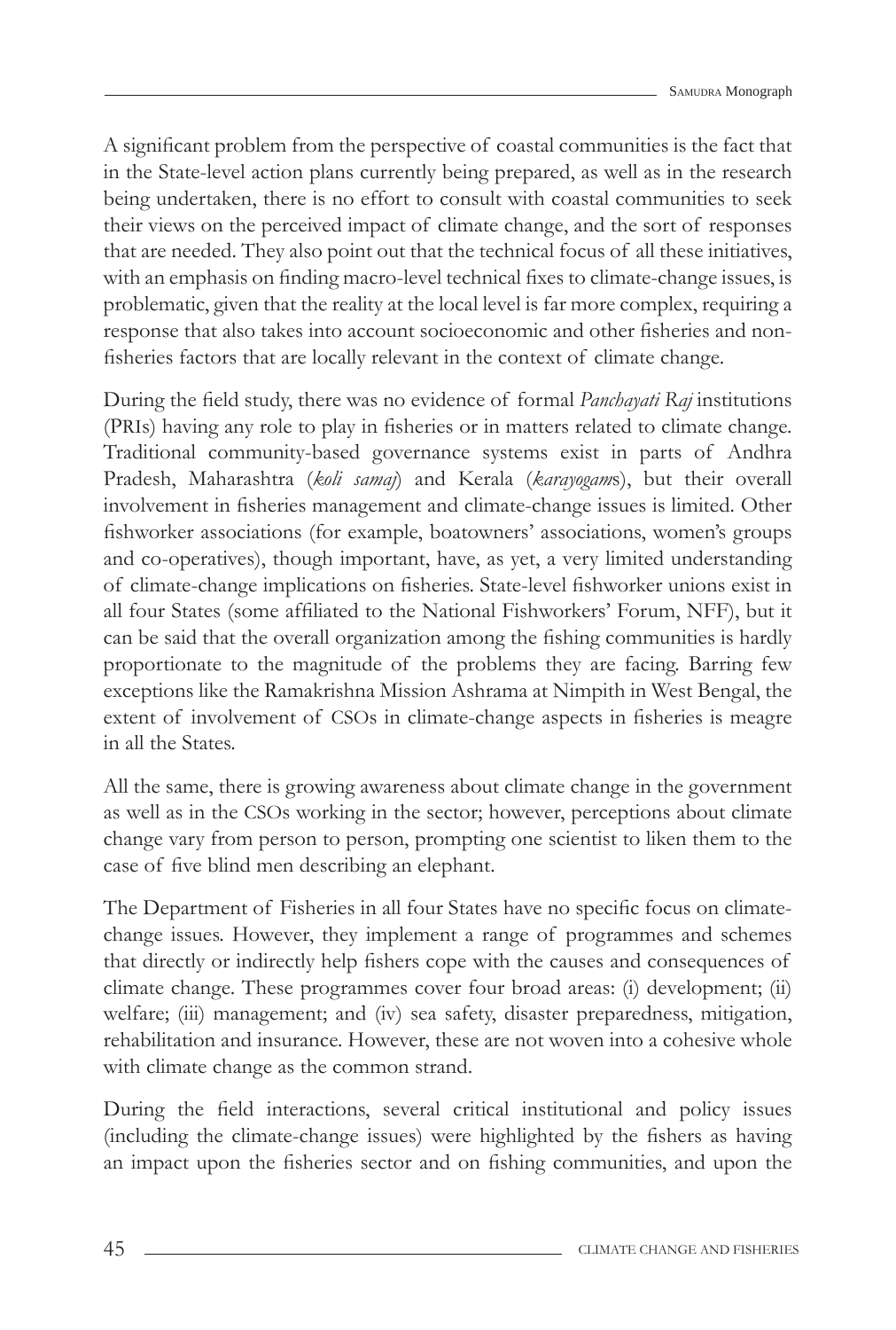fishers' ability to cope with them. Some of these are highlighted below:

- There is a multiplicity of policies, legislation and institutional processes affecting the coast. The lack of institutional mechanisms to ensure coherent policies and linkages—both horizontal (that is, between different ministries and departments) and vertical (between the central and the State governments and between the top and bottom levels of the administration)—leads to contradictions and lopsided implementation, with fishers paying the cost.
- Coastal protection and conservation programmes (such as coastal and marine national parks and sanctuaries) are a major constraint for the fishers. In a majority of cases, fishers have been excluded from decision making, and the impacts have been uniformly negative, leading to increased vulnerability and decreased livelihood security. Going by their implications on the lives and livelihoods of fishers, one might say that the implications of future conservation-oriented policy responses to climate-change impacts could well be to alienate all coastal dwellers from their traditional habitats and livelihoods.
- Support systems to cope with the challenges are weak. Most development support such as fuel subsidies as well as packages for rehabilitation (for example, in cases of displacement), compensation (for example, for loss of life at sea) and insurance (for example, for older or vulnerable fishers) are considered to be out-of-date, inadequate and inappropriate to address the emerging needs and concerns of the fishers, or to help them diversify.
- Developmental and support programmes aggravate the crisis in fisheries. The continuing support for additions to fleet strength; fuel subsidies, particularly high in States like Maharashtra; and construction of new ports, breakwaters and sea walls without proper needs assessment, technical feasibility, suitable design and appropriate maintenance arrangements are all said to contribute, in the long term, to the increasing unsustainability of the activities.
- The existing legal provisions are poorly implemented. Apart from the lack of appropriate legal frameworks for ensuring compliance with global and national standards on various issues, most existing legal provisions are not implemented fully or in the right spirit, giving rise to concerns related to fisheries management, pollution, habitat degradation, sea safety, and other coastal development initiatives.
- There is a weakening of existing legal provisions, such as the relaxation of the monsoon ban to 47 days, and exemption for one- and two-cylinder boats in Maharashtra from the fishing ban.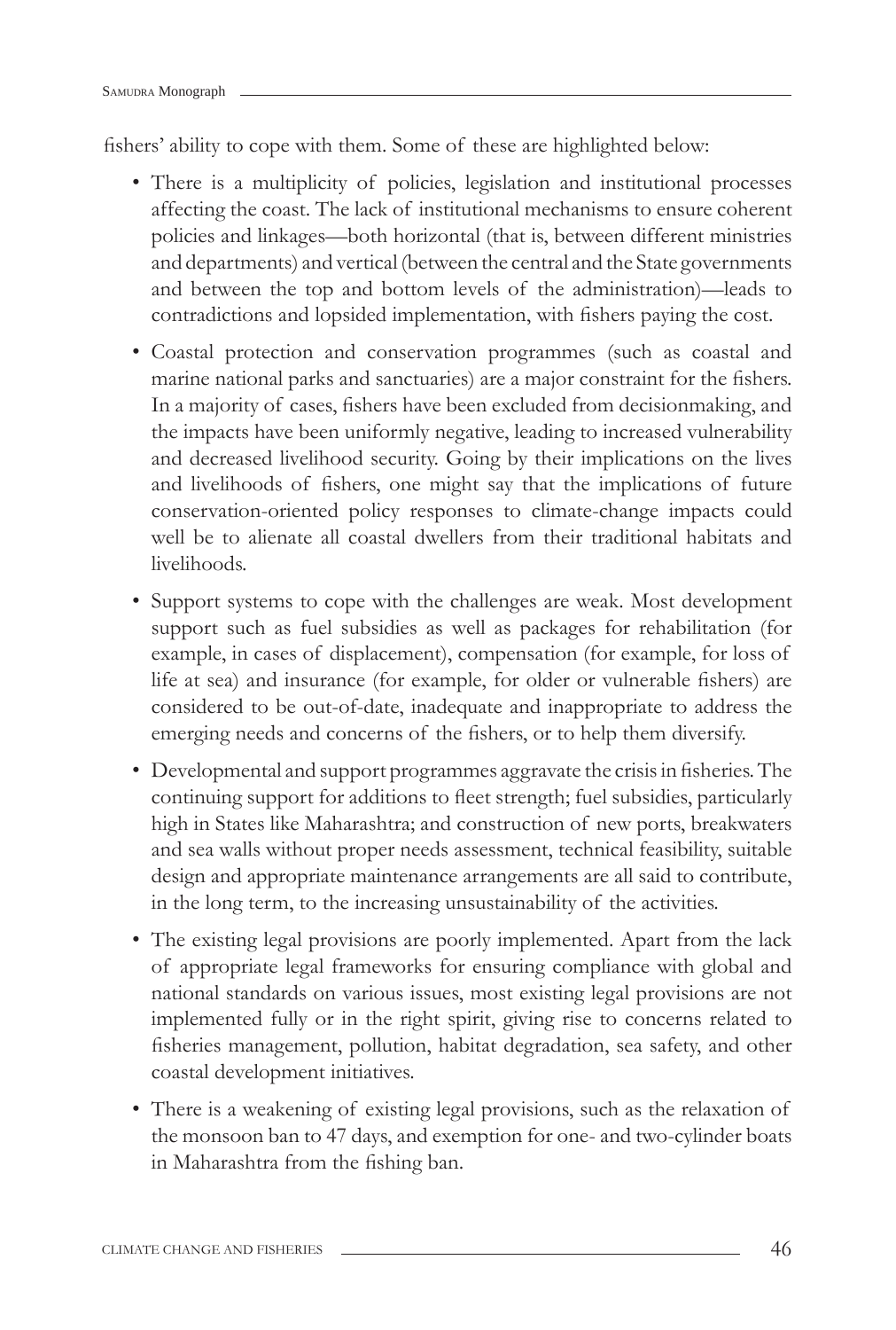- There is a lack of control on upstream processes, such as construction of dams or industrial development, resulting in reduced freshwater flows, sedimentation and erosion, and increased pollution, which have impacts upon the downstream ecosystems and fisheries.
- No adequate focus is given to fishing-settlement-level planning to enhance the capacity to cope with natural disasters and other climate-change-related developments. Inadequate attention is paid to the continued weak access to basic services, such as education and healthcare.
- Critically, there is no space for fishers in the wider development/conservation processes, with the result that the measures (a) fail to enhance the fishers' capacity to cope with climate change effectively; and (b) alienate them from their traditional habitats and livelihood activities.

## 12. MEASURES TO PROTECT LIVES AND LIVELIHOODS OF SMALL-SCALE FISHING COMMUNITIES IN THE CONTEXT OF CLIMATE CHANGE: SUGGESTIONS FROM THE **FISHERS**

A comprehensive strategy to protect the lives and livelihoods of fishing communities in the context of climate change, which also addresses the issues identified above as well as the other major drivers of climate change, is obviously needed. This section will identify selected key measures considered high-priority by fishing communities, from their own specific realities.

## **12.1 ENHANCE FOCUS ON COASTAL ISSUES AND REPRESENTATION OF FISHING COMMUNITIES IN POLICY AND RESEARCH PROCESSES**

Pointing out that the NAPCC has no specific focus on coastal issues, despite the widely acknowledged vulnerability of coastal areas and coastal communities to climate change, a key demand of fishworker organizations is for a separate 'coastal mission' as part of the NAPCC. They also seek policies and measures, developed in consultation with fishworkers, to build the adaptive capacity of fishing communities to deal with threats from climate change and climate variability. In this context, a specific demand is that the externally aided integrated coastal zone management programme (ICZMP) being implemented should integrate the proposals and perspectives of fishing communities, and should be subject to public discussion and monitoring. It is also necessary that fishing communities be consulted during the preparation of State Level Strategy and Action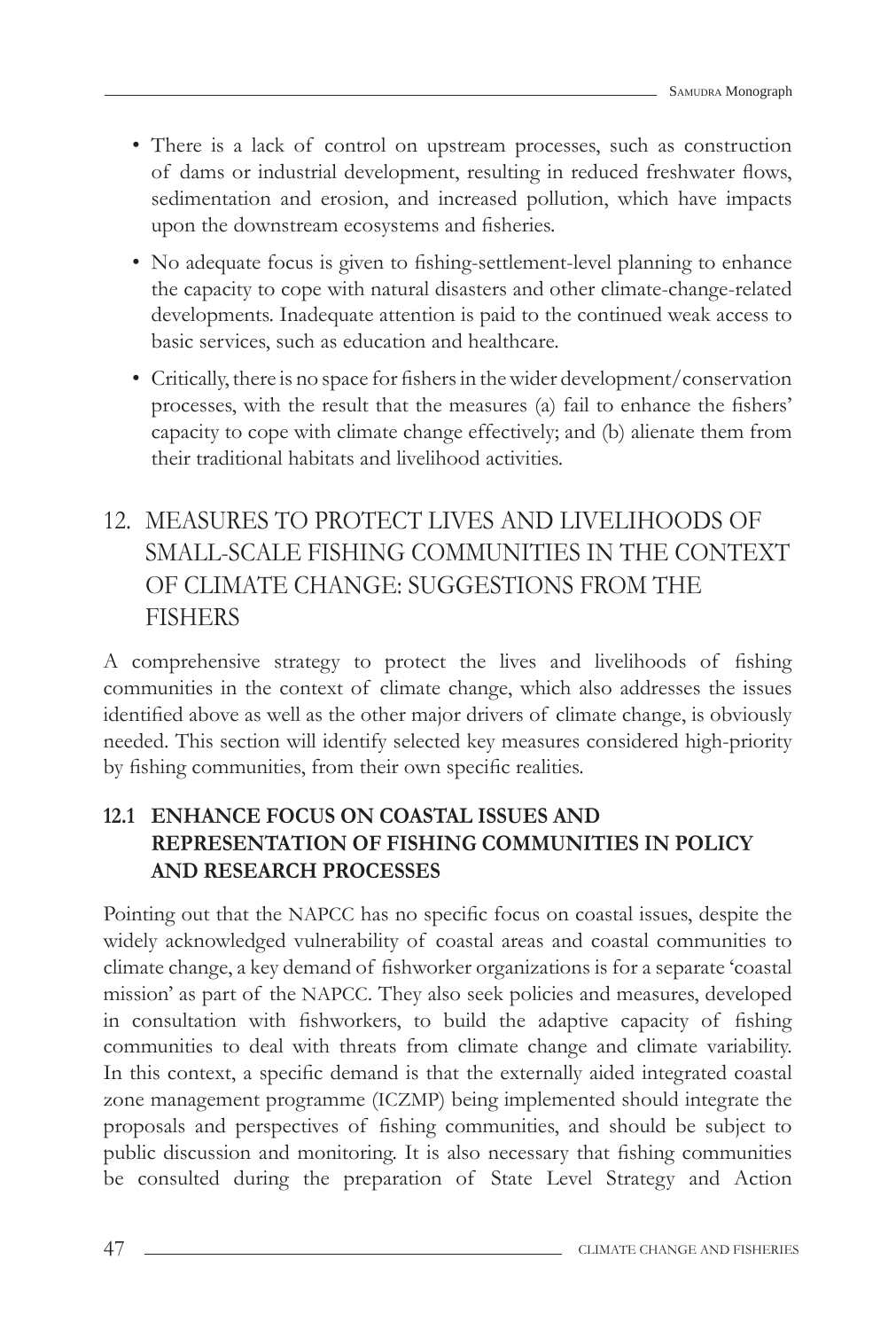Plan (SAPCC). With reference to research, there is need for participatory methodologies that specifically draw on the knowledge and experiences of fishing communities, and for a greater socioeconomic focus in research.

## **12.2 INCREASE AWARENESS AMONG FISHING COMMUNITIES AND OTHER STAKEHOLDERS**

There is need to raise awareness at the fishing-community level about climate change and its possible impacts, including through sharing of research findings in appropriate formats. In several places visited during the study, there were indications that at least some community members were aware of these. In most places, while the 'climate change' terminology was new to people, once it was unpacked into its more comprehensible components, they could relate to it almost immediately and provide a range of examples and personal experiences. However, what is not so clearly apparent to the fishers are the linkages between climate change and the changes in their own operating conditions, such as the changed fish composition or declining fish availability. Correspondingly, there is even less awareness about how their own practices are linked to climate change, including to climate-change adaptation and mitigation. There is thus a need to bring home this aspect more forcefully, and also to persuade communities to undertake more responsible fishing and post-harvest practices.

Some other areas where the fishers' awareness will need to be enhanced are given in the course of discussing the other recommendations. There is also need to raise awareness among the nodal agencies dealing with climate change, as well as among fisheries departments and research institutions, about the human and socioeconomic dimensions of climate change, in order that these parameters are reflected in practical actions and measures, and in research frameworks.

## **12.3 IMPROVE FISHERIES MANAGEMENT THROUGH BOTTOM-UP ADAPTIVE PROCESSES**

Promoting responsible and equitable forms of fisheries management will, among other things, contribute to enhancing the ability of fishing communities to cope with possible climate-change impacts. In this regard, several steps are urgently required. In the perception of the fishers, measures that are important to consider include: weeding out destructive fishing methods; putting a ceiling on the numbers and size of fishing boats; and the banning of destructive fishing gear such as small-mesh nets at the source, that is, at the manufacturing stage itself. The fishers suggest that the fishing gear manufacturing companies should obtain environmental clearances periodically to prove that their nets are made to the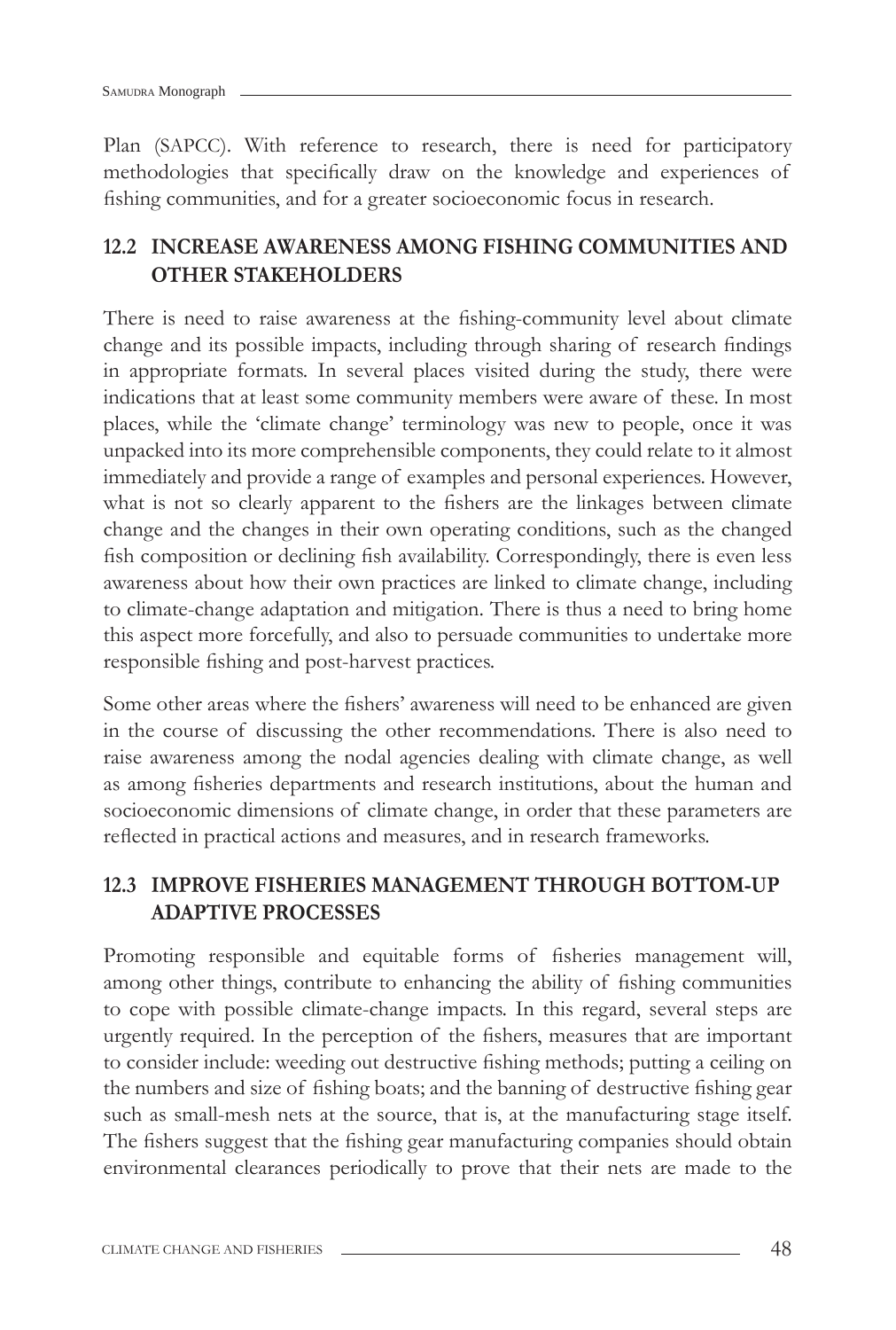applicable fisheries management standards. That fishers themselves have a role in self-regulation was also acknowledged.

Given that the anticipated impacts of climate-change-related processes on fisheries remain uncertain, it is essential to ensure that fisheries management is *context-specifi c and adaptive*, to be able to respond in a timely manner to the local changes and impacts observed. In this context, fishing communities stress the need for participatory, bottom-up approaches that offer more flexibility, such as co-management and community-based management.

However, the concerns of fishing communities about these approaches need to be kept in mind. There is concern that under the guise of co-management, the ultimate authority will remain with the government, with the member-fishers coopted into a course of action that the government has already decided upon. Also, going by the experience of joint forest management in some coastal plantations of casuarina in Andhra Pradesh, the fishers contend that the process of sharing frequently involves the fishers bearing the costs while the government takes the benefits. With regard to community-based management, the contention of the fishers (especially the women) is that, even in a supposedly community-based system, decisionmaking is seldom an equitable process. In most traditional systems, women and asset-less fishers are excluded from the decision-making process and, even otherwise, it is frequently the more powerful and affluent fishers who dominate the process, to the detriment of the lesser fishers. Thus, in the idealized constructs about community participation, the issue of power and how it manifests in different overt and covert ways is frequently ignored, and the resultant systems could actually make things worse than before.

## **12.4 IMPROVE ENGINE EFFICIENCIES FOR BETTER ECONOMIC AND ECOLOGICAL IMPACTS**

An important factor in ecological and economic terms in fishing is the nature of the boat engines and their efficiencies. There is a strong demand for more energy-efficient engines both as a way to reduce operational costs (with fuel accounting for up to 50 per cent or more of the total costs) and to reduce carbon emissions. There is need for research institutes and engine manufacturers to focus upon developing appropriate engines, suitable for the increasingly difficult sea conditions. Non-conventional or alternative fuels such as LPG, solar and wind energy, as well as appropriate usage of sails in conjunction with the engines, will need to be researched and—where successful—popularized. Further, in the smallscale sector, there is a need for improving the fishers' understanding and capability to cope with the engines and their maintenance. In the absence of such expertise,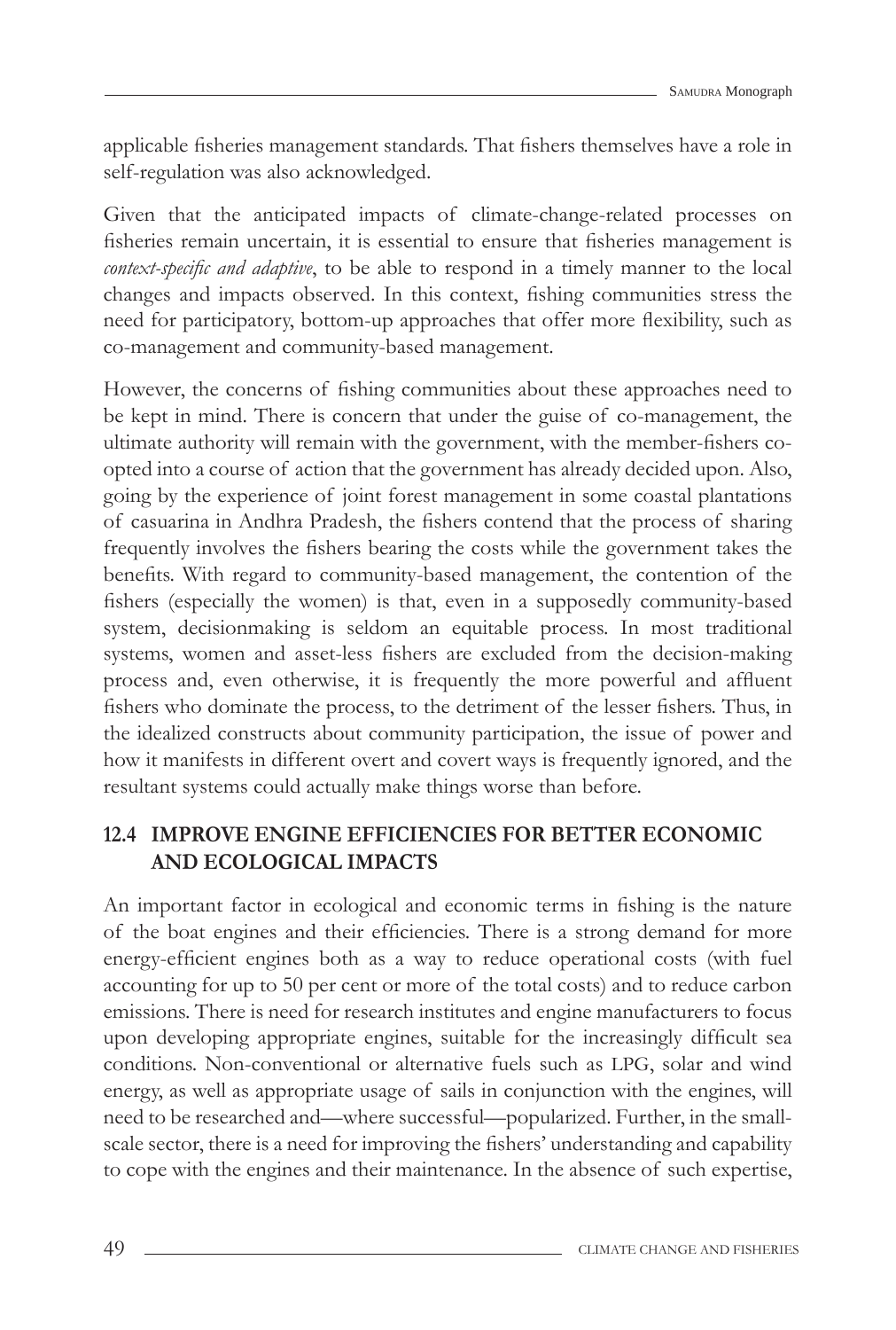the boatowners complain about the frequent need to carry engines over long distances for repairs, and having to pay high prices even for small malfunctions, losing precious fishing time in the process.

#### **12.5 ADDRESS ISSUES OF SEA SAFETY AND OF MIGRANT FISHERS**

Climate-change-related processes may have an impact on issues related to safety at sea. All fishing boats—irrespective of size and technical efficiency—should have quality certification as to their seaworthiness, which needs to be periodically renewed after thorough tests. The example the fishers used in this context was that of motor vehicles, which undergo several rigorous tests and are subjected to frequent checks. All boatbuilding units must be compulsorily registered, the registration itself being given to those with trained equipment and manpower, to ensure quality compliance and basic norms of safety. All boatbuilding activities should follow a HACCP process and the construction activities properly documented so as to fix responsibility when anything goes wrong. All boats should be registered and compulsorily insured prior to leaving the boatbuilding yards. Distress alert transmitters (DATs) should be provided to all seagoing boats on a subsidized basis. Similarly, GPS and fish-finders should be made available to the fishers at subsidized rates. There is need for increase in the coverage and the quantum of insurance support to cover all active fishers against a wider range of calamities, with adequate compensation ensured to support the affected families.

Another critical area that needs attention is migrant fishers, in a context where migration is increasingly being adopted as a strategy, whether or not in response to climate-change-related factors. Ensuring strong institutional support for the migrants needs to be a priority, as also mechanisms to keep track of their wellbeing from time to time, and to assist their families back in their villages to cope with the changes that migration forces upon them.

## **12.6 ADDRESS NON-FISHERIES ISSUES THAT AFFECT FISHERIES RESOURCES AND THE QUALITY OF LIFE OF FISHING COMMUNITIES**

Addressing issues such as pollution and destruction of coastal habitats due to non-fi sheries-related causes is absolutely vital, given the sheer scale of their impacts and the fact that they seriously undermine the present livelihoods of fishing communities as well as their ability to adapt to possible impacts of climate change. This requires more determined policy-level actions covering multiple sectors and a diverse range of stakeholders in the government (central and State), the private sector and the coastal communities themselves. The need for such a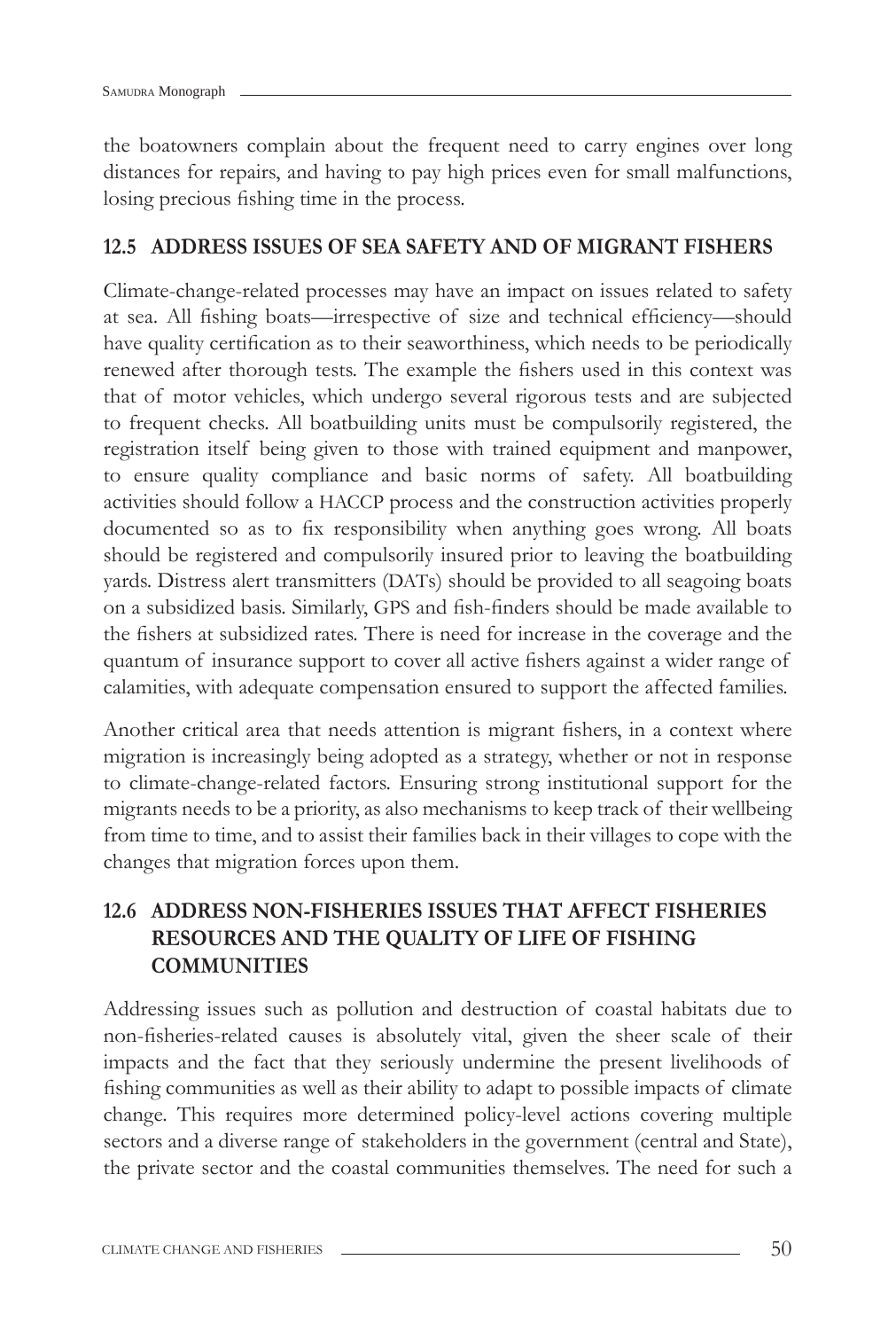comprehensive multi-sectoral approach that seeks to ensure the sustainability if coastal ecosystems, cannot be overemphasized.

## **12.7 STRENGTHEN PLANNING FOR DISASTERS AND DISASTER PREPAREDNESS**

Coastal fishing communities are considered to be highly vulnerable to natural disasters such as cyclones, typhoons, storm surges and tidal waves. The need to develop settlement-level plans, keeping in mind the vulnerability to such natural disasters, is essential. In this context, there is need to take note of the provision in the Coastal Regulation Zone (CRZ) Notification, 2011, which requires States to prepare detailed plans for the long- term housing needs of coastal fishing communities, keeping in mind the need for expansion, sanitation, safety and disaster preparedness. The planning process must take note of factors such as the growing problem of overcrowding in many fishing settlements, particularly those in urban and semi-urban areas, where pressure from urban growth and other developments are squeezing the spaces available to coastal fishing communities. Poorer households are often forced into higher-risk areas along the coast, increasing their vulnerability to natural disasters.

#### **12.8 IMPROVE ACCESS TO BASIC SERVICES AND DECENT HOUSING**

Fishing communities in several States continue to lack proper access to education, healthcare, sanitation, roads and decent housing. Urgent attention is needed to address these issues. This will also, directly and indirectly, improve the capacity of fishing communities to cope with climate-change-related processes. Better education, for example, will enhance the livelihood choices available to the younger generation, while access to decent housing will also help reduce damages to life and property during natural disasters.

### **12.9 PROMOTE LIVELIHOOD DIVERSIFICATION THROUGH CONSULTATIVE PROCESSES**

In situations where there is need to diversify from fisheries-related activities, it is best to draw on the options and choices already being explored by fishing communities, rather than imposing externally driven, and frequently inappropriate, options. Communities' own strategies have the unique advantage of building upon their strengths (or at least taking cognizance of their weaknesses), and hence strengthening the positive aspects of their strategies would yield better benefits in the long term.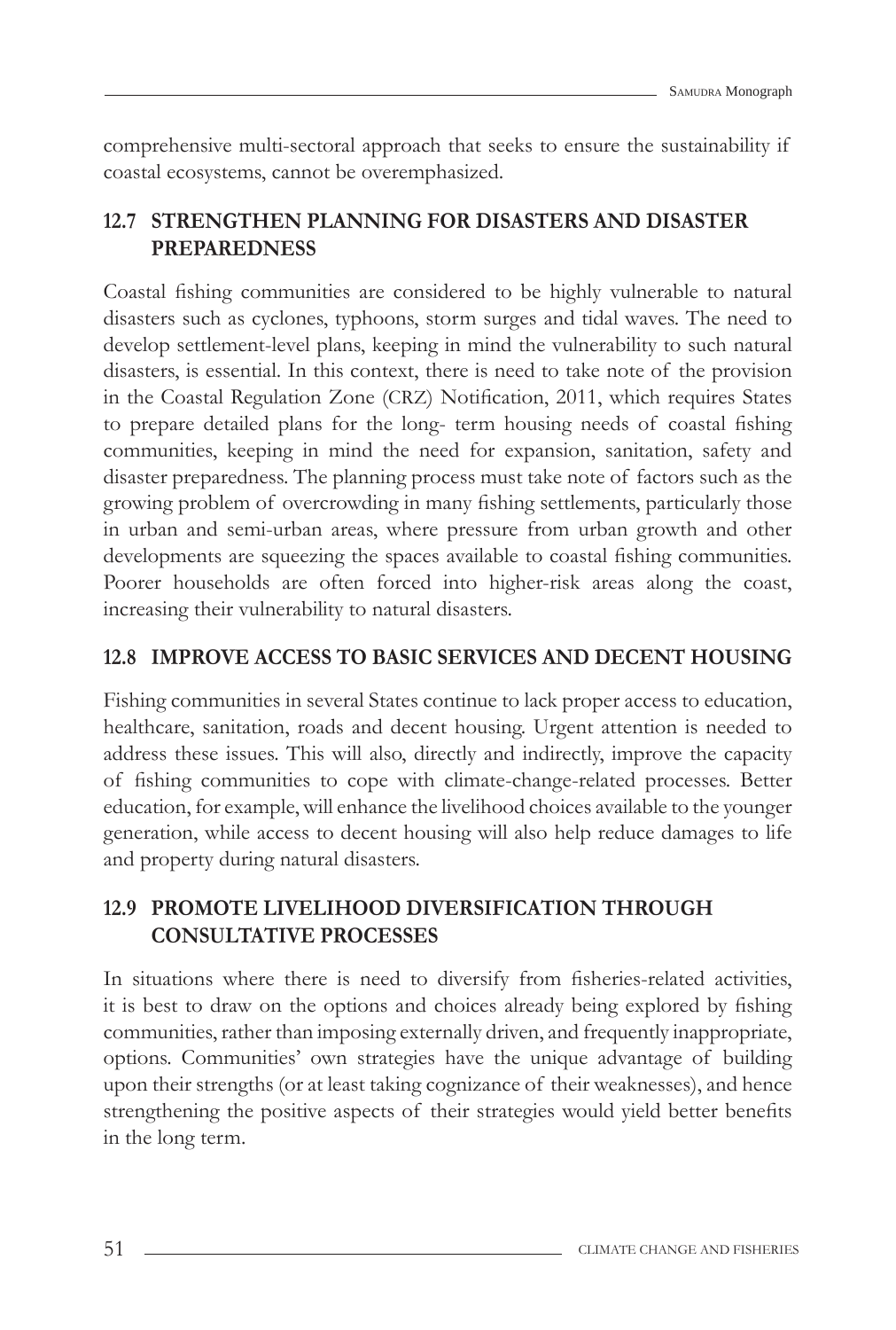#### **Endnotes**

- 1. UNFCCC. Article 1: Definitions(emphasis added), cited in Ahana Lakshmi, 2011: Review of Literature on Climate Change, as part of the ICSF Study Climate Change and Fisheries: Perspectives from Small-Scale Fishing Communities in India on Measures to Protect Life and Livelihood, Draft.
- 2. Vivekanandan E, 2011. Climate Change and Indian Marine Fisheries, Marine Fisheries Policy Brief-3, Kochi: Central Marine Fisheries Research Institute. 97p.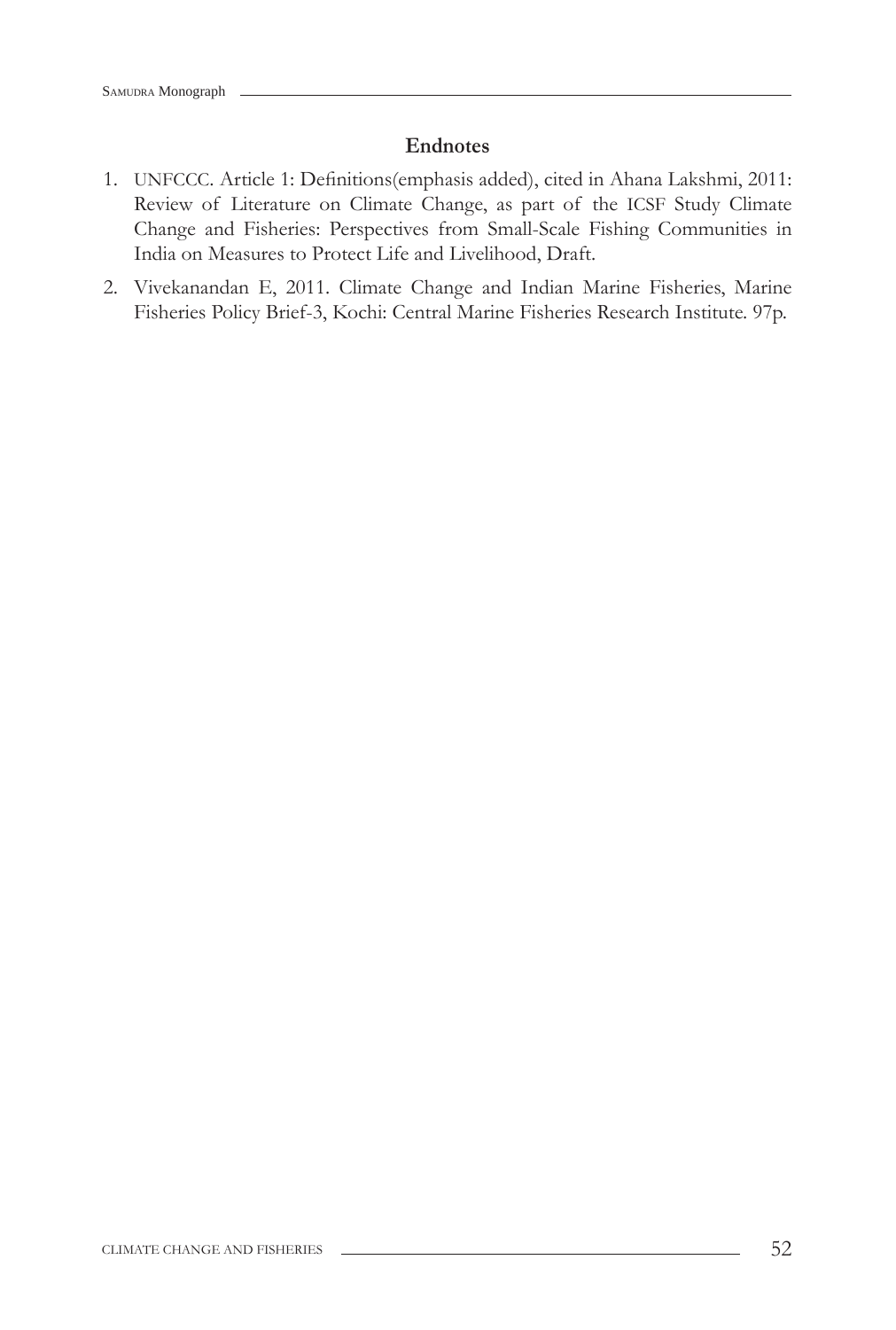## MAP OF STUDY LOCATIONS